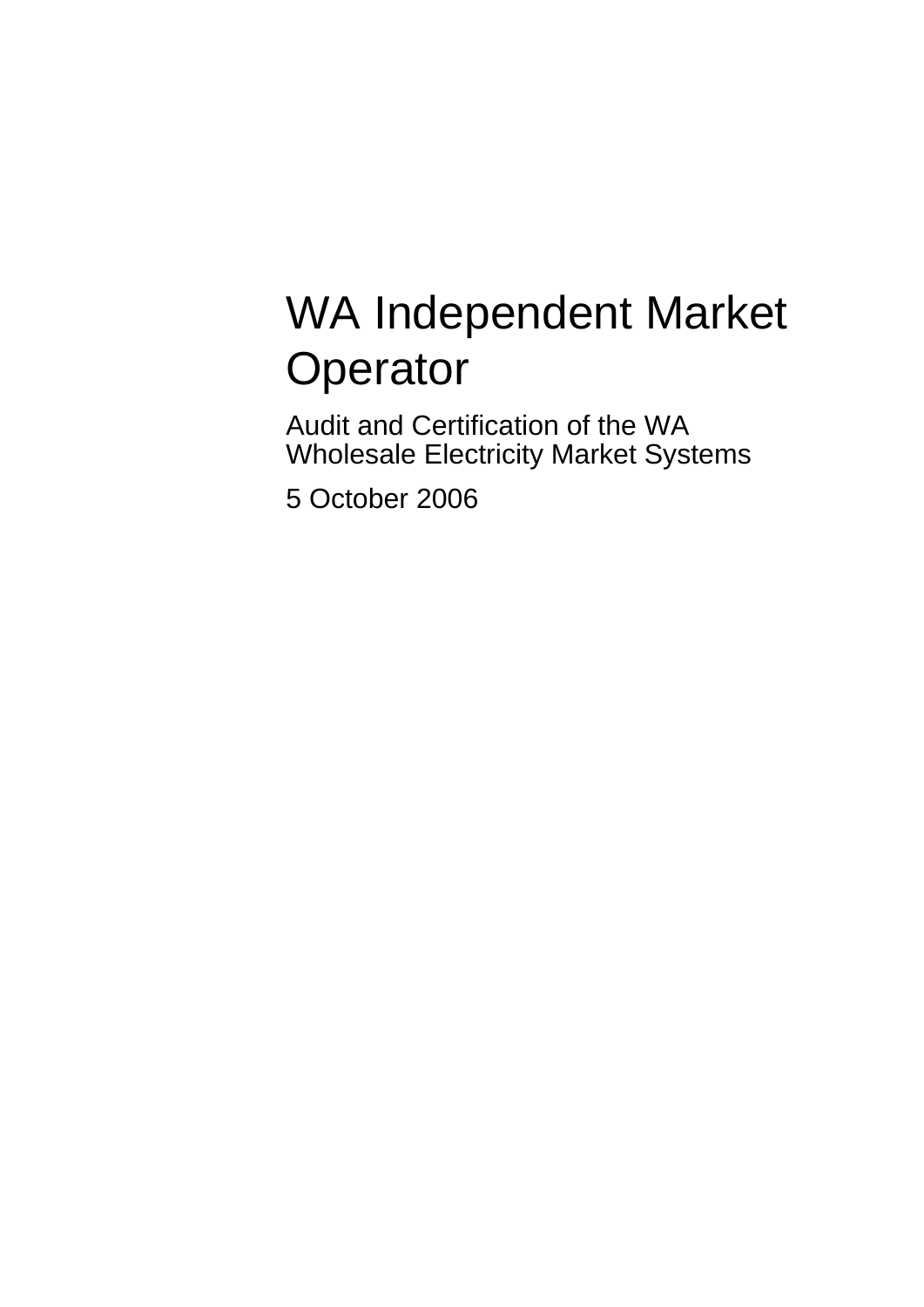# [WA Independent Market](#page-0-0)  **[Operator](#page-0-0)**

### [Audit and Certification of the WA](#page-0-1)  [Wholesale Electricity Market Systems](#page-0-1)

### [5 October 2006](#page-0-2)

© PA Knowledge Limited 2006

Prepared by: Justin Olden

Reference No: WAGO0001S

PA Consulting Group Part Level 30 360 Collins Street Melbourne VIC 3000 Tel: +61 3 9605 5555 Fax: +61 3 9605 5666 www.paconsulting.com

Version: 1.4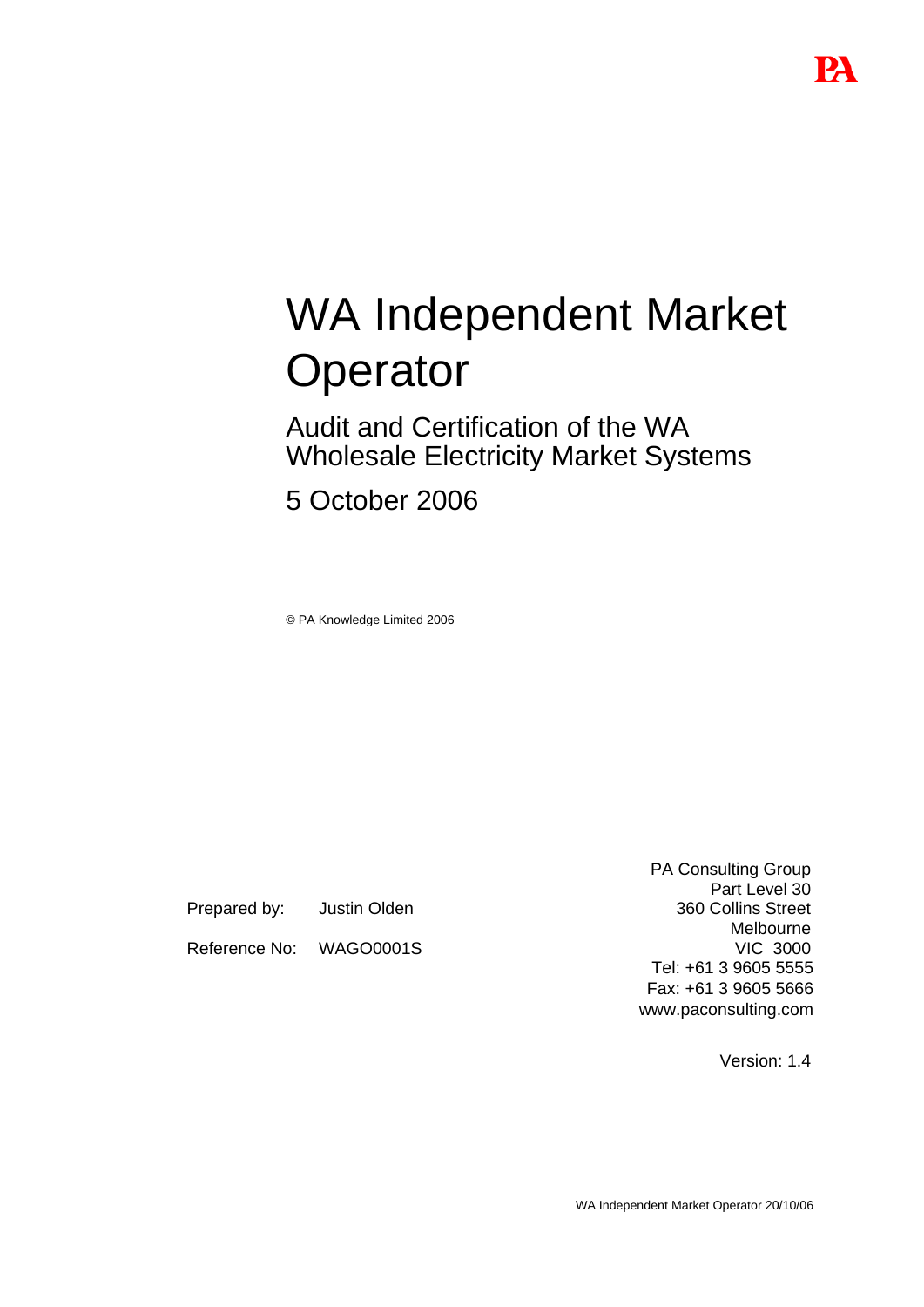#### <span id="page-2-0"></span>*FOREWORD*

The Wholesale Electricity Market Rules of Western Australia require that the Independent Market Operator (IMO) have an independent auditor certify the software systems used in operating the market. It has also been decided that System Management (SM) will also have an independent auditor certify the System Management Market Information Technology System, to be carried out in conjunction with the certification of IMO's market system. Both of these market systems are near complete and approaching readiness for market start.

PA Consulting were engaged to undertake these certifications and carried out the certification process between  $28<sup>th</sup>$  May 2006 and  $7<sup>th</sup>$  August 2006, with retesting and certification of failed items concluded prior to market commencement. This document represents the full report on the certification process and certification outcomes up to the commencement of the market on 21 September 2006. Two separate documents have been issued to IMO and SM providing respective system certification.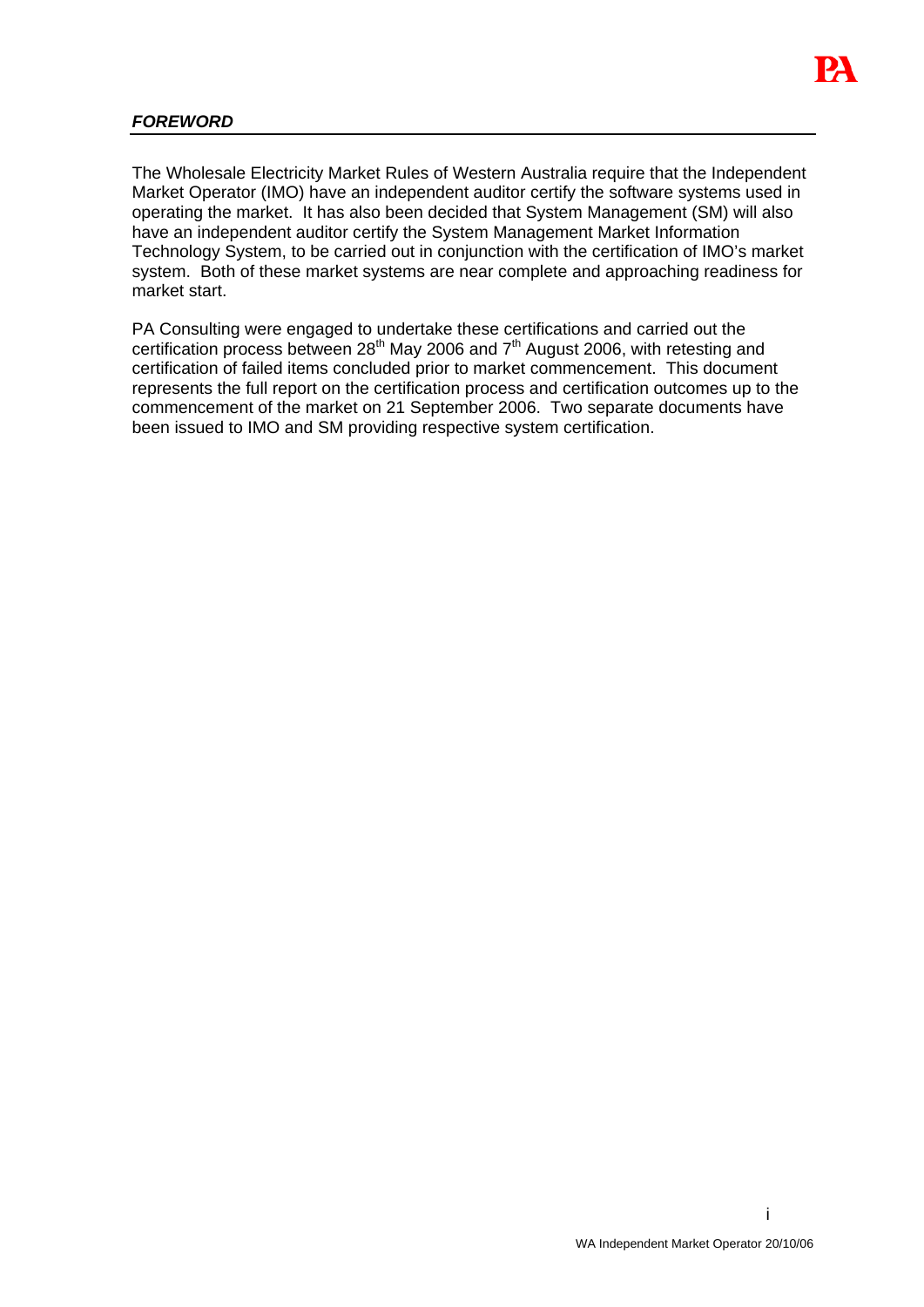# PA

#### **TABLE OF CONTENTS**

#### **[Foreword i](#page-2-0)**

| 1. |     | <b>Introduction</b>                               | $1 - 1$  |
|----|-----|---------------------------------------------------|----------|
|    | 1.1 | About this Report                                 | $1 - 1$  |
|    | 1.2 | Approach taken to testing the Market software     | $1 - 1$  |
| 2. |     | <b>Executive Summary</b>                          | $2 - 3$  |
|    | 2.1 | Overview                                          | $2 - 3$  |
|    |     | 2.2 Certification Results                         | $2 - 3$  |
|    | 2.3 | Summary of tests conducted                        | $2 - 5$  |
| 3. |     | <b>Details of SMMITS Review</b>                   | $3 - 1$  |
|    | 3.1 | Load forecasts and ancillary requirements         | $3 - 1$  |
|    | 3.2 | Settlement data (provided by SM)                  | $3 - 4$  |
|    | 3.3 | <b>PASA</b>                                       | $3 - 7$  |
| 4. |     | <b>Details of Reserve Capacity Systems Review</b> | $4 - 10$ |
| 5. |     | <b>Details of Energy Systems Review</b>           | $5 - 21$ |
|    | 5.1 | <b>STEM Market</b>                                | $5 - 21$ |
|    | 5.2 | <b>Non-STEM Tests</b>                             | $5 - 33$ |
| 6. |     | <b>Details of Settlements Review</b>              | $6 - 2$  |
|    | 6.1 | <b>Ancillary Services Settlement</b>              | $6 - 2$  |
|    | 6.2 | <b>STEM Settlement</b>                            | $6 - 4$  |
|    | 6.3 | <b>Reserve Capacity Settlement</b>                | $6-5$    |
|    | 6.4 | <b>Balancing Settlement</b>                       | $6 - 7$  |
|    | 6.5 | <b>Other Settlement Calculations</b>              | $6-9$    |
|    |     |                                                   |          |

### **Appendices**

| <b>APPENDIX A: List of Reference Material used</b>    | $A-1$ |
|-------------------------------------------------------|-------|
| <b>APPENDIX B: Software Systems</b>                   | $B-3$ |
| <b>APPENDIX C: Maximum Reserve Capacity Price</b>     | $C-4$ |
| <b>APPENDIX D: Reserve Capacity Basic Model</b>       | $D-5$ |
| <b>APPENDIX E: Balancing Settlement Results</b>       | $E-7$ |
| <b>APPENDIX F: Reserve Capacity Settlement Result</b> | $F-9$ |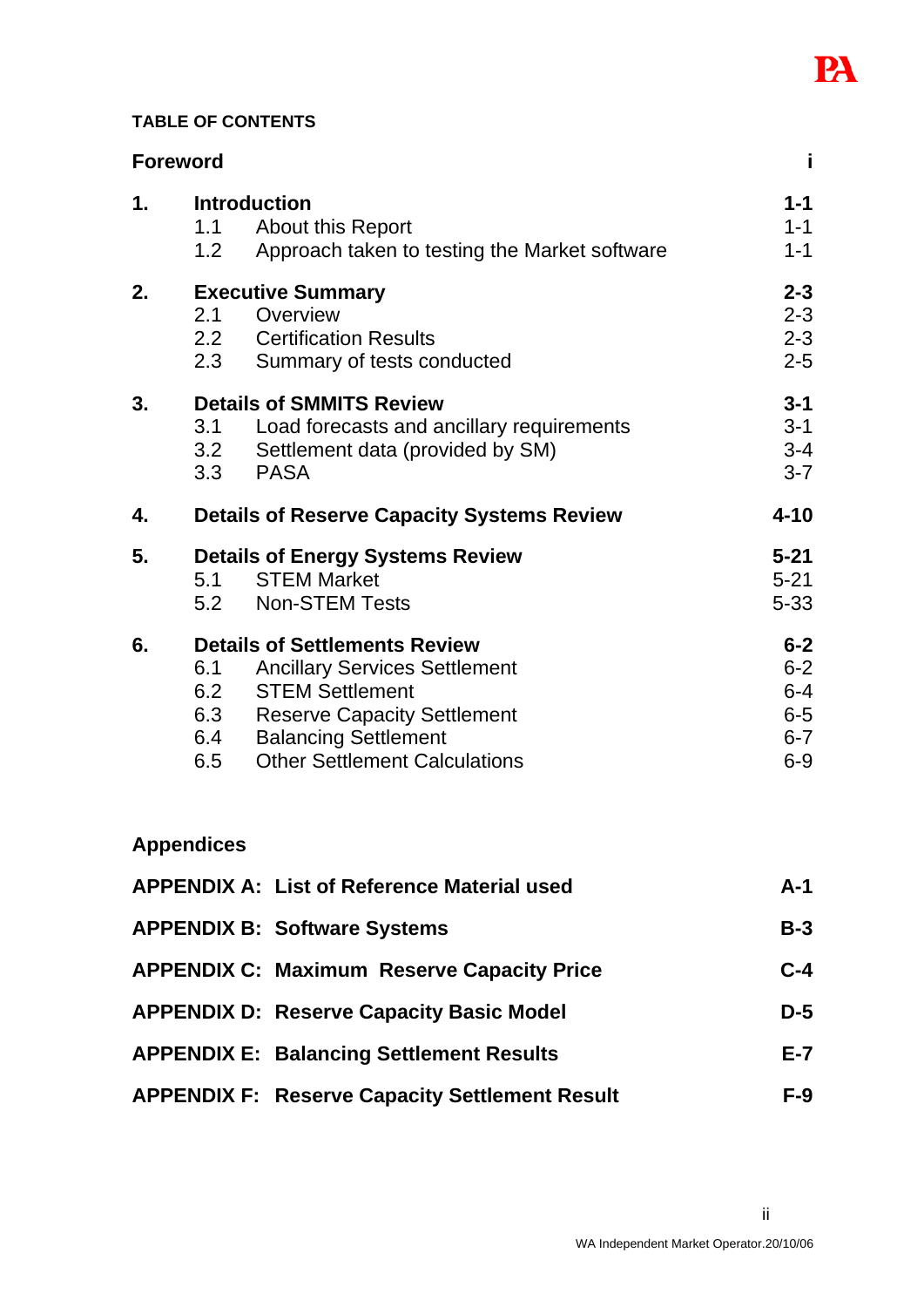#### <span id="page-4-0"></span>*1. INTRODUCTION*



The certification process assesses whether the mathematical formulations of the Western Australia wholesale electricity market systems has been correctly implemented so that the energy and reserve dispatch schedules and related prices and settlement values are correctly calculated with respect to the Wholesale Electricity Market Rules<sup>[1](#page-4-1)</sup> (the Rules) and associated Market Procedures (the Procedures).

Within the certification process are those calculations codified in the Rules and incorporated within IMO's electricity market systems, referred to as the IMO Market Systems, as well those incorporate within SM Market Information Technology Systems, referred to as SMMITS.

The certification process, tests and results are documented in this report. This document is divided into a number of sections in the following manner:

- Section 1 Introduction sets out the structure of this document and provides an overview of the approach adopted in conducting the certification
- Section 2 Overview provides an overview of the key findings from the certification process and provides a summary of the certification tests and test outcomes
- Section 3 Details of SMMITS review provides the detail of the test scenarios and cases used for the certification of the SMMITS systems along with the test results and issues noted (if any)
- Section 4 Details of Reserve Capacity system as per Section 3 but covering IMOs reserve capacity systems
- Section 5 Details of Energy System Review as per Section 3 but covering IMOs energy market systems including SMITS
- Section 6 Details of Settlement System Review as per Section 3 but covering IMOs settlement systems
- Appendices providing supporting documentation including details of reference documents and test data used.

#### **1.2 APPROACH TAKEN TO TESTING THE MARKET SOFTWARE**

Our principal approach to testing market software centres on testing one feature at a time using one or more simple test cases for each feature. We seek to isolate the specific feature being tested by disabling as many other features as possible and/or constructing the data so that a minimal set of features is active in each test. The software is then run to produce a set of results. Verification of the software results is generally conducted using one, or commonly both, of the following methods:

1. Directly comparing the results to our understanding of the formulation. This may involve answering questions such as: Are the appropriate constraints binding? Does the set of calculations change as we expect when input values are altered

 $\overline{a}$ 

<span id="page-4-1"></span><sup>&</sup>lt;sup>1</sup> Version 2.5 (refer Appendix A for further details)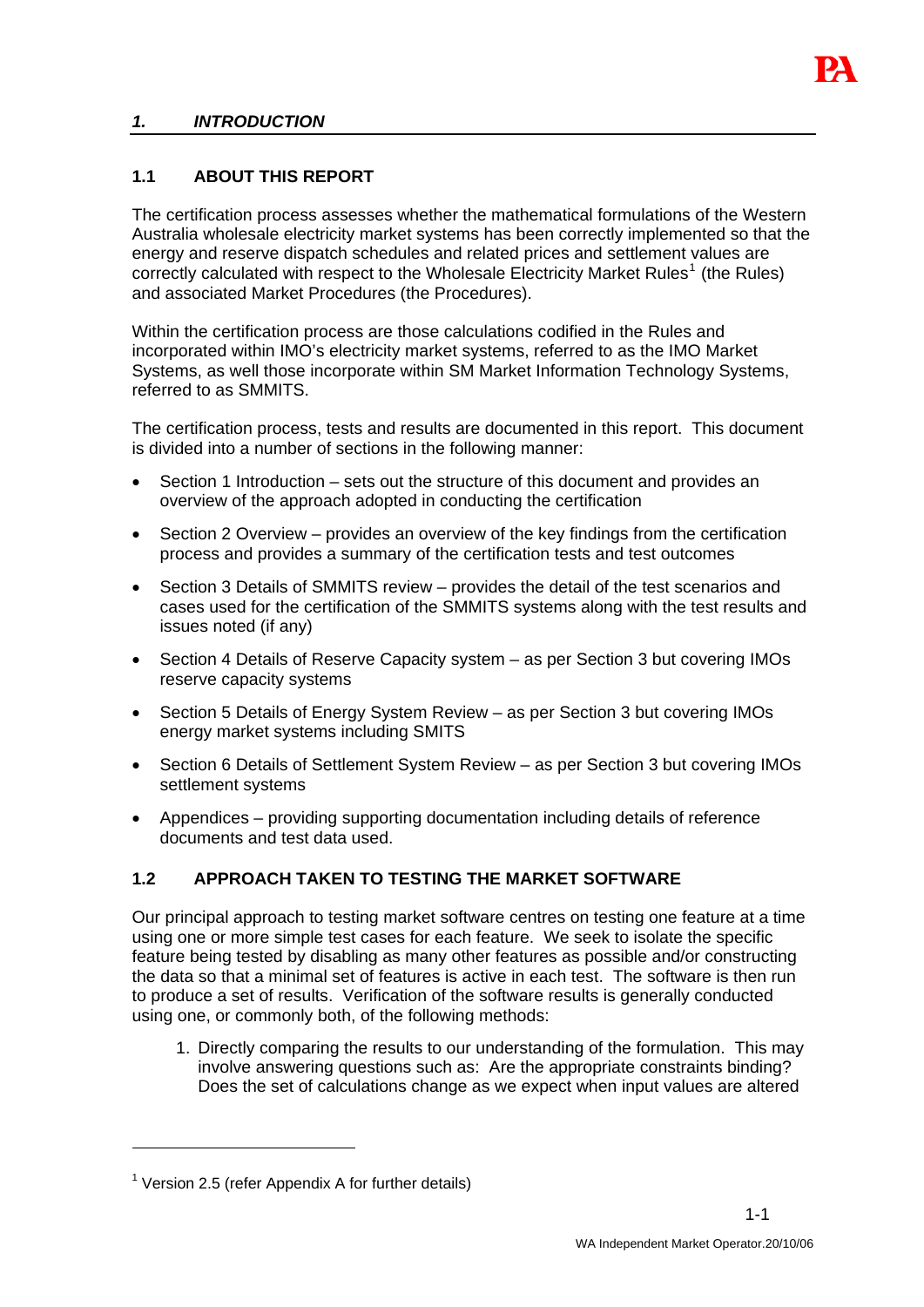1

and the software is re-run? Does the software make optimal trade-offs between alternative resources, given their costs and associated constraints?

2. In many cases, we construct spreadsheet models of the specific case. The spreadsheet model may perform a set of calculations (such as pre-processing of data or quantity allocations, as defined by the formulation), or it may include an optimisation procedure designed to replicate a portion of the software's formulation.

If we are able to verify the software results in the cases being tested, then we can confirm that the software is performing according to its design.

In addition, to the tests using our test model, as needed and as appropriate, we also examined and verified the set of tests that had been conducted by IMO in their own software testing programme.

For the IMO software PA did not verify the accuracy of the meter data or other data collected and processed prior to the calculations performed by the software modules.

Although each test is designed to verify a specific model feature or attribute, other attributes or features are also verified simultaneously. This degree of crossover between tests enhances the audit coverage, and hence provides a higher level of confidence in the software. The software examined under this portion of the trial was ABB's Sable software market system and Navita's settlement system.

For the Market Systems software of IMO, the input data for every test case is stored so that each case can be reconstructed at a later time, if required.

For the SMMITS software of System Management (SM), we limited our tests to those obligations defined in the market Rules that relate directly to the conduct of the new energy market and hence have the potential to impact the fair and accurate operation of the market<sup>[2](#page-5-0)</sup>.

While many of SM's obligations have been incorporated within the newly developed SMMITS system, some important obligations include manual steps conducted outside SMMITS. As a result, for the purposes of this review we have extended our tests to incorporate those manual steps where these are part of an overall set of activities otherwise supported by SMMITS. For this reason we adopted a 'black box' test approach, were we drew a boundary around an identifiable set of business processes for each of the rules obligations, and structured our tests to confirm that any set of given inputs would produce outcomes consistent with our expectation, regardless of whether the arrangements used by SM to derive the outcome were fully or only partially supported by SMMITS. It should be noted that all references made in the balance of this document to 'SMMITS' is taken to mean both the new software system (known as SMMITS) as well as the set of manual steps conducted outside SMMITS but which are part of the solutions supported by SMMITS.

System Management performed all the SMMITS-related cases to test scenarios and scripts prepared by PA. Input data and test results were subsequently provided to PA for analysis.

<span id="page-5-0"></span> $2$  The Rules place many obligations on SM that relate more specifically to the operation of the power system rather than the electricity market. Further, SM uses SMMITS and other systems to support both its market and system operation functions. This review only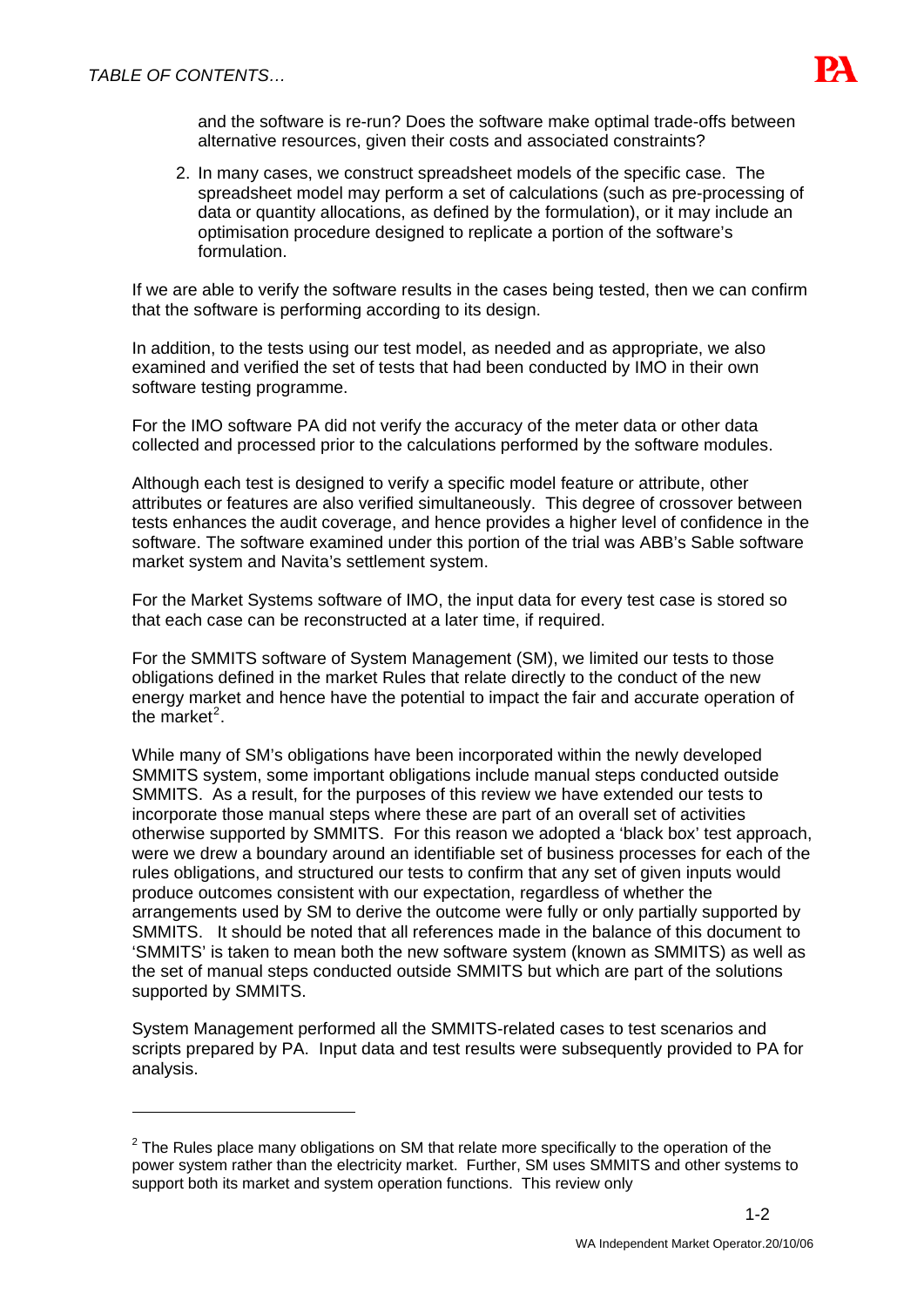

#### <span id="page-6-0"></span>*2. EXECUTIVE SUMMARY*

#### **2.1 OVERVIEW**

PA Consulting we contracted to conduct the independent certification of the systems used by the IMO and SM to support their respective roles in the operation of the new wholesale electricity market planned to go live in Q3 2006. This certification process was conducted between May and August 2006 using Version 2.5 of the Wholesale Electricity Market Rules and the then current releases of the respective software systems. Items that failed the initial certification process were retested and certified as fixes were released, with this report representing the position at the point of market commencement on 21 September 2006.

The focus of the certification was to confirm that the computations undertaken by the IMO and SM systems were conducted correctly and in accordance with a reasonable interpretation of the Rules. To conduct this certification PA devised a number of tests structured around each area of interest, and then compared the test results with an expected set of outcomes. Where differences were noted, these were investigated and recommendations put forward. Recommendations were at times to alter the Rules where the Rules were in error, and at other times to amend the software when, in our opinion and with the support of IMO, it breached the intent of the Rules.

Certification is then issued only on the basis that no software errors of material note are present at the time of issuing the certificate. In some cases a 'conditional' certification will be issued on the provision that defined corrective actions are implemented prior to market start (eg the amendment of Rules to remove an ambiguity).

#### **2.2 CERTIFICATION RESULTS**

The result of our certification process has concluded the following certification for the systems under review:

- *Independent Market Operator Market Systems Full Certification*
- *System Management systems Conditional Certification* on the basis that the following issues are addressed prior to market start:
	- − That the systems used to derive replacement settlement meter data (i.e. State Estimator and EGC meter data) are separately certified prior to their use in the live market

A summary of the tests and findings for these systems in provided in Sections 2.2.1 and 2.2.2.

#### **2.2.1 Compliance of the IMO Market Systems**

The software systems covered by this section of the review include:

- The Reserve Capacity system
- The Energy Market systems (including STEM)
- The Settlements systems

Our tests indicated that the IMO Market Systems generally produced answers consistent with the market Rules under operating conditions that could be reasonably expected to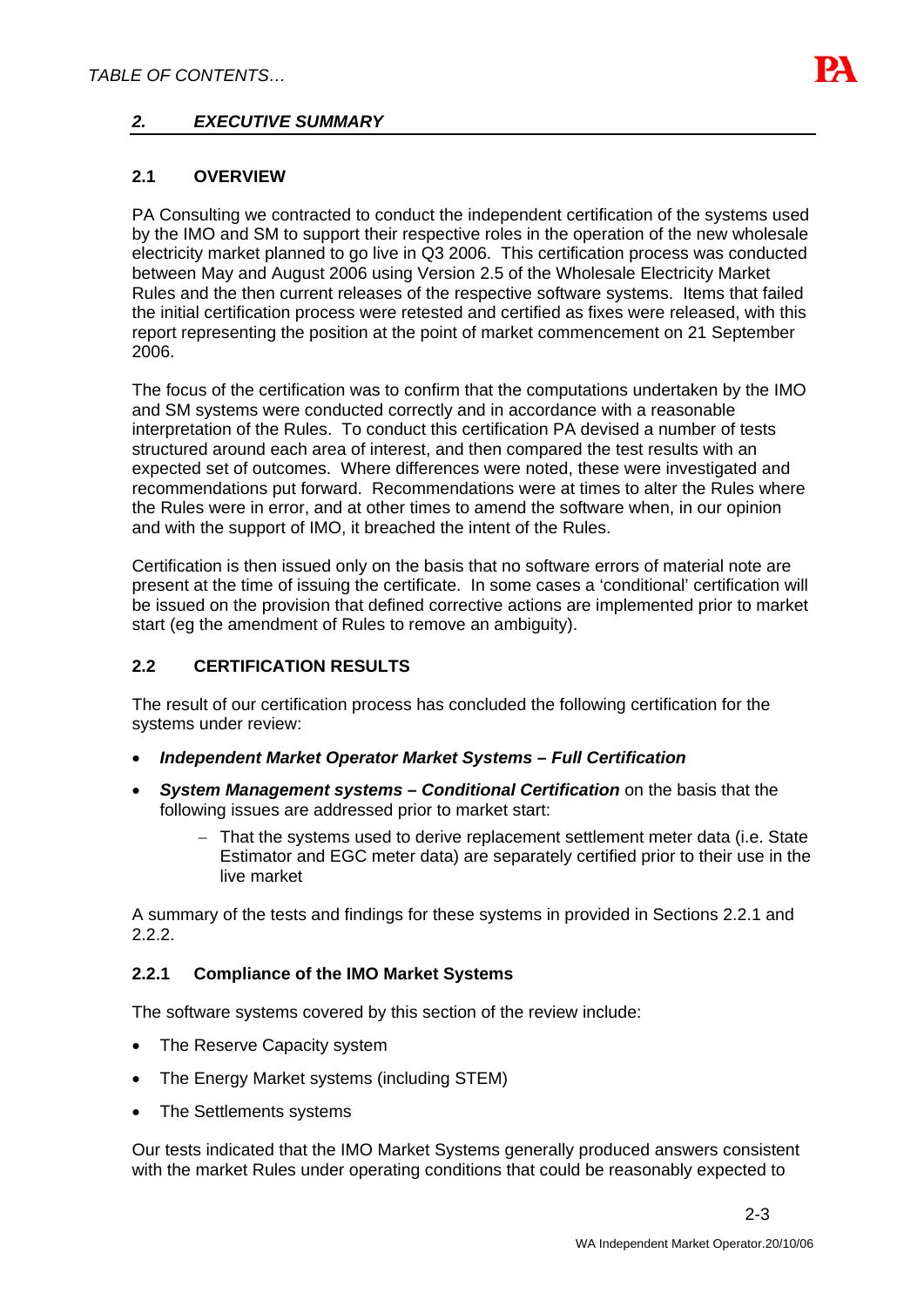

occur over the life of the market. While several issues where identified during the course of the certification, all were satisfactorily addressed by the IMO and confirmed acceptable during retesting.

#### **2.2.2 Compliance of SMMITS**

Our tests indicated that the SMMITS system generally produced answers consistent with the market Rules under operating conditions that could be expected to occur over the next few years.

During the certification process we were unable to test two software systems due to their lack of readiness, and hence our certification does not currently extend to these areas. The two systems were:

- the State Estimator, as used to prepare replacement generation settlement data, and
- the EGC derived meter data system, as used to prepare replacement generation settlement data

Also, we observed a number of issues that resulted in the awarding of either a 'conditional' or 'Inconclusive' assessment on some of the tests. These tests produced result that were inconsistent with the market Rules but which in themselves were not considered sufficiently material in effect to justify a 'failed' status and hence redress prior to the commencement of the market (although we would recommend correction before market start where this can be done). A summary of these items is provided in the table in Section 2.3 with details provided in Chapters 3 along with recommended actions and timeframes.

Of the set of issues observed, the following are the most significant:

#### *i. Application of Loss Factor adjustment ambiguous*

The Rules define 'Loss Factor adjusted' as the multiplication of an energy quantity by any applicable loss factor. This is only correct when adjusting a quantity to the Reference Node. When adjusting away from the reference node to derive say a 'sent our quantity', the quantity must be divided by the loss factor. The rules are currently imprecise in this area and open to interpretation and potential misuse. This said, all instances of Loss Factor adjustment performed by SM were conducted correctly.

**Recommendation:** tighten up the definition of 'Loss Factor adjusted' in the Rules.

#### *ii. Determination of Ancillary Services quantities calculated annually*

SM use predetermined values and profiles calculated on an annual basis in determining the quantity of Load Following, Spinning Reserve and Load Rejection. While the Rules don't preclude such an arrangement being used, the Rules do presume that SM will be in a position to produce accurate ancillary service levels at all times. The current arrangements would not be able to assure this position. However, for the range of conditions the SM expects to encounter over the first year of the new market it is likely the current arrangements will produce a reasonably correct answer.

**Recommendation:** Consideration should be given by SM to bolstering the arrangements used to initiate the recalculation of ancillary service requirements (which may include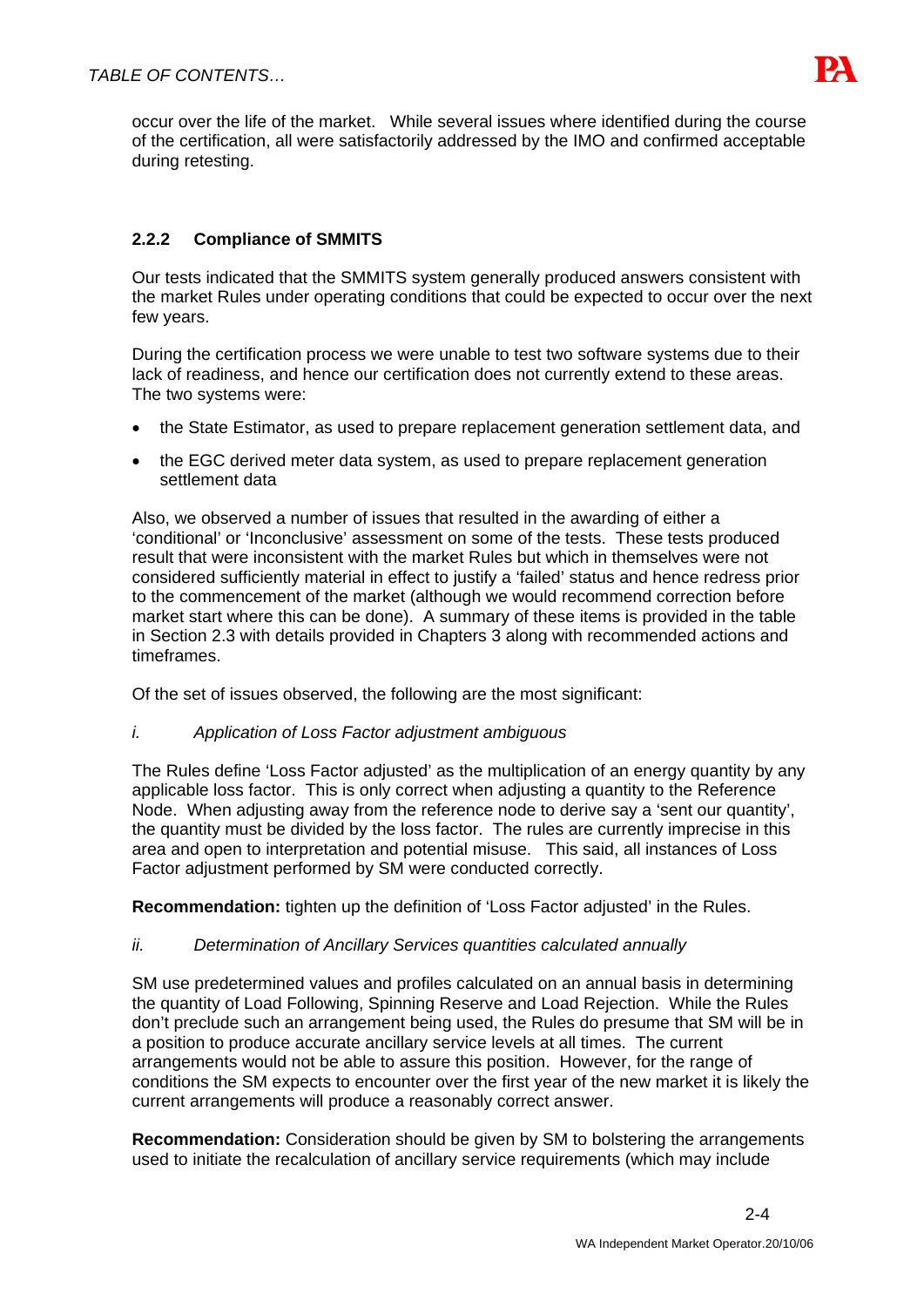

<span id="page-8-0"></span>automating the calculation of ancillary service requirement to calculate on a more real time basis)

#### *iii. Market Procedure for selecting between ancillary service providers during dispatch are not defined*

Under the Rules SM is required for each Trading Day to prepare a list of facilities that it may call on to provide ancillary services. Neither the Rules nor the Power System Operations Procedures currently define how the facilities are to be selected and as such SM uses 'experience' to select between facilities. At market start the current arrangement may not be overly problematic as the only generation facilities participating in the ancillary service market are those of the EGC. Hence the SM is not open to unfairly distributing the burden or rewards of supply beyond the EGC. This situation will change when other market participants become ancillary service providers, at which time the criteria for selecting between providers will need to be more openly defined and fair in application.

**Recommendation:** Develop and document arrangements for the selection of facilities for ancillary service provision (which is arguably already an obligation on SM to document in the Power System Operations Procedures). This should be done prior to non-EGC generation providers offering their services to the Market.

#### **2.3 SUMMARY OF TESTS CONDUCTED**

This section provides a summary for the full set of tests conducted on the IMO and SM systems along with our conclusion of the tests. This detail is provided in tabular form and covers:

- The features of Market Systems and SMMITS software which have been tested
- The nature of the tests conducted
- A statement of conclusion, being either:
	- − PASS, meaning the test returned the expected result (i.e. consistent with our interpretation of the Rules)
	- − FAIL, meaning the test didn't return the expected result and that this unexpected result was likely to have a material effect on the market outcomes
	- − CONDITIONAL, meaning the test didn't return the expected result but that the unexpected result was unlikely to have a material effect on the market outcomes. The conditional status is given on the provision that the corrective action put forward is accepted and implemented within the proposed timeframes
	- − INCONCLUSIVE, meaning that either the test didn't produce an outcome (eg where the system in question was not yet functional), or where the Rules themselves are ambiguous and hence allow for multiple outcomes. In any case, further testing is recommended in these situations prior to the systems being used in the live market.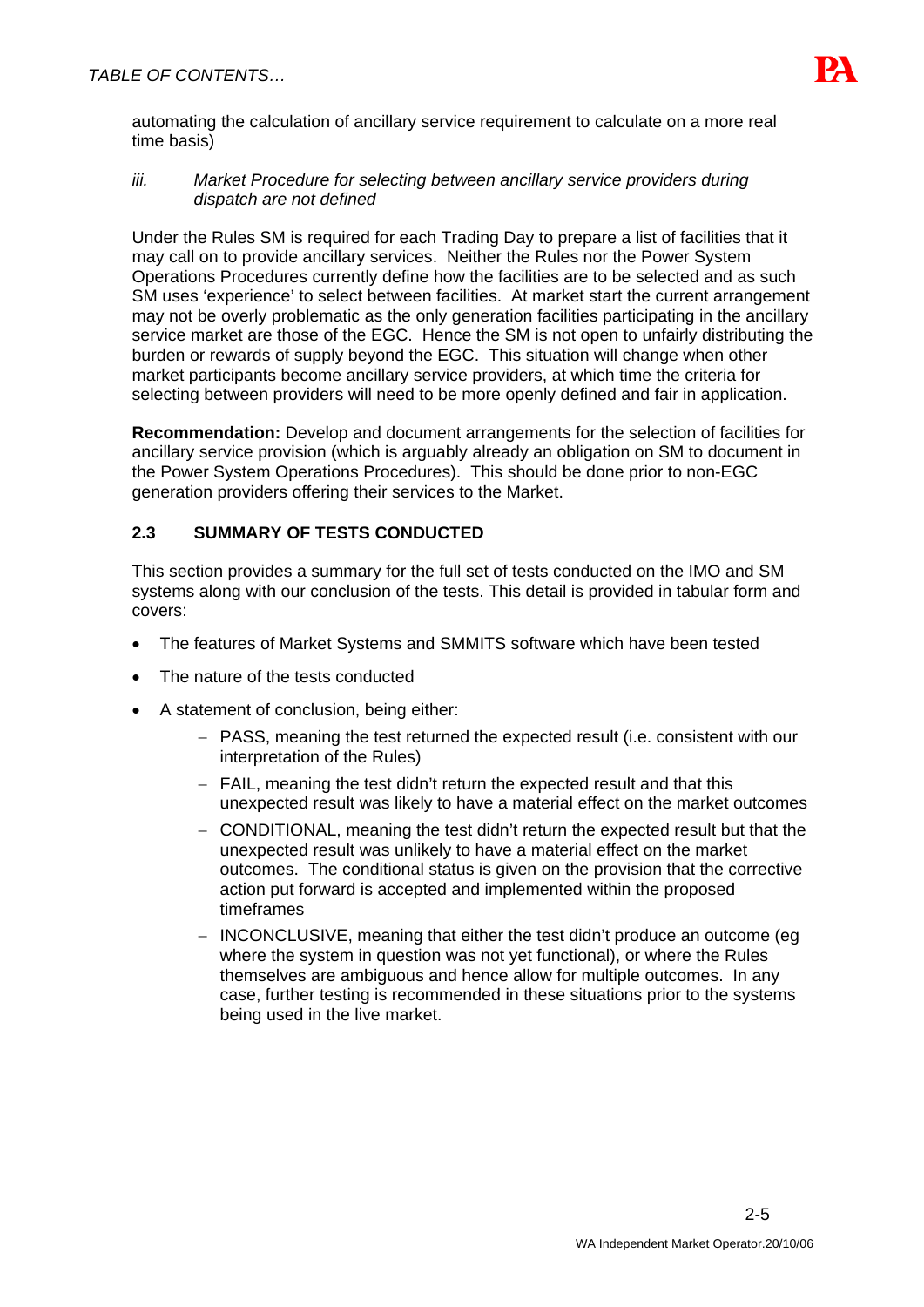## PA

| System         | Subject                         |                                                                                                                    | Conclusion          | Comment                                                                              |
|----------------|---------------------------------|--------------------------------------------------------------------------------------------------------------------|---------------------|--------------------------------------------------------------------------------------|
| <b>SMMITS</b>  | <b>Load Forecasts</b>           | Test 1: Produce a morning load forecast                                                                            | <b>PASS</b>         |                                                                                      |
|                |                                 | Test 2: Produce an afternoon Load Forecast; updated to<br>reflect weather and actual demand conditions             | <b>PASS</b>         |                                                                                      |
|                |                                 | Test 3: Estimate the MWh quantity of energy that can be<br>called to meet Ancillary Service Requirements           | <b>PASS</b>         |                                                                                      |
| <b>SMMITS</b>  | <b>Settlement Data</b>          | Test 4: Operational System Load Estimate                                                                           | <b>PASS</b>         |                                                                                      |
|                | and Ancillary<br><b>Service</b> | Test 5: Quantity of non-compliance by the Electricity<br><b>Generation Corporation (EGC)</b>                       | <b>PASS</b>         |                                                                                      |
|                | Requirements                    | Test 6: Energy dispatched under a Balancing Support<br>Contract                                                    | <b>PASS</b>         |                                                                                      |
|                |                                 | Test 7: Schedule of energy output of a generating system.<br>Verification and Cleansing of missing settlement data | <b>CONDITIONAL</b>  | Subject to satisfactory testing of State<br>Estimator and EGC meter data systems.    |
|                |                                 | Test 8: The estimated decrease in the output of each Non-<br><b>Scheduled Generator</b>                            | <b>INCONCLUSIVE</b> | Arrangements for calculating decrease not<br>defined at time of audit.               |
|                |                                 | Test 9: The required decrease in consumption of each<br><b>Curtailable Load</b>                                    | <b>PASS</b>         |                                                                                      |
| <b>SMMITS</b>  | <b>PASA</b>                     | Test 10: MT PASA Study                                                                                             | <b>CONDITIONAL</b>  | Subject to satisfactory confirmation of Load<br>Forecast methodology when published. |
|                |                                 | Test 11: ST PASA Study                                                                                             | <b>CONDITIONAL</b>  | As above.                                                                            |
| <b>Market</b>  | Reserve                         | <b>Test RC1: Maximum Reserve Capacity Price</b>                                                                    | <b>PASS</b>         |                                                                                      |
| <b>Systems</b> | Capacity                        | Test RC2: Base case for testing the Reserve Capacity<br>algorithm                                                  | <b>PASS</b>         |                                                                                      |
|                |                                 | Test RC3: Cascading Capacity through Availability Classes.                                                         | <b>PASS</b>         |                                                                                      |
|                |                                 | Test RC4: The most expensive offer not being needed.                                                               | <b>PASS</b>         |                                                                                      |
|                |                                 | Test RC5: Uncleared offer cascaded down to class 4                                                                 | <b>PASS</b>         |                                                                                      |
|                |                                 | Test RC6: Tie-break on status                                                                                      | <b>PASS</b>         |                                                                                      |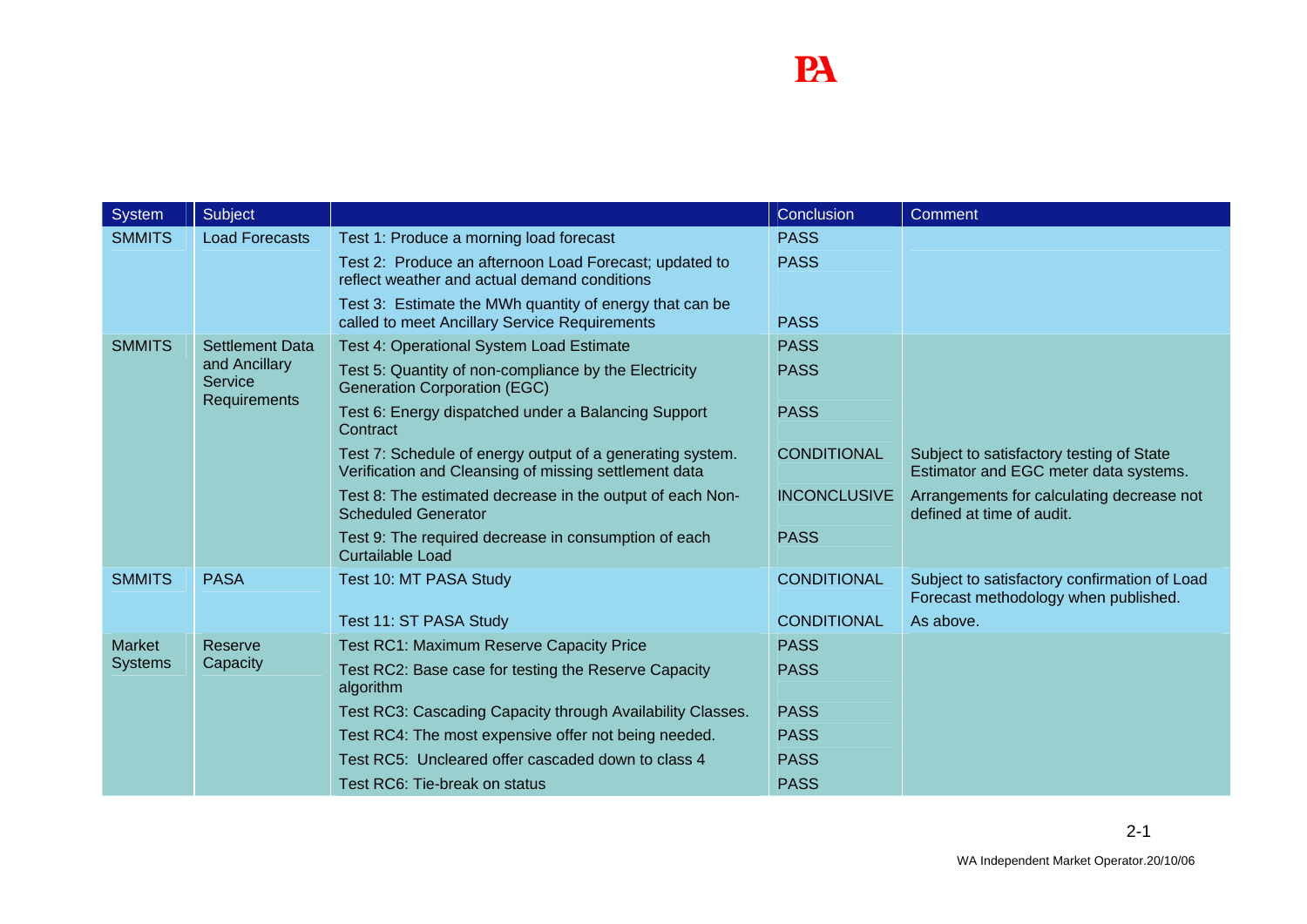#### *TABLE OF CONTENTS…*

# PA

|                |             | Test RC7: Tie break on Capacity                            | <b>PASS</b> |
|----------------|-------------|------------------------------------------------------------|-------------|
|                |             | Test RC8: tie break 1 offer time                           | <b>PASS</b> |
|                |             | Test RC9: Valid Exchange                                   | <b>PASS</b> |
|                |             | Test RC10: Exchange of existing                            | <b>PASS</b> |
|                |             | Test RC11: Maximum Price Cap                               | <b>PASS</b> |
|                |             | Test RC12: Overall shortfall                               | <b>PASS</b> |
|                |             | Test RC13 - zero clearing price:                           | <b>PASS</b> |
|                |             | Test RC14 mutually exclusive1                              | <b>PASS</b> |
|                |             | Test RC15- mutually exclusive2                             | <b>PASS</b> |
|                |             | Test RC16 - no auction                                     | <b>PASS</b> |
|                |             | Test RC17 - bilateral tiebreak                             | <b>PASS</b> |
| <b>Market</b>  | STEM & Non- | <b>STEM ST1: Base Case</b>                                 | <b>PASS</b> |
| <b>Systems</b> | <b>STEM</b> | <b>STEM ST2: Under contracted</b>                          | <b>PASS</b> |
|                |             | <b>STEM ST3: Fully Contracted</b>                          | <b>PASS</b> |
|                |             | <b>STEM ST4: Undercontracted</b>                           | <b>PASS</b> |
|                |             | STEM ST5; Price Curve Greater than / Less than Bilaterals. | <b>PASS</b> |
|                |             | <b>STEM ST6: Multiple Clearing Quantities</b>              | <b>PASS</b> |
|                |             | <b>STEM ST7: Multiple Optima Prices</b>                    | <b>PASS</b> |
|                |             | STEM ST8: One Participant, Demand And Supply               | <b>PASS</b> |
|                |             | STEM ST9: One Participant, Supply Only                     | <b>PASS</b> |
|                |             | STEM ST10: Base with Three Participants.                   | <b>PASS</b> |
|                |             | STEM ST11: Three Participants, (part II)                   | <b>PASS</b> |
|                |             | <b>STEM ST12: Limit Tests</b>                              | <b>PASS</b> |
|                |             | NST 1 Dispatch Merit Order                                 | <b>PASS</b> |
|                |             | <b>NST 2 Dispatch Instructions</b>                         | <b>PASS</b> |
|                |             | <b>NST 3 Administered Balancing Prices</b>                 | <b>PASS</b> |
|                |             | NST 4 Reserve Capacity Obligation Quantities               | <b>PASS</b> |
|                |             | <b>NST 5: IRCR</b>                                         | <b>PASS</b> |

2-2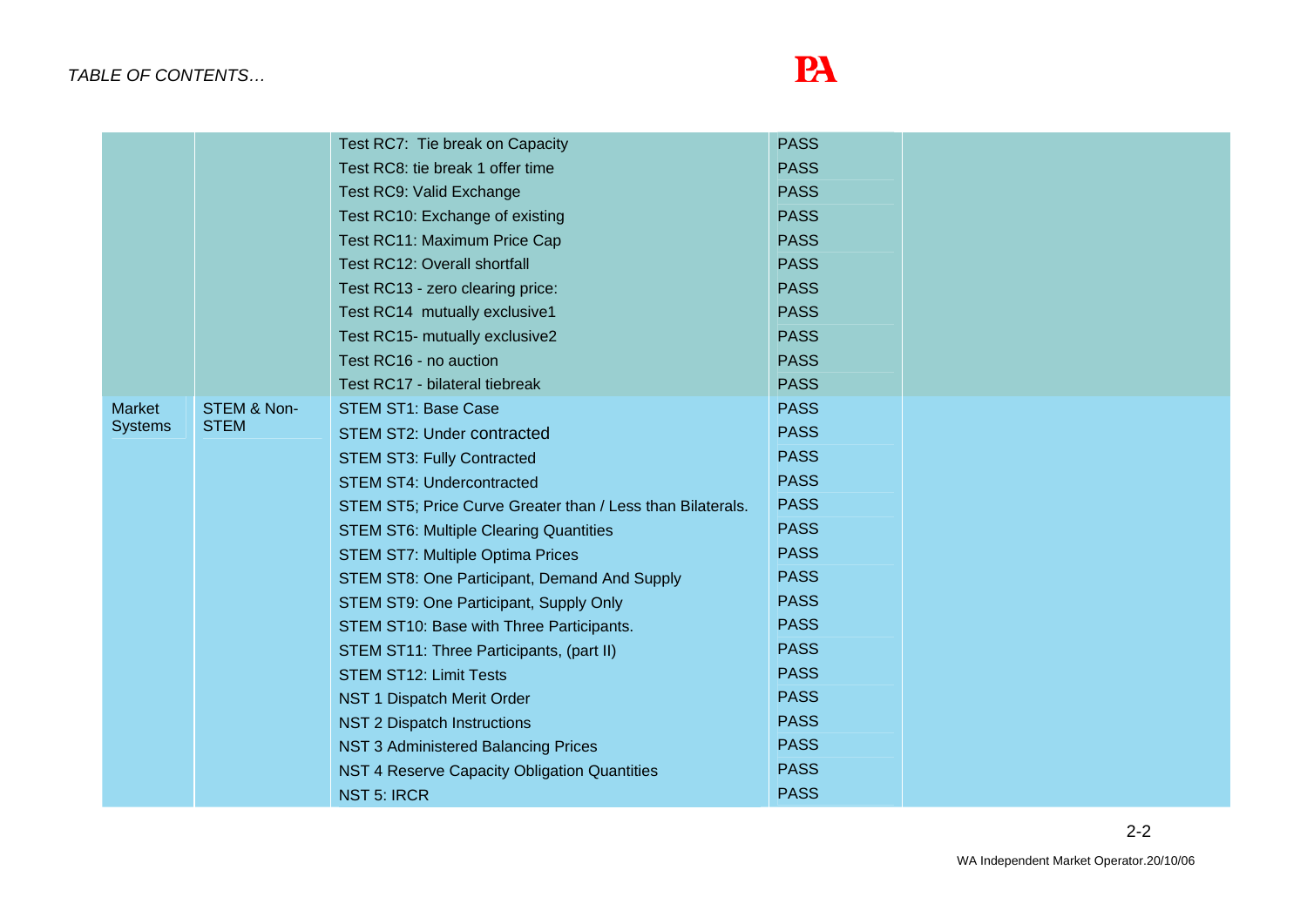#### *TABLE OF CONTENTS…*

## PA

|            |                                  | <b>NST 6: Loss Factors</b>                                                            | <b>PASS</b> |
|------------|----------------------------------|---------------------------------------------------------------------------------------|-------------|
| Settlement | Ancillary                        | Test AS1: USHARE and Reserve Share                                                    | <b>PASS</b> |
|            | services<br><b>Settlements</b>   | <b>Test AS2: Reserve Cost Share</b>                                                   | <b>PASS</b> |
|            |                                  | <b>Test AS3 Availability Cost Spinning Reserve</b>                                    | <b>PASS</b> |
|            |                                  | <b>Test AS4: Consumer Share</b>                                                       | <b>PASS</b> |
|            |                                  | <b>Test AS5: Load Following Share</b>                                                 | <b>PASS</b> |
|            |                                  | Test AS6: Ancillary Services Settlement Amount                                        | <b>PASS</b> |
| Settlement | <b>STEM</b><br><b>Settlement</b> | <b>Test SS1: Calculating STEM Settlement Amounts</b>                                  | <b>PASS</b> |
| Settlement | Reserve<br>Capacity              | <b>Test RCS1: Calculating Reserve Capacity Settlement</b><br><b>Amount for Supply</b> | <b>PASS</b> |
|            | <b>Settlement</b>                | Test RCS2: Calculating Reserve Capacity Settlement<br><b>Amount for Demand</b>        | <b>PASS</b> |
|            |                                  | Test RCS3: Calculating Reserve Capacity Refund<br><b>Settlement Amount</b>            | <b>PASS</b> |
|            |                                  | Test RCS4: Calculating Reserve Capacity Rebates and<br><b>Offsets</b>                 | <b>PASS</b> |
| Settlement | <b>Balancing</b>                 | <b>Test BS1: Authorised Deviation Settlement Amounts</b>                              | <b>PASS</b> |
|            | <b>Settlement</b>                | Test BS2: Authorised Deviation Settlement Amounts for<br><b>Western Power</b>         | <b>PASS</b> |
|            |                                  | <b>Test BS3: Unauthorised Deviation Settlement Amounts</b>                            | <b>PASS</b> |
|            |                                  | <b>Test BS4: Resource Plan Deviation Settlement Amount</b>                            | <b>PASS</b> |
|            |                                  | <b>Test BS5: Dispatch Instruction Settlement Amounts</b>                              | <b>PASS</b> |
| Settlement | <b>Other Settlement</b>          | Test OS1: Commitment and Outage Settlement Amount                                     | <b>PASS</b> |
|            |                                  | Test OS2: Non-Compliance Charge Settlement Amounts                                    | <b>PASS</b> |
|            |                                  | <b>Test OS3: Reconciliation Settlement Amount</b>                                     | <b>PASS</b> |
|            |                                  | Test OS4: Network Control Service Settlement Amount                                   | <b>PASS</b> |
|            |                                  | Test OS5: Market Fee Settlement Amount                                                | <b>PASS</b> |
|            |                                  | <b>Test OS6: Intermittent Loads</b>                                                   | <b>PASS</b> |

2-3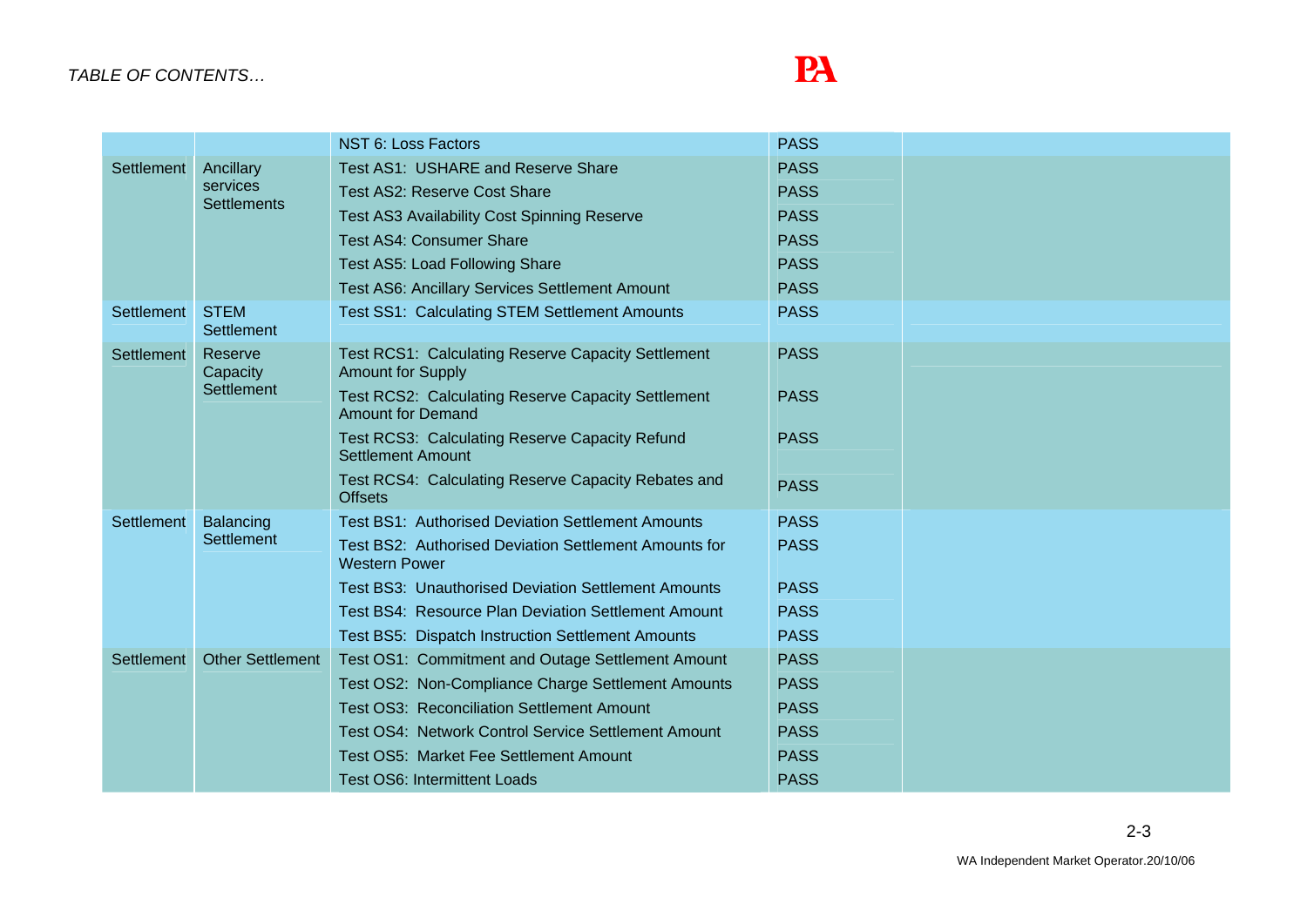

### PA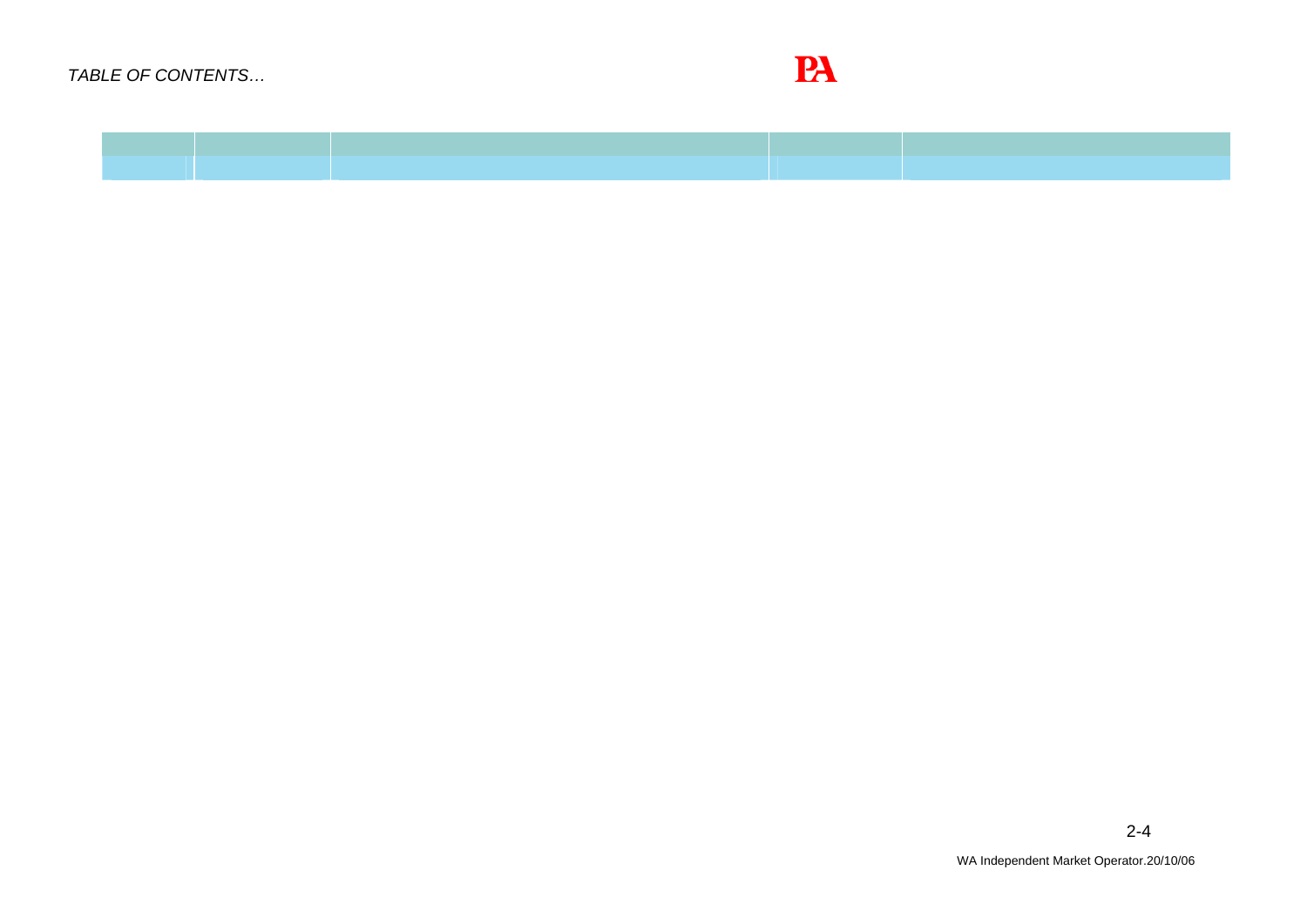#### <span id="page-13-0"></span>*3. DETAILS OF SMMITS REVIEW*

This section describes the tests that were performed on SM market information system (SMMITS).

While SM have developed the SMMITS system to support its role in the new electricity market, SMMITS itself does not perform all the necessary functions required of the market, with SM relying on a set of software applications (including SMMITS, METRIX, SEECOM, etc), electronic devices (eg SCADA), and manual processes to satisfy its obligations under the Rules.

The use of manual processes, while not explicitly problematic, can introduce variability to test results through the human operation. Our certification is focussed predominately on the ability of the 'system' to produce an expected outcome for a given set of inputs and over a limited set of test runs. By intent we only test each piece of software to the point where it produces the expected outcome. As such any variability in the result that may flow from the manual intervention will only be seen to the extent that the variability has resulted in an incorrect answer being produced. Where the correct answer is produced first time, we will have no visibility of the variability of the manual process. This point is made to highlight the purpose and limitation of the certification audit as it applies to the SM systems.

Further, while consideration was given to limiting the certification audit to only those functions codified in software, the reality is that much of the computational work required of the Rules involves manual steps, making any such tests rather meaningless. For this reason we chose to conduct what we refer to as a 'black box' test, where we developed test cases and test scenarios around the Rules requirements, and then had SM run these tests through their 'systems' to produce a set of outcomes. We separately verified these outcomes to confirm whether they were as expected.

For the purpose of convenience we divided the test program into the following three reasonably discrete process areas:

- Dispatch Load Forecasts & Ancillary Service Requirements
- Preparation of Settlement Data for IMO
- Preparation of Short Term & Medium Term PASA

The audit details for each of these process areas in provided in the following Sections.

#### **3.1 LOAD FORECASTS AND ANCILLARY REQUIREMENTS**

This section details the tests and test results used to confirm that load forecasts and ancillary service requirements produced by SM comply with Section 7.2 of the Rules. To test these requirements three sets of tests involving several different scenarios was prepared to produce the morning and afternoon load forecast and to determine Ancillary Service Requirements for Load Following and Spinning Reserve for a given Trading Day.

The three tests covered:

- Confirmation that the morning Load Forecast could be produced [Rules, Section  $7.2.1(a)$ ] – Test 1
- Confirmation that the afternoon Load Forecast could be produced taking into account changed weather, load and generation data [Rules, Section 7.2.1(b)] – Test 2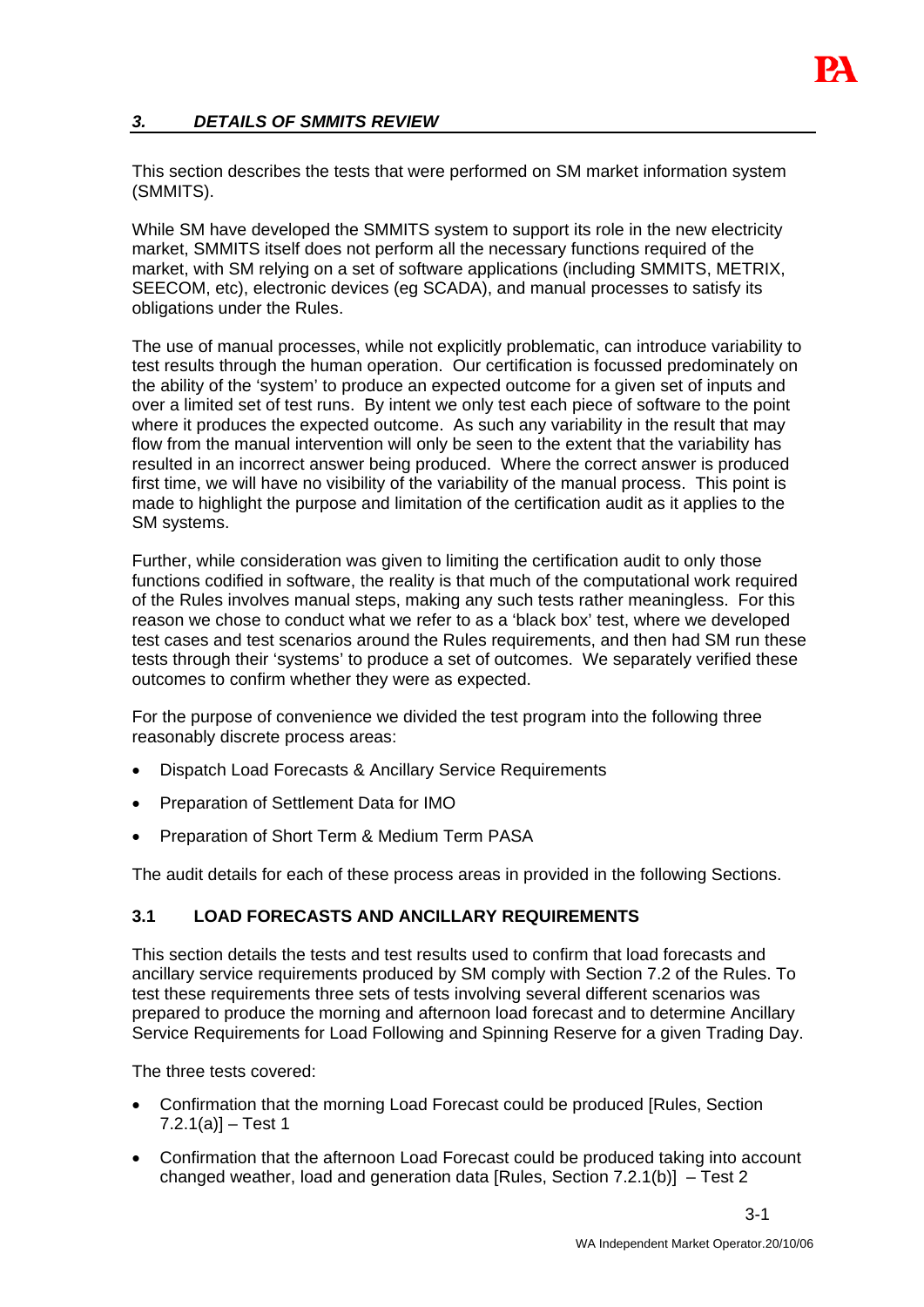- <span id="page-14-2"></span><span id="page-14-1"></span><span id="page-14-0"></span>• Confirmation that the loss factor adjusted MWh of energy that could be called on to provide ancillary services could be calculated [Rules, Section 7.2.3A(a)] – Test 3
- Confirmation that a list of Facilities that SM might call on to provide ancillary services could be produced [Rules, Section 7.2.[3](#page-14-2)A(b)]  $-$  Not tested<sup>3</sup>.

For each test, test scenarios were devised and variables defined to achieve a set of test outcomes. These outcomes were then compared against independently derived outcomes to confirm the validity of test result.

By necessity, the test scenarios were largely structured around confirming the systems worked as expected rather than confirming the precision of the outcomes. This was necessary because the Rules in this area generally don't provide sufficient detailed methodology (in either the Rules or associated Power System Operations Procedures) to enable the accuracy of the values to be validated. As a result the aim of the tests was to simply observe that outputs such as the Load Forecasts behaved in a largely predictable manner when subjected to various input changes. Further, in the case of the requirements for Load Rejection, there was insufficient information in the Rules to prepare any meaningful tests for this requirement.

#### **3.1.1 Test 1: Produce a morning load forecast**

**Purpose:** To determine whether the Load Forecast represents Non-Dispatchable Load, Curtailable Load and Interruptible Load net of forecast Non-Scheduled Generation; predicts values for both MWh and MW total demand for each Trading Interval in the Trading Day; and be Loss Factor adjusted to the Reference Node.

#### **Conclusions:** PASS

The load forecast can be provided in the format specified in the Rules. The forecast is produced for the 48 Trading Intervals, is loss factor adjusted correctly, is supplied in both MW and MWh, and is produced with a reasonable (albeit unknown) level of accuracy.

#### **Issues to resolve:**

1

- The methodology for determining the Load Forecast is not included in the Rules or Power System Operations Procedures hence we could not independently confirm the validity of the forecast values
- System Management is providing a peak value of MW where an average or end of trading period figure was expected (the peak value being some 30MW greater than the average value). The Rules don't specify if this value is to be a peak, mean, min or max value of any trading period, although in the absence of any specific requirement it is reasonable to assume the figure represents an average or mean value.

#### **3.1.2 Test 2: Produce an afternoon Load Forecast; updated to reflect weather and actual demand conditions**

**Purpose:** To determine whether the afternoon Load Forecast can reflect any revised weather forecasts; higher or lower actual demand than predicted; and higher or lower Non-Scheduled Generation than predicted.

 $3$  The methodology for selecting facilities did not exist at the time of preparing this report. No tests could be undertaken as a result.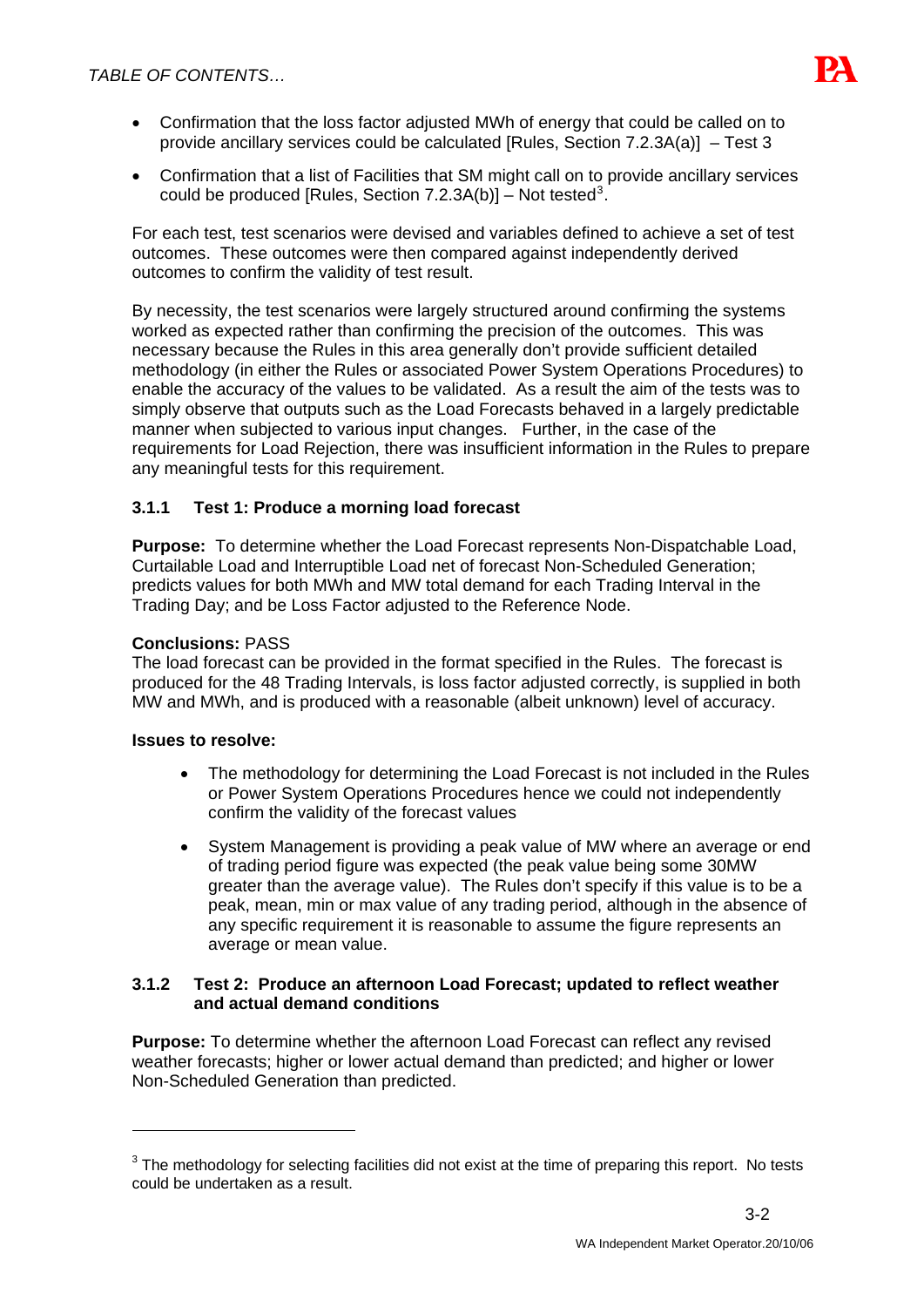<span id="page-15-0"></span>

The tests required SM to prepare a morning load forecast which was used as the base case, and the to further prepare a number of afternoon forecasts based on the following changes in condition:

- setting the temperature 4 degrees higher and lower from a base case, to simulate the effect of temperature;
- setting the actual demand to be lower than predicted; and
- setting Non-Scheduled Generation to be lower than a base case.

#### **Conclusions:** PASS

There was an observed difference in the load forecast as a result of temperature changes. There was also an observed difference in the load forecast after it was adjusted to accommodate a decrease in actual load and verified that load forecast went up when Non-Scheduled generation was reduced.

#### **Issues to resolve:** None

We do note however that SM have interpreted the Rules to mean that the morning load forecast is not revised for the afternoon unless there has been a 'material' change in either the weather forecast, actual demand or non-scheduled generation. The definition of 'material' change is not documented and the decision to produce a revised forecast is largely a manual one left to the discretion of the operator on duty. As such we could expect some degree of variability in the accuracy of the afternoon Load Forecast as the result of a decision not to update, although just how significant this variability is has not be established.

#### **3.1.3 Test 3: Estimate the MWh quantity of energy that can be called to meet Ancillary Service Requirements**

**Purpose:** To test that the estimated MWh quantity of energy required for Ancillary Services is produced in accordance with the standards specified in 3.10 of the Market Rules.

#### **Conclusions:**

- Load Following: PASS
	- − Verified that Load Following values submitted by SM meet the Ancillary Standards set by the Rules.
	- − Verified that it is the greater of 30 MW and the capacity sufficient to cover 99.9% of the short term fluctuations in load and out of Non-Scheduled Generators and uninstructed output fluctuations from Scheduled Generators.
- Spinning Reserve: PASS
	- − Verified that under normal operating conditions, SM calculates correct levels of spinning reserve
	- − Verified that the MWh quantities are calculated correctly and loss factor adiusted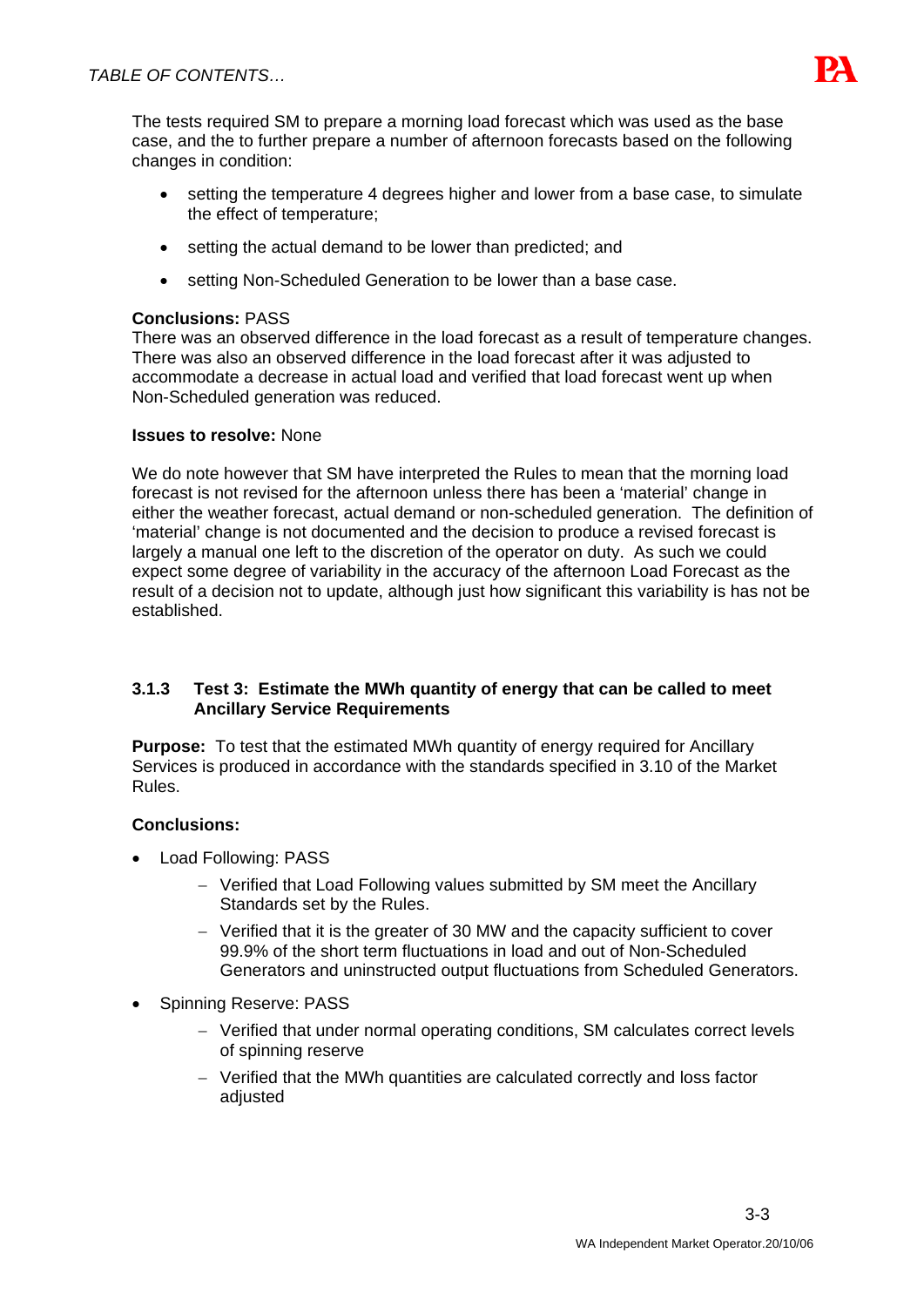

<span id="page-16-0"></span>• Load Rejection: UNABLE TO TEST<sup>[4](#page-16-0)</sup>

#### **Issues to resolve:**

- Load Following:
	- − The 99.9% figure [Rules, Section 3.10.1(a)ii] is manually re-calculated by SM once a year. The Rules don't mandate a more frequent occurrence but it would be reasonable to expect SM to be able to recalculate the requirements whenever the underlying conditions change. Under the current market conditions the results produced were correct but under any other conditions the answer may be incorrect.
- Spinning Reserve:
	- − The use of 'templates' for setting spinning reserve levels do not handle partial plant outages, which are accommodated by SM through the manual preparation of new profiles on an as-needs basis. Under normal system operating conditions SM is able to derive the correct answer, but under abnormal operating conditions the levels of spinning reserve requirement is likely to be less accurate. A review of a small sample of actual generation outputs from the two largest generation units showed that the 'actual' deviated from the 'template' quite significantly, particularly during the off peak period, providing anecdotal evidence that the templates are less than accurate.
	- − Values for ramp rates are based on experience. In the absence of a documented procedure we were unable to validate the ramp rate.
	- − The Rules [Section 3.10.2(a)] specify Spinning Reserve standards to be the greater of 70% of the total output and the maximum load ramp. The SM spreadsheet formula is currently MAX(E11,F11)\*0.7 and should be MAX(E11\*0.7, F11)
- Load Rejection:
	- − Unable to verify that Load Rejection Reserve meets standards due to a lack of documented methodology.

#### **3.2 SETTLEMENT DATA (PROVIDED BY SM)**

System Management is required to provide the IMO with a range of settlement data. Five separate tests were developed to verify SMs calculations from the input data provided and to confirm that the settlement data can be produced in compliance with the Rules. These include checks on the application of Loss Factors and the conversion of units.

The five tests covered:

 $\overline{a}$ 

- Confirmation that the Operation System Load Estimate could be produced [Rules, Section 7.13.1(a)] – Test 4
- Confirmation that the quantity of non-compliance by EGC could be calculated [Rules, Section 7.13.1(cA)] – Test 5
- Confirmation that the energy dispatched under a Balancing Support Contract could be calculated [Rules, Section 7.13.1(dA)] – Test 6

 $4$  The requirement in the Rules is not sufficiently defined for any meaningful tests to be developed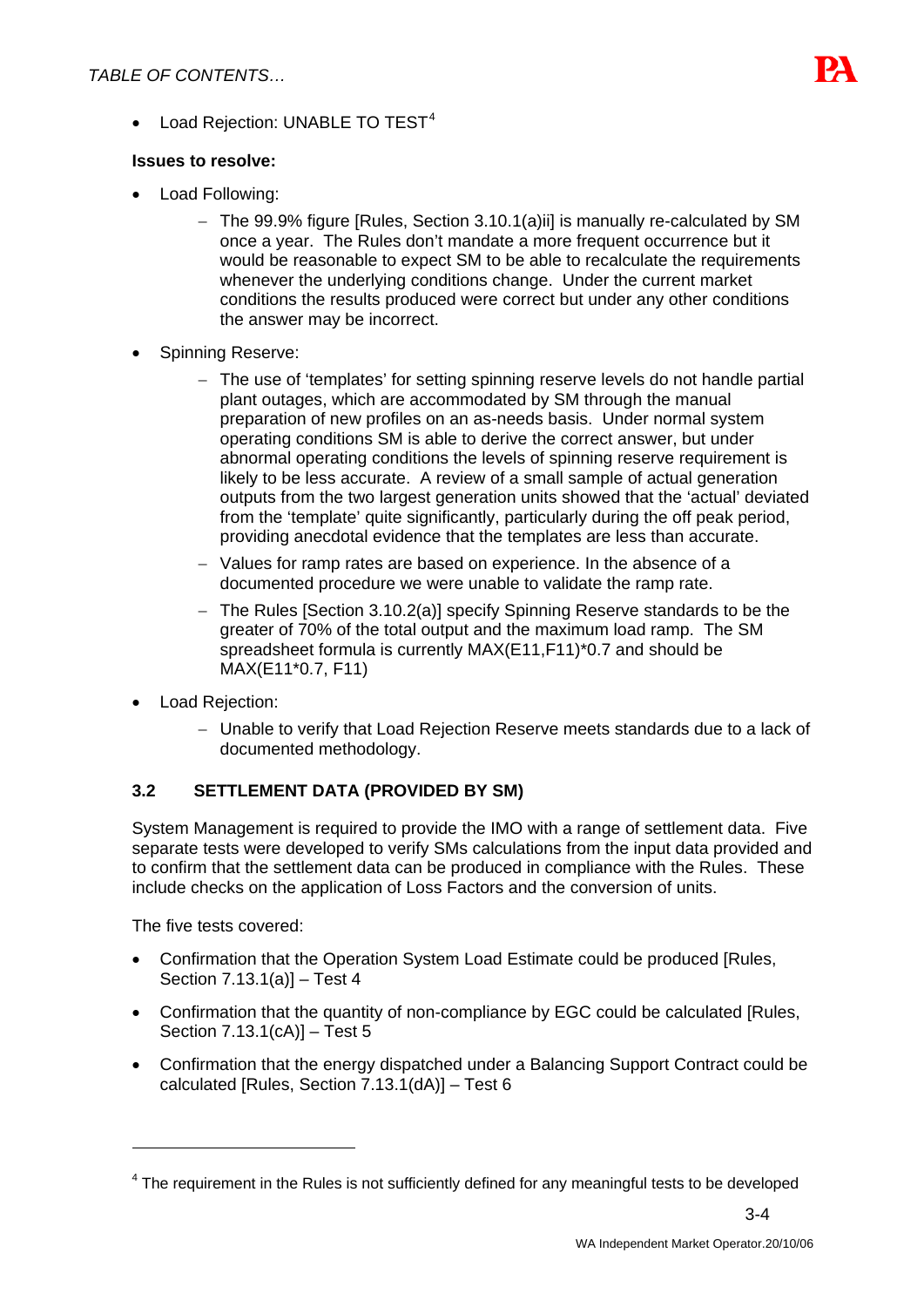- <span id="page-17-2"></span><span id="page-17-1"></span><span id="page-17-0"></span>• Confirmation that the MWh output of each generator could be calculated from SCADA system under a variety of conditions where SCADA data may be erroneous [Rules, Section 7.13.1(cC) & Power System Operating Procedure, Verification of Generation Facility MWh output data] – Test 7
- Confirmation that estimated decrease in MWh of the output of each Non-Scheduled Generator can be calculated [Rules, Section 7.13.1(eB)] – Test 8
- Confirmation that the required decrease in consumption in MWh of each Curtailable Load can be calculated [Rules, Section 7.13.1(eC)] – Test 9

#### **3.2.1 Test 4: Operational System Load Estimate**

**Purpose:** To test that the Operational System Load Estimate is the total Loss Factor adjusted MWh consumption supplied via the SWIS.

#### **Conclusions**: PASS

The operational load estimate included all generation points on the SWIS, was the 'sent out' energy value, was correctly Loss Factor adjusted, and provided in MWh for each of the 48 trading intervals.

#### **Issues to resolve:** None

#### **3.2.2 Test 5: Quantity of non-compliance by the Electricity Generation Corporation (EGC)**

**Purpose:** To determine whether non-compliance by an individual EGC facility is picked up only when it deviates from the System Management instruction by greater than 10MW. The test also validated that the unit conversion was applied correctly.

#### **Conclusions:** PASS

System Management was able to detect a deviation in excess of the allowable threshold of 10MW and correctly calculate a MWh quantity associated with that deviation.

**Issues to resolve:** The detection process was manual and required the on duty System Operator to log a deviation when it was observed. The reliability of this detection and logging process is, by definition, very dependant on the view, attitude and knowledge of the operator on duty at the time. Consideration should be given to making this process less dependent on manual intervention.

#### **3.2.3 Test 6: Energy dispatched under a Balancing Support Contract**

**Purpose:** To determine whether the MWh energy dispatched under a Balancing Support Contract is produced correctly for each Trading Interval in the Trading Day by Facility.

#### **Conclusions:** PASS

The total energy dispatched under Balancing Support Contracts can be calculated correctly from the sum of individual dispatch instructions for a Facility.

#### **Issues to resolve:** None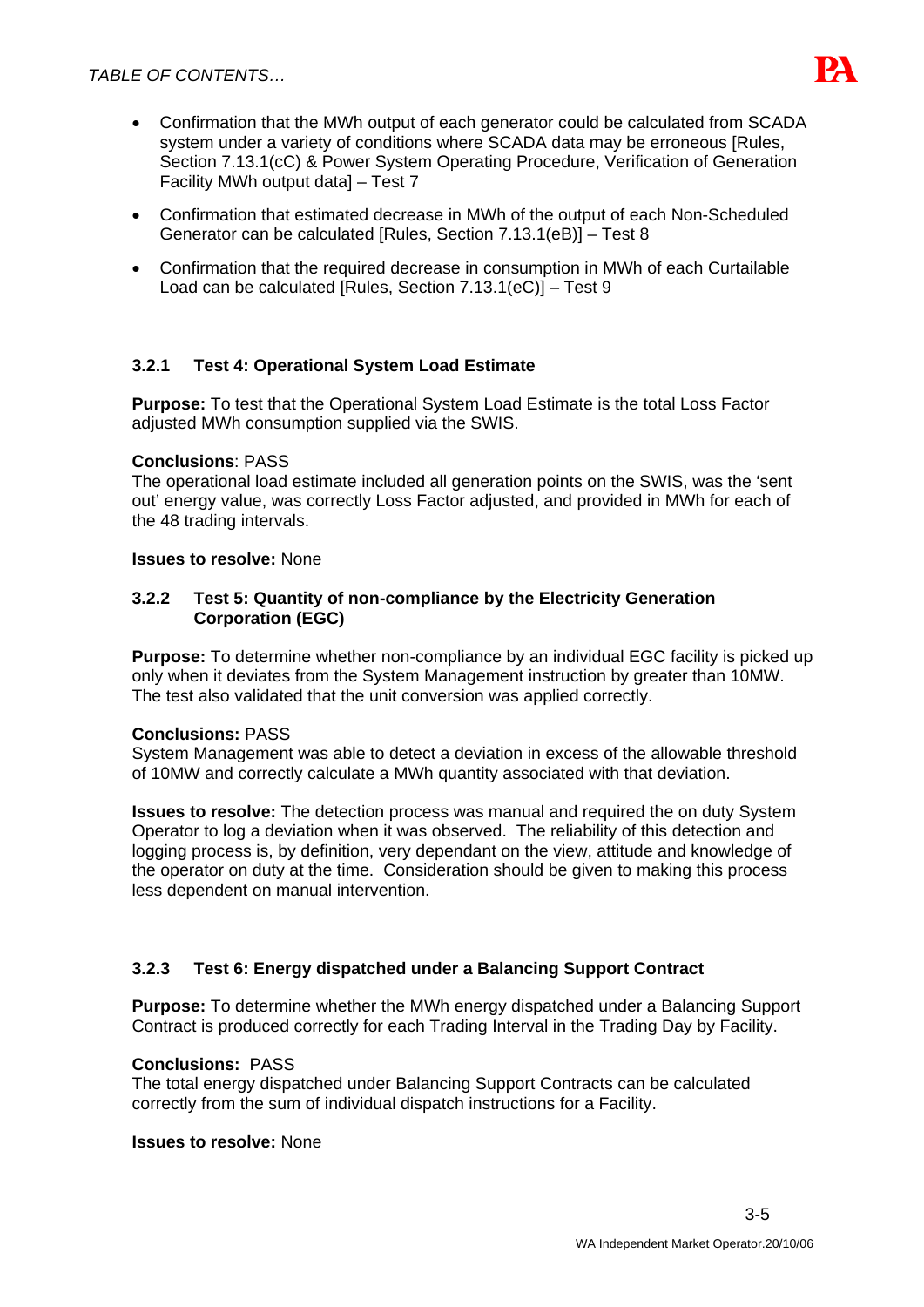#### <span id="page-18-1"></span><span id="page-18-0"></span>**3.2.4 Test 7: Schedule of energy output of a generating system. Verification and Cleansing of missing settlement data**

**Purpose:** To determine whether SM can prepare settlement ready data by energy output per Trading Interval per Generator. The test to confirm that raw SCADA data can be mapped correctly to a generating system, that any unit conversion is applied correctly, and that a suitable process for verifying and correcting missing data is applied.

To test the verification and cleansing of missing settlement data, different runs were performed for the same Trading Day to validate a number of scenarios:

- Base case raw SCADA data received; data without missing or erroneous content
- Minor Deviation raw SCADA data removed for part of a Trading Interval
- Major Deviation SCADA data removed for 24 Trading Intervals; State Estimator used to supply replacement data
- Major Deviation SCADA data removed for 24 Trading Intervals; EGC provided meter data used for replacement data

#### **Conclusions:** CONDITIONAL PASS

System Management was able to identify bad raw SCADA data – for both minor and major deviations – and override bad data as required to prepare a settlement ready file. A visual check was conducted to confirm that SMMITS database tables are populated with the corrected data.

This is a conditional pass pending the following concerns being addressed:

- The State Estimator and EGC meter data systems/process were not functional at the time of conducting this review. These systems need to be validated prior to market start.
- The Procedure titled 'Verification of Generation Facility MWh output data' was in early draft format with no formal version number or version control at the time of conducting this review. The full set of requirements imposed by this Procedure need to be further validated prior to market start.

#### **Issues to resolve:**

The draft version of the 'Verification of Generation Facility MWh output data' procedure imposes a requirement on SM to declare generation output data as 'provisional' where this data has been subjected by SM to 'substantial' changes. Two of our test scenarios should have triggered this declaration but failed to do so. It would appear this functionality is yet to be completed, probably due to the early and unofficial status of the draft procedure. We would recommend that once the procedure is finalized, that the requirements are further validated.

#### **3.2.5 Test 8: The estimated decrease in the output of each Non-Scheduled Generators**

**Purpose:** To test that SM can prepare a settlement statement of the MWh energy output per Non-Scheduled Generator, per Trading Interval as a result of Dispatch Instructions.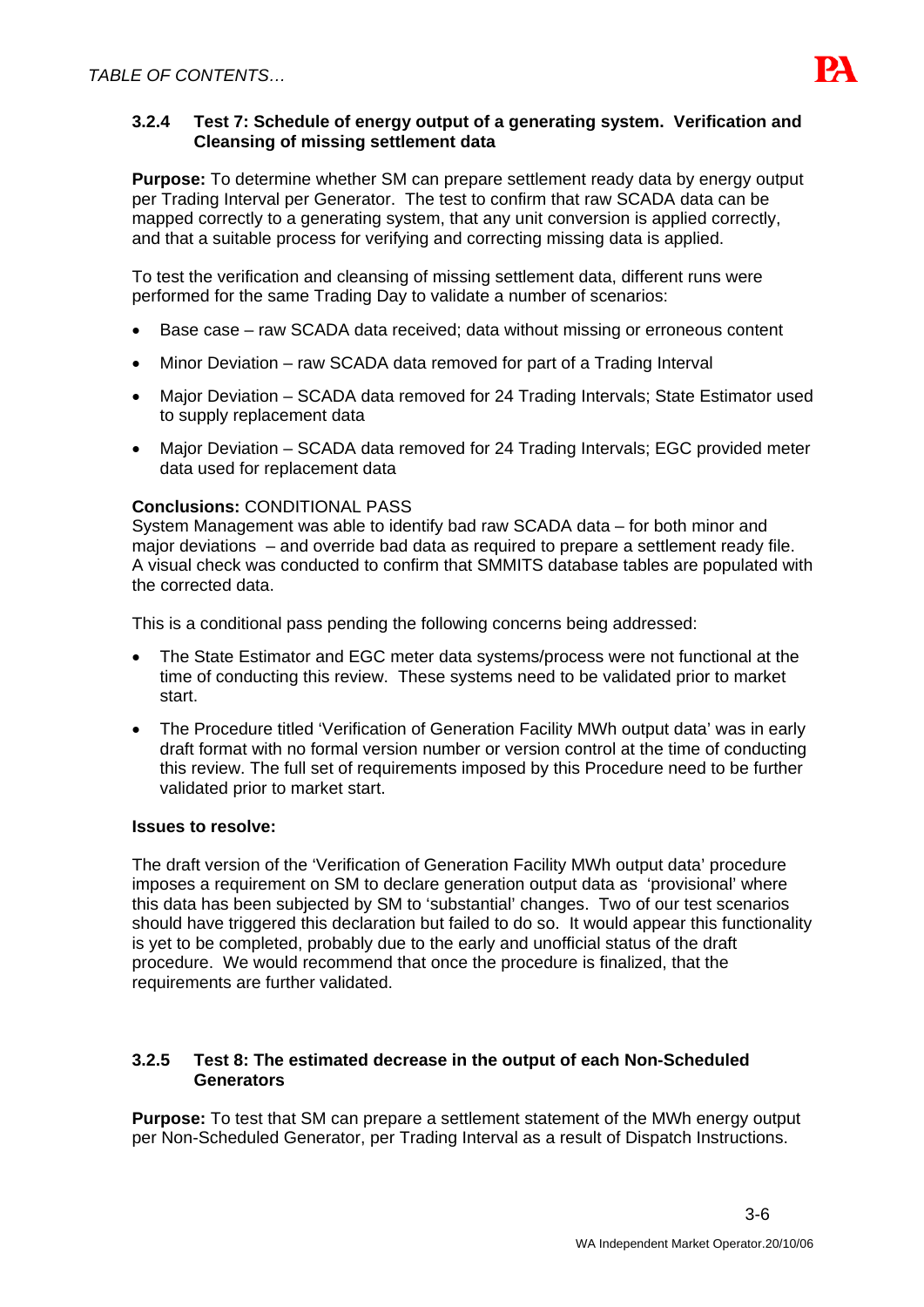#### <span id="page-19-2"></span><span id="page-19-1"></span><span id="page-19-0"></span>**Conclusions:** INCONCLUSIVE.

SMs systems can identify each instance when a Non-Scheduled generator has been instructed to reduce output, and it can log the instructed value of this decrease. However, the methodology for calculating the output that would have been produced in the absence of the dispatch instruction, which is set out in the Dispatch Procedure, is not in itself prescriptive, instead providing four alternatives for deriving a prescriptive methodology. At the time of conducting this review, none of the four alternatives had been defined in a prescriptive form, and as such none could be validated.

**Issues to resolve:** The expected frequency of a non-scheduled generator being instructed to reduce output is low (suggested to be less than once per year) hence the need for this functionality at market start is probably low. Further, when an occurrence does occur, it is likely that a suitable methodology could be agreed and the calculation conducted quite quickly. The need to have at least one methodology detailed prior to market start would be advantageous, although in our opinion not absolutely necessary.

#### **3.2.6 Test 9: The required decrease in consumption of each Curtailable Load**

**Purpose:** To test that SM can prepare a settlement statement of the MWh required decrease in consumption of Curtailable Load, in MWh, by Trading Interval as a result of Dispatch Instructions.

#### **Conclusion:** PASS

The calculation of the decrease in consumption of Curtailable load based on a dispatch instruction is correct.

#### **Issues to resolve:** None

#### **3.3 PASA**

System Management is obligated to produce a Short Term and Medium Term PASA study at defined intervals. Two sets of test were developed to validate these requirement, covering:

- Confirmation that load, generation and shortfall capacities for the short term PASA study could be calculated correctly [Rules, Section 3.16.9] – Test 10
- Confirmation that load, generation and shortfall capacities for the medium term PASA study could be calculated correctly [Rules, Section 3.17.9] – Test 11

SM prepares this information using a combination of SCADA data, off line study tools, spreadsheets and manual processes. At the time of conducting this review SM were unable to run the two set of test prepare by PA, so for the purpose of this review we have re-used the results of an earlier test conducted by SM. In this case, we have collected both the raw input data used by SM along with the resultant outputs, and then independently validated the two sets of data together.

#### **3.3.1 Test 10: MT PASA Study**

**Purpose:** To verify that the MT PASA study is complete, and where SMMITS is performing computations, confirm that they are calculated correctly. In particular to confirm that the:

- study includes the peak load forecasts for the following scenarios:
	- − mean;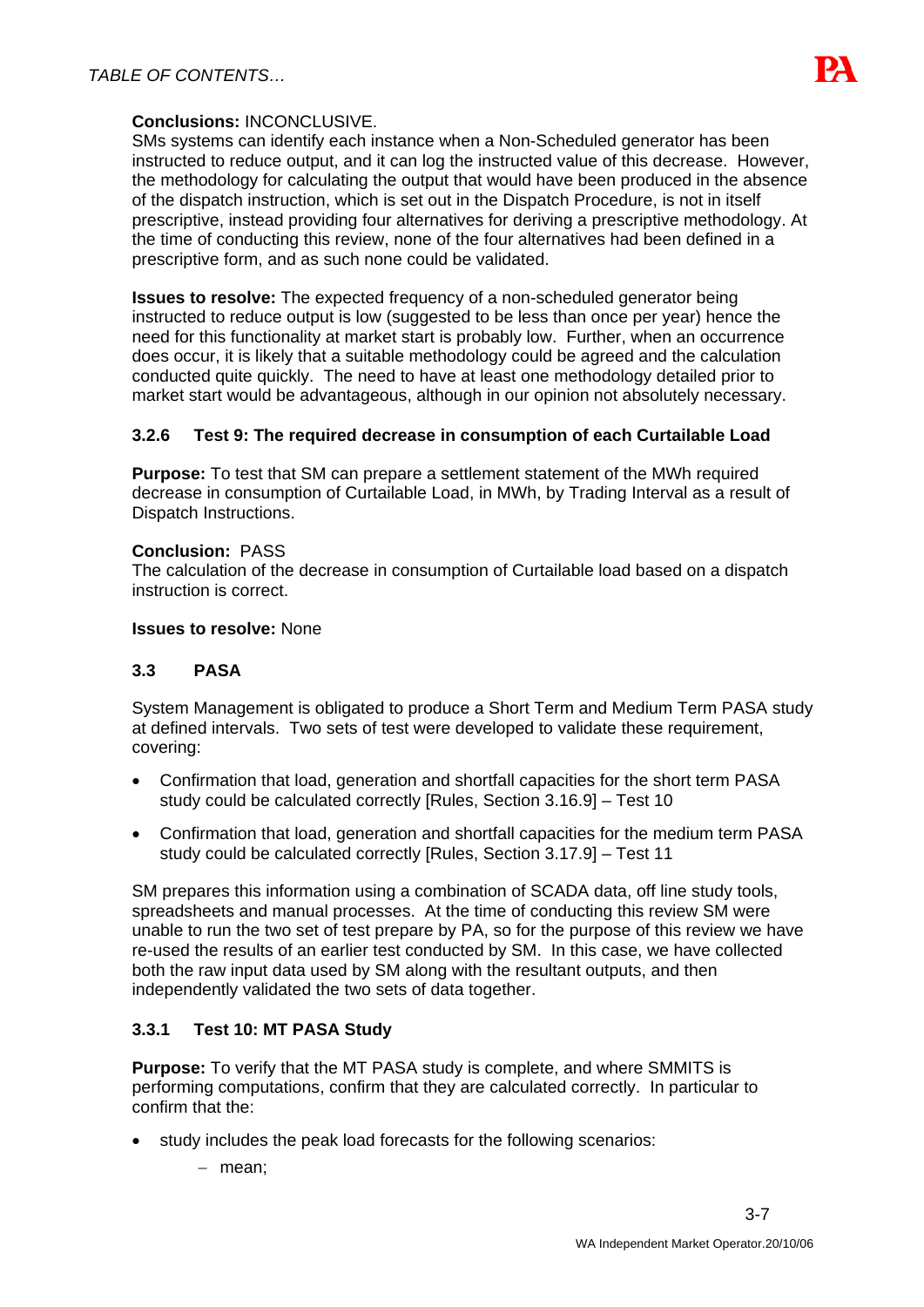<span id="page-20-0"></span>

- − mean plus one standard deviation; and
- − mean plus two standard deviations.
- forecast total available generation capacity is calculated correctly
- forecast total available Demand Side Management capacity is calculated correctly given the input data
- calculation of the shortfall (as defined in 3.16.9(d)) is correct given the input data
- report identifies periods where there is an expected shortfall of capacity; that the Capacity Planning Margin for those weeks is negative.

*The Rules/Procedures do not require the methodology for determining the Peak Load Forecast to be published until the release of the first PASA study after market start. At the time of conducting this review the methodology had not been finalised nor had the supporting systems been completed. As a result we were unable to independently confirm that the methodology is correctly supported by the systems under a range of possible scenarios. We did however confirm that the Load Forecast results produced for a single 'realistic' scenario were reasonable.'*

#### **Conclusions:** CONDITIONAL PASS

Confirmed that Load Forecast appears reasonable given the input data. Confirmed that a mean, plus 1 and 2 standard deviations could be correctly calculated. Confirmed that available generation and Demand Side Management capacities could be correctly retrieved from standing data, and that shortfall margins could be correctly calculated.

**Issues to resolve:** A pass has been issued here on the condition that SM further validates that the Load Forecast is consistent with the final methodology to be published with the first PASA report under a range of reasonably expected network scenarios.

#### **3.3.2 Test 11: ST PASA Study**

**Purpose:** To verify that the ST PASA study is complete, and where SMMITS is performing computations, confirm that they are calculated correctly. In particular to confirm that the:

- study includes the peak load forecasts for the following scenarios:
	- − mean;
	- − mean plus one standard deviation; and
	- − mean plus two standard deviations.
- forecast total available generation capacity is calculated correctly by six-hour period given the input data.
- forecast total available Demand Side Management capacity is calculated correctly by six-hour period given the input data
- calculation of the shortfall (as defined in 3.17.9(d)) is correct given the input data
- the report identifies six-hour periods where there is an expected shortfall of capacity; that the Capacity Planning Margin for those weeks is negative.

#### **Conclusions:** CONDITIONAL PASS

Verified that data is provided for each of the 6-hour intervals covering the 21 days of the ST PASA horizon. Verified that Unsecured Capacity Margin is correct based on the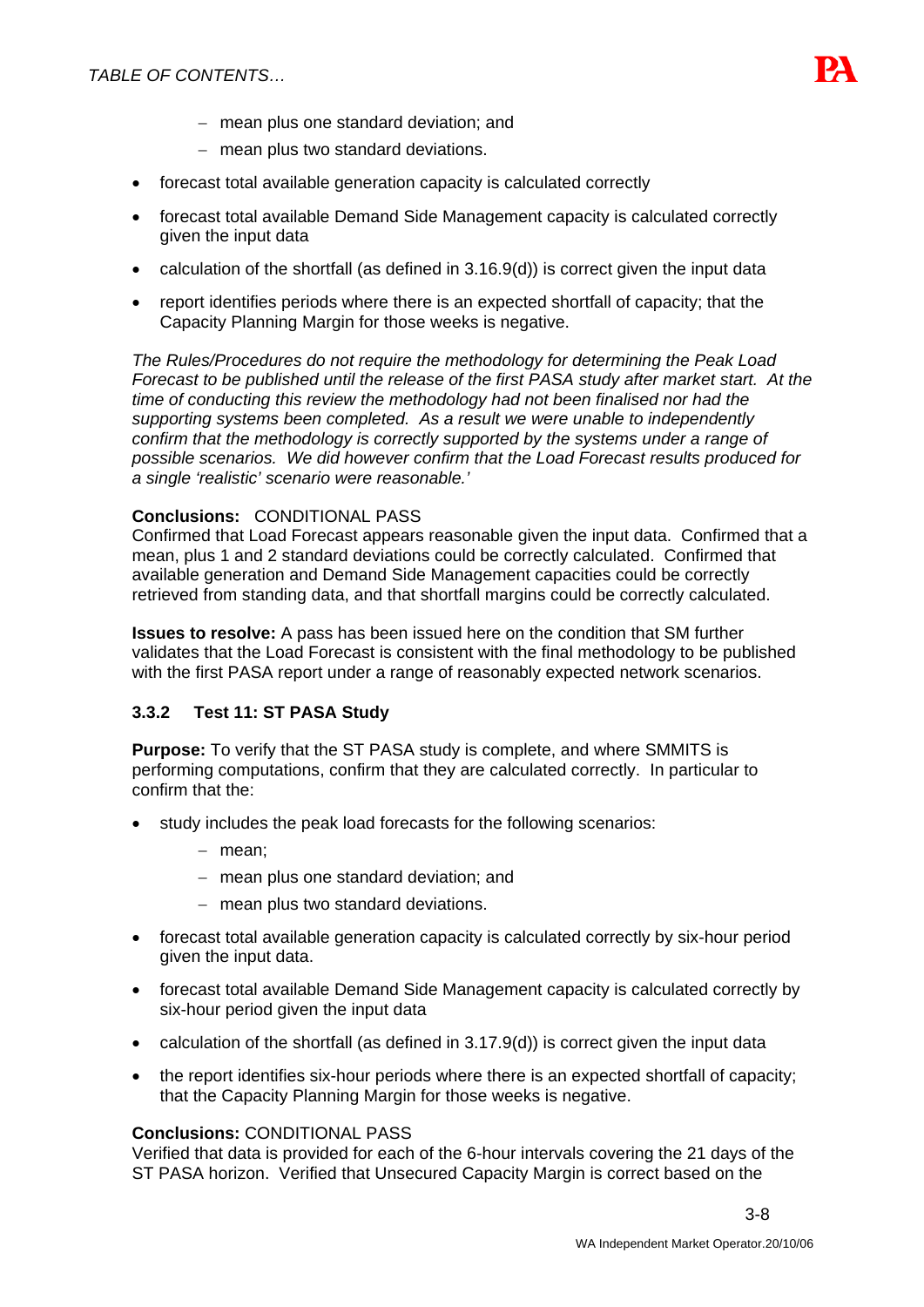calculation of expected shortfall defined in the Rules. Verified that the required information specified in the Rules are included in the spreadsheet.

Remainder of comments provided for MT PASA (above) apply to ST PASA.

**Issues to resolve:** A pass has been issued here on the condition that SM further validates that the Load Forecast is consistent with the final methodology to be published with the first PASA report under a range of reasonably expected network scenarios.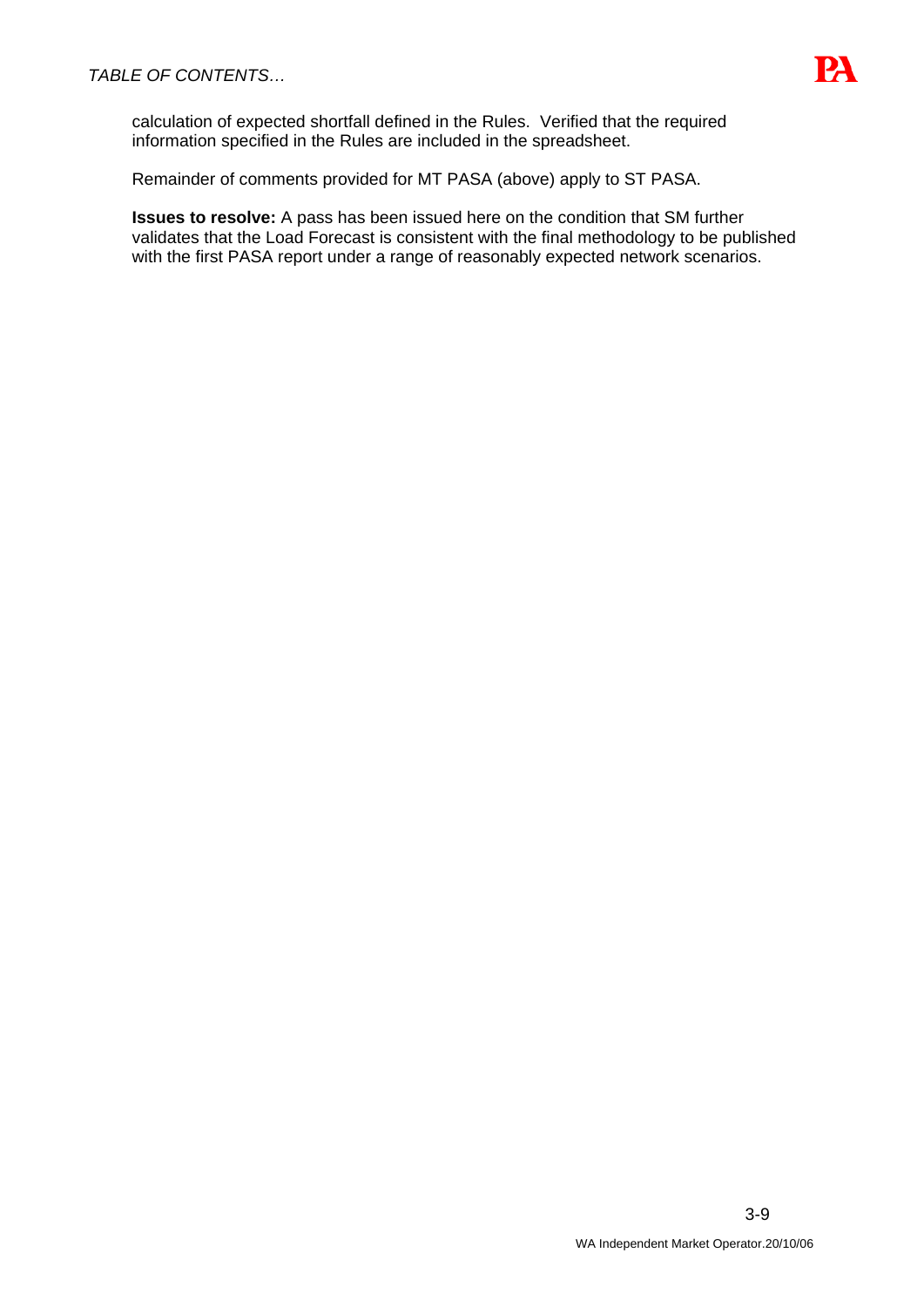#### <span id="page-22-1"></span><span id="page-22-0"></span>*4. DETAILS OF RESERVE CAPACITY SYSTEMS REVIEW*

This section describes the tests that were performed on Reserve Capacity Systems along with the test results and relevant commentary. A total of 16 tests, each comprising multiple test scenarios, were conducted on the system.

#### **4.1.1 Test RC1: Maximum Reserve Capacity Price**

**Purpose:** To verify that the software correctly calculates the Maximum Reserve Capacity Price

#### **Conclusions: PASS**

The calculations for this parameter are correct. See Appendix C1.

**Issues to be resolved**: The test of the formula found two minor wording errors in parts of the calculation not used in setting the value of the Maximum Reserve Capacity Price.

#### **4.1.2 Test RC2: Base case for testing the Reserve Capacity algorithm**

**Purpose**: To test for the case where there is sufficient supply of certified capacity for all classes to meet the requirement of that class.

#### **Conclusions: PASS**

| RC <sub>2</sub>                 | <b>Correctly</b><br>Implemented? | <b>Comment</b>                                                 |
|---------------------------------|----------------------------------|----------------------------------------------------------------|
| <b>Bilateral Trade Clearing</b> | Yes                              | All Bilateral Trades accepted, as expected.                    |
| <b>Auction Cap/Shortfall</b>    | Yes                              | Auction Capacities set correctly, no<br>shortfalls.            |
| <b>Auction Requirements</b>     | Yes                              | Excesses cascaded through each<br>availability class correctly |
| <b>Auction Clearing</b>         | Yes                              | All offers accepted, as expected                               |
| <b>Reserve Cap Price</b>        | Yes                              | Set by the highest price offer accepted                        |
| <b>Exchange Offers</b>          | Yes                              | No exchanges possible                                          |

**Issues to resolve:** None

#### **4.1.3 Test RC3: Cascading Capacity through Availability Classes.**

**Purpose:** Excess supply of certified capacity in class 1, enough so that in the auction its last offer will cascade through to cover all other classes.

| RC <sub>3</sub>                 | <b>Correctly</b><br>Implemented? | <b>Comment</b>                                                                                                                                               |
|---------------------------------|----------------------------------|--------------------------------------------------------------------------------------------------------------------------------------------------------------|
| <b>Bilateral Trade Clearing</b> | Yes                              | All Bilateral Trades accepted, as expected.                                                                                                                  |
| <b>Auction Cap/Shortfall</b>    | Yes                              | Auction Capacities set correctly, no<br>Ishortfalls.                                                                                                         |
| <b>Auction Requirements</b>     | Yes                              | Extra 30 MW's cascaded through all<br>availability classes, so that there was no<br>requirement in classes 2,3 and 4. This was<br>the intention of the test. |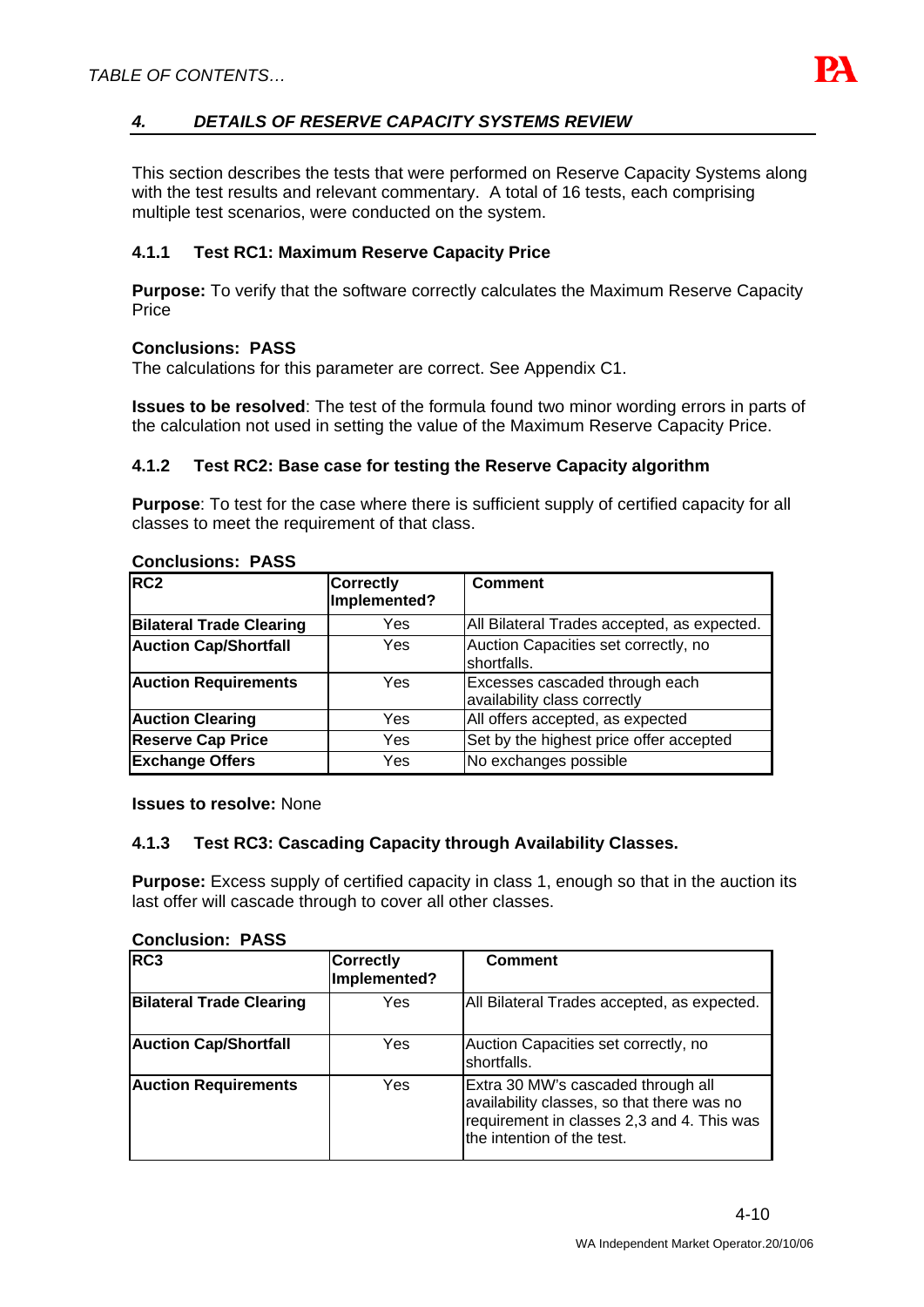<span id="page-23-1"></span><span id="page-23-0"></span>

| <b>Auction Clearing</b>  | Yes | All the class 1 offers were accepted. None<br>were accepted for 2,3,4. This is as<br>expected. |
|--------------------------|-----|------------------------------------------------------------------------------------------------|
| <b>Reserve Cap Price</b> | Yes | Set by the highest price offer accepted.                                                       |
| <b>Exchange Offers</b>   | Yes | No exchanges possible as all offers were<br>accepted in class 1.                               |

#### **4.1.4 Test RC4: The most expensive offer not being needed.**

**Purpose:** The data is the same as Test RC3, but is modified to test the solution with an increase in the capacity offered in class 1 resulting in the most expensive offer not being needed to meet the requirement.

#### **Conclusion: PASS**

| RC4                             | <b>Correctly</b><br>Implemented? | <b>Comment</b>                                                                                                                                                                                                                                                       |
|---------------------------------|----------------------------------|----------------------------------------------------------------------------------------------------------------------------------------------------------------------------------------------------------------------------------------------------------------------|
| <b>Bilateral Trade Clearing</b> | Yes.                             | All Bilateral Trades accepted, as expected.                                                                                                                                                                                                                          |
| <b>Auction Cap/Shortfall</b>    | Yes.                             | Auction Capacities set correctly, no<br>shortfalls.                                                                                                                                                                                                                  |
| <b>Auction Requirements</b>     | Yes                              | Small excess from marginal unit cascaded<br>correctly.                                                                                                                                                                                                               |
| <b>Auction Clearing</b>         | Yes.                             | In Class 1 the most expensive offer was not<br>accepted, due to the auction requirement<br>being met with all other offers. Offers in<br>2,3,4 were cleared, but the most expensive<br>remained uncleared as its offer price was<br>higher than any of these offers. |
| <b>Reserve Cap Price</b>        | Yes                              | Set by the highest price offer<br>accepted                                                                                                                                                                                                                           |
| <b>Exchange Offers</b>          | Yes                              | Exchange was not allowed as excess was<br>less than 100 MW.                                                                                                                                                                                                          |

**Issues to resolve:** None

#### **4.1.5 Test RC5: Uncleared offer cascaded down to class 4**

**Purpose:** The data is the same as Test RC3, but is modified so that the uncleared offer from class 1 is accepted in class 4.

| <b>Conclusion: PASS</b> |  |  |  |
|-------------------------|--|--|--|
|-------------------------|--|--|--|

| RC5                             | <b>Correctly</b><br>Implemented? | <b>Comment</b>                                         |
|---------------------------------|----------------------------------|--------------------------------------------------------|
| <b>Bilateral Trade Clearing</b> | Yes                              | All Bilateral Trades accepted, as expected.            |
| <b>Auction Cap/Shortfall</b>    | Yes                              | Auction Capacities set correctly, no<br>shortfalls.    |
| <b>Auction Requirements</b>     | Yes                              | Small excess from marginal unit cascaded<br>correctly. |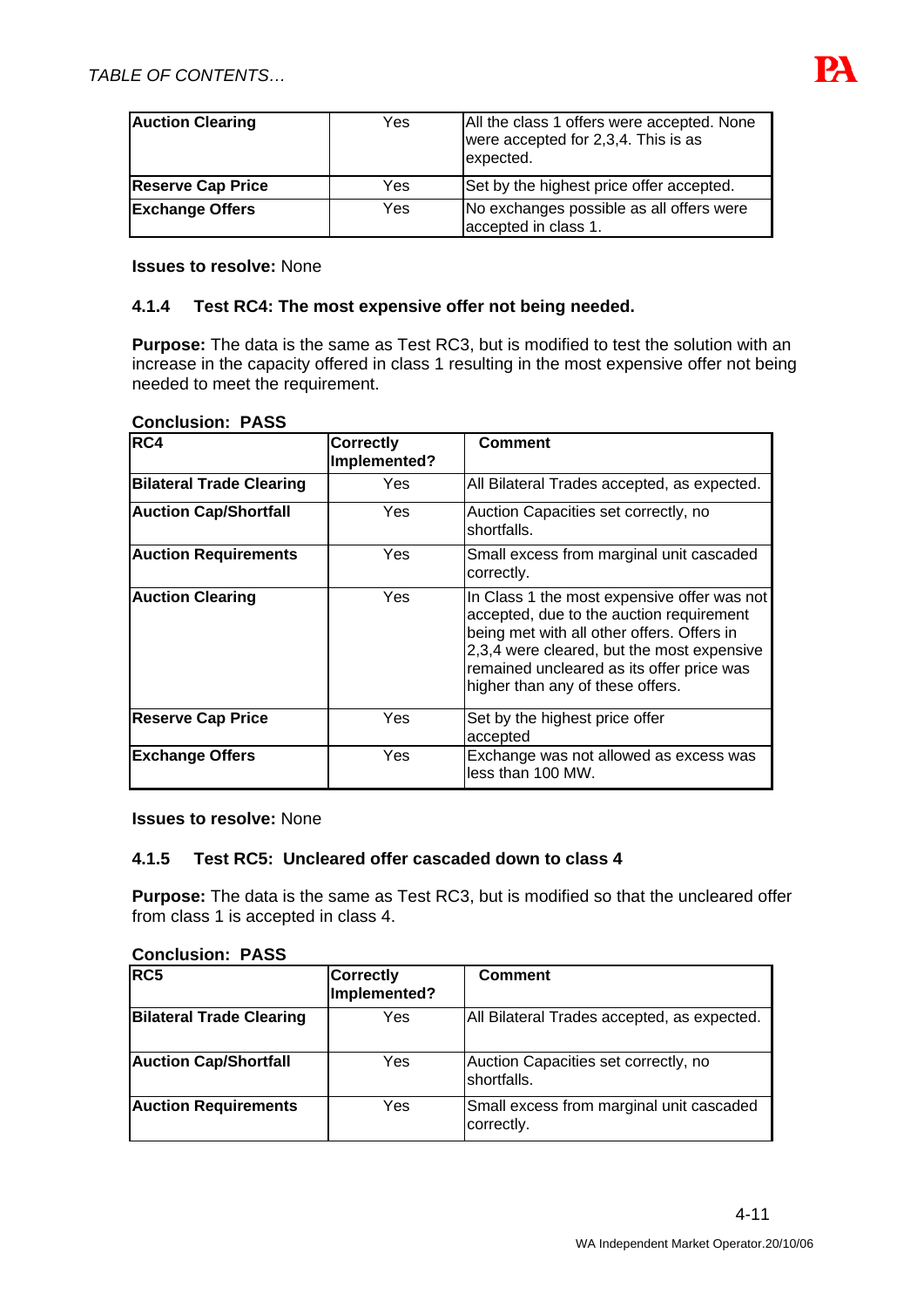<span id="page-24-0"></span>

| <b>Auction Clearing</b>  | Yes | In Class 1 the most expensive offer was not<br>accepted, due to the auction requirement<br>being met with all other offers. Offers in 2,3<br>were cleared, but plant remained uncleared<br>as its offer price was higher than these<br>offers. the expensive facility was then<br>cleared in 4 as its offer price was lower than<br>lother facilities in that class. This was the<br>lintention of the test. |
|--------------------------|-----|--------------------------------------------------------------------------------------------------------------------------------------------------------------------------------------------------------------------------------------------------------------------------------------------------------------------------------------------------------------------------------------------------------------|
| <b>Reserve Cap Price</b> | Yes | Set by marginal plant a class 1 offer but<br>accepted in class 4                                                                                                                                                                                                                                                                                                                                             |
| <b>Exchange Offers</b>   | Yes | No exchanges allowed as excess was less<br>than 100 MW.                                                                                                                                                                                                                                                                                                                                                      |

#### **4.1.6 Test RC6: Tie-break on status**

**Purpose:** Tie break test - the purpose is to confirm that in a reserve capacity auction tiebreak a facility with registered (existing) status is accepted before one with proposed (non-commenced) status.

| RC <sub>6</sub>                 | Correctly<br>Implemented? | <b>Comment</b>                                                                                                                                                                                                                                                                                                                                                                                                                                                                                       |
|---------------------------------|---------------------------|------------------------------------------------------------------------------------------------------------------------------------------------------------------------------------------------------------------------------------------------------------------------------------------------------------------------------------------------------------------------------------------------------------------------------------------------------------------------------------------------------|
| <b>Bilateral Trade Clearing</b> | Yes                       | All Bilateral Trades accepted, as expected.                                                                                                                                                                                                                                                                                                                                                                                                                                                          |
| <b>Auction Cap/Shortfall</b>    | <b>Yes</b>                | Auction Capacities set correctly, no<br>shortfalls.                                                                                                                                                                                                                                                                                                                                                                                                                                                  |
| <b>Auction Requirements</b>     | <b>Yes</b>                | Small excess the marginal unit after tie<br>breaking, was cascaded correctly.                                                                                                                                                                                                                                                                                                                                                                                                                        |
| <b>Auction Clearing</b>         | Yes                       | In Class 1 two facilities had the same offer<br>price. Two tied facilities on the first criterion<br>One was a registered (operating) facility<br>and the other only a proposed facility (non-<br>commenced). Had the tie-break been made<br>on the next criterion (decreasing order of<br>capacity) the proposed facility would have<br>been accepted first. This was the intention<br>of the test. The proposed facility was then<br>correctly cleared ahead of a higher priced<br>one in class 4. |
| <b>Reserve Cap Price</b>        | Yes                       | Set by the highest priced offers accepted,                                                                                                                                                                                                                                                                                                                                                                                                                                                           |
| <b>Exchange Offers</b>          | n/a                       | Not tested here. An exchange between two<br>facilities looks to be feasible and desirable.<br>See test RC8.                                                                                                                                                                                                                                                                                                                                                                                          |

#### **Conclusion: PASS**

**Issues to resolve:** None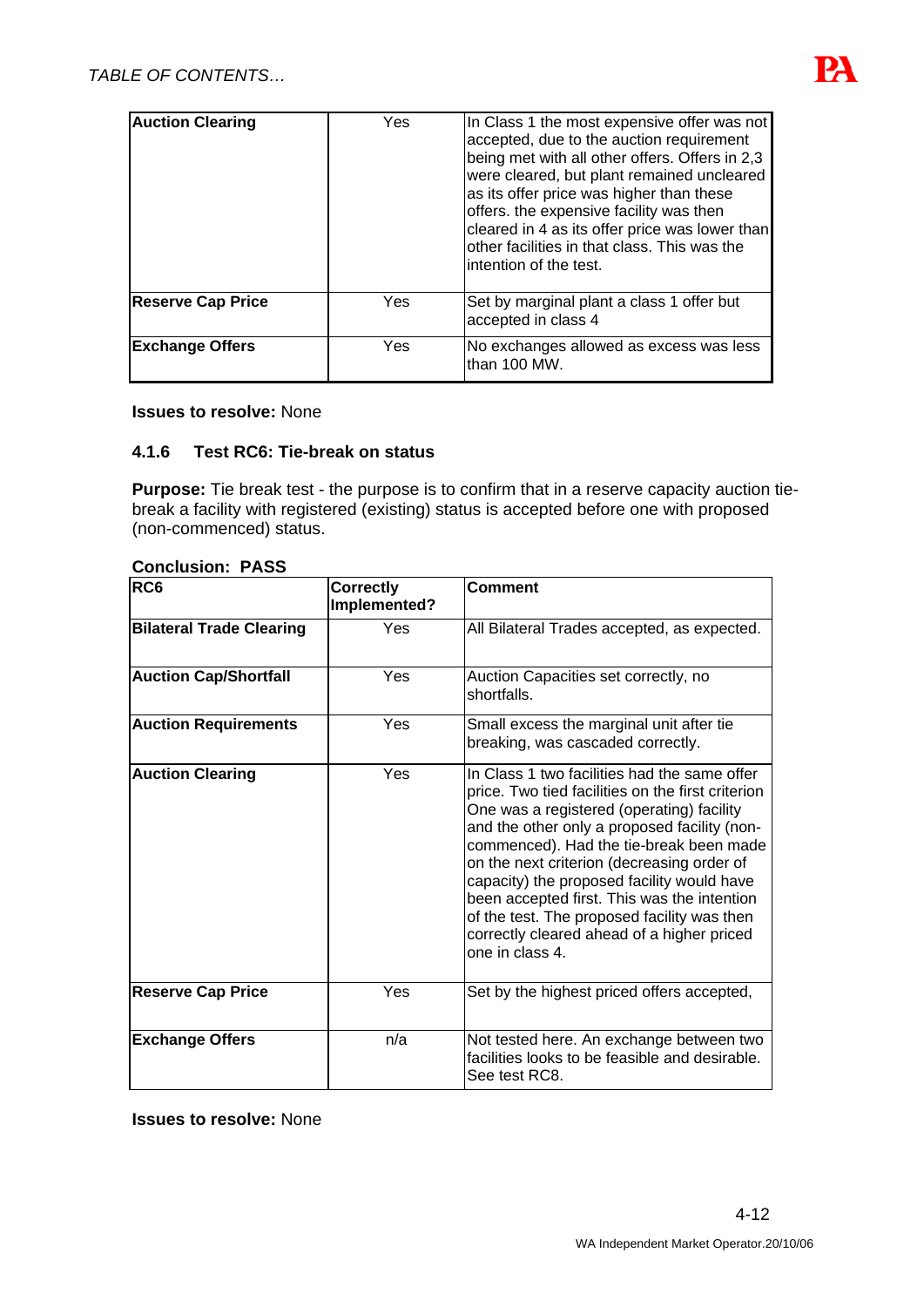#### <span id="page-25-1"></span><span id="page-25-0"></span>**4.1.7 Test RC7: Tie break on Capacity**

**Purpose:** Tie break test - the purpose is to confirm that in an reserve capacity auction tiebreak a facilities with the same status are accepted in decreasing order of capacity.

| RC7                             | Correctly<br>Implemented? | <b>Comment</b>                                                                                                                                                                                                                                                                                                                                                                                                                                                                                                                                         |
|---------------------------------|---------------------------|--------------------------------------------------------------------------------------------------------------------------------------------------------------------------------------------------------------------------------------------------------------------------------------------------------------------------------------------------------------------------------------------------------------------------------------------------------------------------------------------------------------------------------------------------------|
| <b>Bilateral Trade Clearing</b> | Yes                       | All Bilateral Trades accepted, as expected.                                                                                                                                                                                                                                                                                                                                                                                                                                                                                                            |
| <b>Auction Cap/Shortfall</b>    | Yes                       | Auction Capacities set correctly, no<br>shortfalls.                                                                                                                                                                                                                                                                                                                                                                                                                                                                                                    |
| <b>Auction Requirements</b>     | Yes                       | Small excess was cascaded correctly.                                                                                                                                                                                                                                                                                                                                                                                                                                                                                                                   |
| <b>Auction Clearing</b>         | Yes                       | A tie-break occurred in class 4 between two<br>facilities who were both offered in at the<br>same price. The first criterion did not<br>resolve the tie-break (both were registered<br>facilities), so one at 30 MW, was accepted<br>ahead of one at 29 MW, on the second<br>criterion - decreasing order of capacity. This<br>was the intention of the test. It would<br>appear to confirm that availability class<br>does not play a role in the tie-break, as a<br>class 4 was accepted ahead of a class 1,<br>which is in accordance to the rules. |
| <b>Reserve Cap Price</b>        | Yes                       | Set by the highest priced offer accepted                                                                                                                                                                                                                                                                                                                                                                                                                                                                                                               |
| <b>Exchange Offers</b>          | Yes                       | No exchanges allowed as excess was less<br>than 100 MW.                                                                                                                                                                                                                                                                                                                                                                                                                                                                                                |

**Conclusion: PASS** 

**Issues to resolve:** None

#### **4.1.8 Test RC8: tie break 1 offer time**

**Purpose**: Tie break test - the purpose is to confirm that in a reserve capacity auction tiebreak a facilities with the same status, capacity and expression of interest inclusion are accepted in order of the time of offers received, with the earlier offer being taken first.

| <b>Conclusion: PASS</b> |  |
|-------------------------|--|
|-------------------------|--|

| RC <sub>8</sub>                 | <b>Correctly</b><br>Implemented? | <b>Comment</b>                                       |
|---------------------------------|----------------------------------|------------------------------------------------------|
| <b>Bilateral Trade Clearing</b> | Yes                              | All Bilateral Trades accepted, as expected.          |
| <b>Auction Cap/Shortfall</b>    | Yes                              | Auction Capacities set correctly, no<br>Ishortfalls. |
| <b>Auction Requirements</b>     | Yes                              | Small excess was cascaded correctly.                 |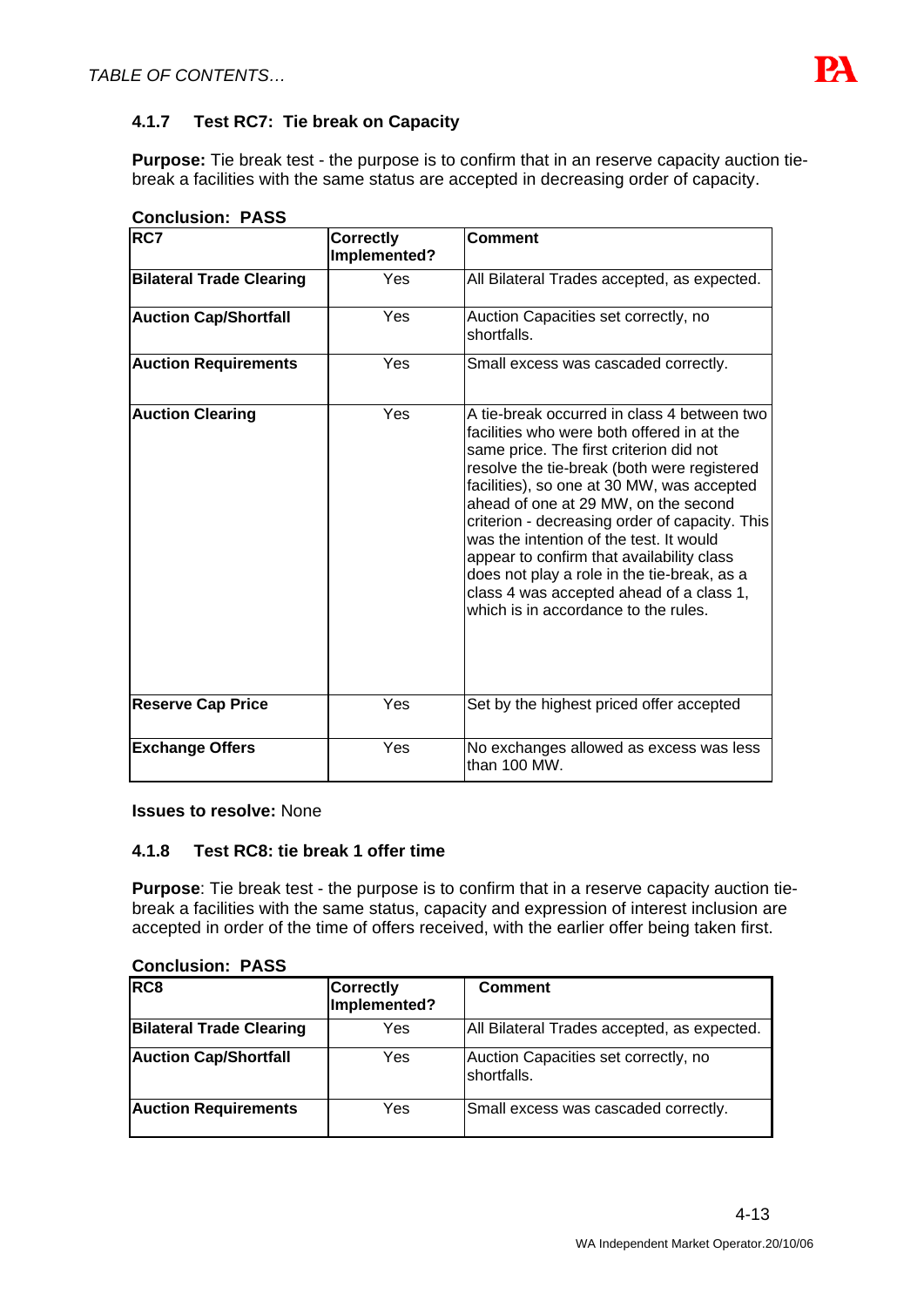<span id="page-26-1"></span><span id="page-26-0"></span>

| <b>Auction Clearing</b>  | Yes | In Class 1 a facility was not accepted as the<br>requirement was met with lower price<br>offers. A tie-break then occurred in class 4<br>between two facilities who were both<br>offered in at the same price. The first<br>criterion did not resolve the tie-break (both<br>were registered facilities), the second<br>criterion also did not resolve (both offered<br>same MW) and the third criterion did not<br>resolve (expression of interest). So the<br>offers were cleared using the fourth<br>criterion - in order of the time of offers<br>received, with the earlier offer being taken<br>first. The offer for the accepted facility was<br>submitted first. |
|--------------------------|-----|--------------------------------------------------------------------------------------------------------------------------------------------------------------------------------------------------------------------------------------------------------------------------------------------------------------------------------------------------------------------------------------------------------------------------------------------------------------------------------------------------------------------------------------------------------------------------------------------------------------------------------------------------------------------------|
| <b>Reserve Cap Price</b> | Yes | Set by the highest priced offer accepted                                                                                                                                                                                                                                                                                                                                                                                                                                                                                                                                                                                                                                 |
| <b>Exchange Offers</b>   | Yes | No exchanges allowed as excess was less<br>than 100 MW.                                                                                                                                                                                                                                                                                                                                                                                                                                                                                                                                                                                                                  |

#### **4.1.9 Test RC9: Valid Exchange**

**Purpose**: Test of a valid exchange. This is a repeat of test 5 but with the manual exchange performed after the auction.

| <b>IRC9</b>                                                  | <b>Correctly</b> | <b>Comment</b>                                                             |                                                                                                                                   |
|--------------------------------------------------------------|------------------|----------------------------------------------------------------------------|-----------------------------------------------------------------------------------------------------------------------------------|
|                                                              | Implemented?     |                                                                            |                                                                                                                                   |
| <b>Bilateral Trade Clearing</b>                              | Yes.             | See test 5                                                                 |                                                                                                                                   |
| <b>Auction Cap/Shortfall</b>                                 | Yes              | See test 5                                                                 |                                                                                                                                   |
| <b>Auction Requirements</b>                                  | Yes              | See test 5                                                                 |                                                                                                                                   |
| <b>Auction Clearing</b>                                      | Yes              | See test 5                                                                 |                                                                                                                                   |
| <b>Reserve Cap Price</b>                                     | Yes              | despite a higher price offer being<br>substituted in. This is as expected. | See test 5 - exchange did not effect this,                                                                                        |
| <b>Exchange Offers</b>                                       | Yes              | (see below).                                                               | Manual exchange was performed, This was<br>allowed as the excess capacity was greater<br>than 100 MW. The total value was reduced |
| <b>Total Value Before:</b>                                   |                  | \$117,442,800                                                              |                                                                                                                                   |
| <b>Total Value After:</b>                                    |                  | \$102,610,800                                                              |                                                                                                                                   |
| Decrease in Total Value:                                     |                  | \$14,832,000                                                               |                                                                                                                                   |
| Due to the decrease in total value the exchange is desirable |                  |                                                                            |                                                                                                                                   |

#### **Conclusions: PASS**

#### **Issues to resolve:** None

#### **4.1.10 Test RC10: Exchange of existing facilities**

**Purpose**: Test of an exchange where a registered (existing) facility would be excluded. The rules state this is not allowed - but we are unclear whether this is their intention.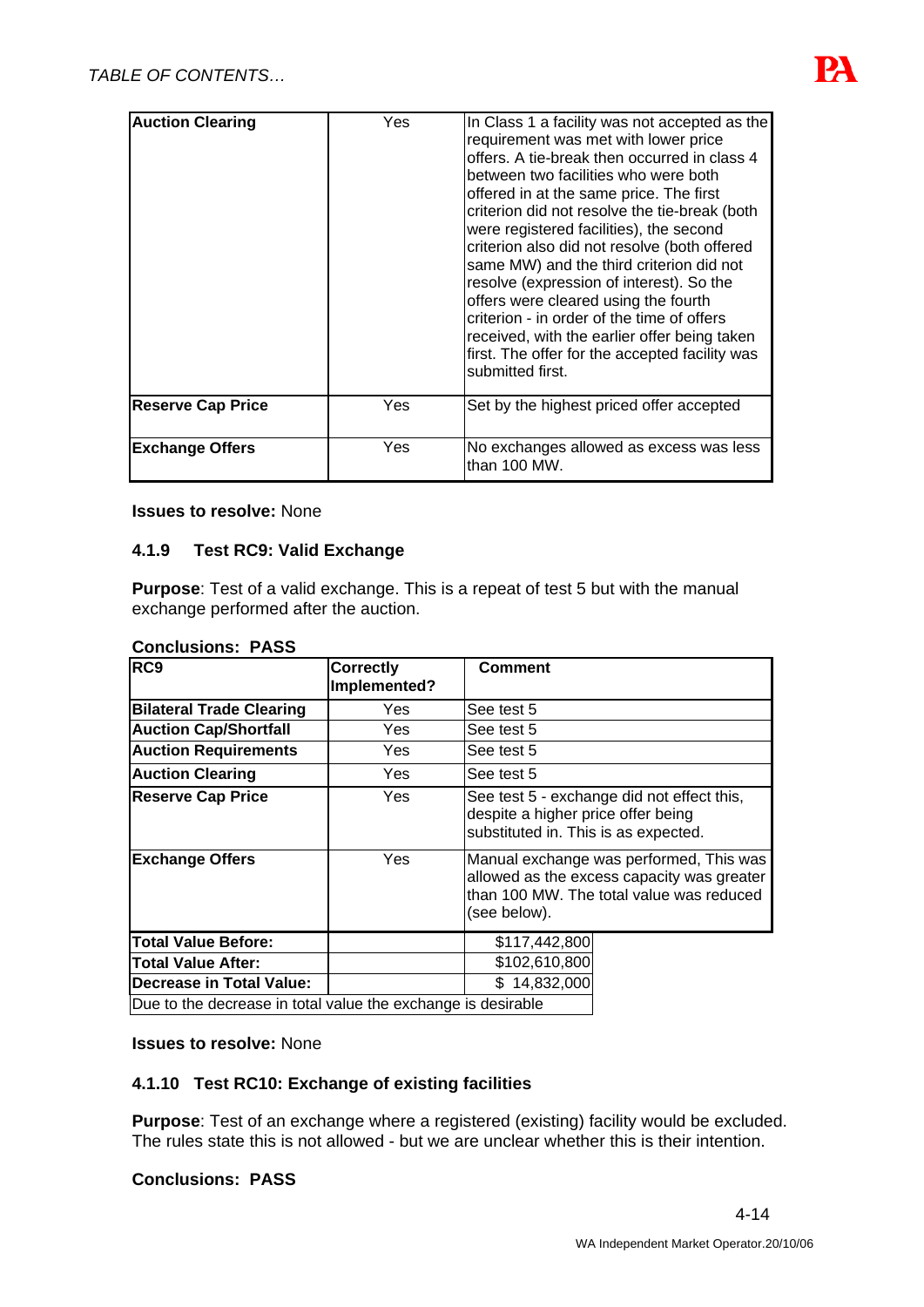

<span id="page-27-0"></span>

| <b>RC10</b>                                      | Correctly                                                                                                              | <b>Comment</b>                                                                                                                                                                                                                                                                                                                                                                                                                                                                                                                                                                                            |
|--------------------------------------------------|------------------------------------------------------------------------------------------------------------------------|-----------------------------------------------------------------------------------------------------------------------------------------------------------------------------------------------------------------------------------------------------------------------------------------------------------------------------------------------------------------------------------------------------------------------------------------------------------------------------------------------------------------------------------------------------------------------------------------------------------|
|                                                  | Implemented?                                                                                                           |                                                                                                                                                                                                                                                                                                                                                                                                                                                                                                                                                                                                           |
| <b>Bilateral Trade Clearing</b>                  | Yes                                                                                                                    | All Bilateral Trades accepted, as expected.                                                                                                                                                                                                                                                                                                                                                                                                                                                                                                                                                               |
| <b>Auction Cap/Shortfall</b>                     | Yes                                                                                                                    | Auction Capacities set correctly, no<br>shortfalls.                                                                                                                                                                                                                                                                                                                                                                                                                                                                                                                                                       |
| <b>Auction Requirements</b>                      | Yes                                                                                                                    | Small excess from marginal unit was<br>cascaded correctly.                                                                                                                                                                                                                                                                                                                                                                                                                                                                                                                                                |
| <b>Auction Clearing</b>                          | Yes                                                                                                                    | In Class 1 the facility is not required. It is<br>accepted in class 4. This is as<br>expected/intended.                                                                                                                                                                                                                                                                                                                                                                                                                                                                                                   |
| <b>Reserve Cap Price</b>                         | Yes                                                                                                                    | Set by the highest priced offer accepted                                                                                                                                                                                                                                                                                                                                                                                                                                                                                                                                                                  |
| <b>Exchange Offers</b>                           | Yes                                                                                                                    | An exchange between two facilities was<br>attempted. Both these facilities are<br>registered (existing). With excess capacity<br>and a decrease in total value the exchange<br>would be feasible and desirable with the<br>exception of the criterion (last bullet in<br>Appendix 3 of the rules - page 410) that<br>"not result in an existing facilitybeing<br>excluded". The exchange was rejected on<br>this criterion (see below) which complies<br>with the strictest interpretation of the rules.<br>It is unclear, however, if this was the<br>intention of the rules (see calculation<br>below). |
|                                                  |                                                                                                                        |                                                                                                                                                                                                                                                                                                                                                                                                                                                                                                                                                                                                           |
| <b>Error Message when</b><br>exchange attempted: | Can not change the modified status to No when the<br>FACILITY STATUS is 'R' or 'C' and the APPROVED STATUS<br>is 'YES' |                                                                                                                                                                                                                                                                                                                                                                                                                                                                                                                                                                                                           |
| If the exchange was enforced                     |                                                                                                                        |                                                                                                                                                                                                                                                                                                                                                                                                                                                                                                                                                                                                           |
| <b>Total Cost Before Exchange</b>                |                                                                                                                        | \$117,346,200                                                                                                                                                                                                                                                                                                                                                                                                                                                                                                                                                                                             |
| <b>Total Cost After Exchange</b>                 |                                                                                                                        | \$102,514,200                                                                                                                                                                                                                                                                                                                                                                                                                                                                                                                                                                                             |
| Compensation to M                                |                                                                                                                        | \$<br>9,000                                                                                                                                                                                                                                                                                                                                                                                                                                                                                                                                                                                               |
| <b>Total saving from</b><br>exchange             |                                                                                                                        | \$14,823,000                                                                                                                                                                                                                                                                                                                                                                                                                                                                                                                                                                                              |

**Issues to resolve:** The software performed according to a strict interpretation of the Rules. This case shows the benefit of an interpretation (or Rule modification) that allowed a large existing plant to be replaced by a smaller existing plant – without creating shortfall.

#### **4.1.11 Test RC11: Maximum Price Cap**

**Purpose**: Test to confirm that the max price cap is being correctly implemented, with the marginal facility to be accepted offering above the maximum price cap.

| <b>RC11</b>                     | <b>Correctly</b><br>Implemented? | <b>Comment</b>                                      |
|---------------------------------|----------------------------------|-----------------------------------------------------|
| <b>Bilateral Trade Clearing</b> | Yes.                             | All Bilateral Trades accepted, as expected.         |
| <b>Auction Cap/Shortfall</b>    | Yes                              | Auction Capacities set correctly, no<br>shortfalls. |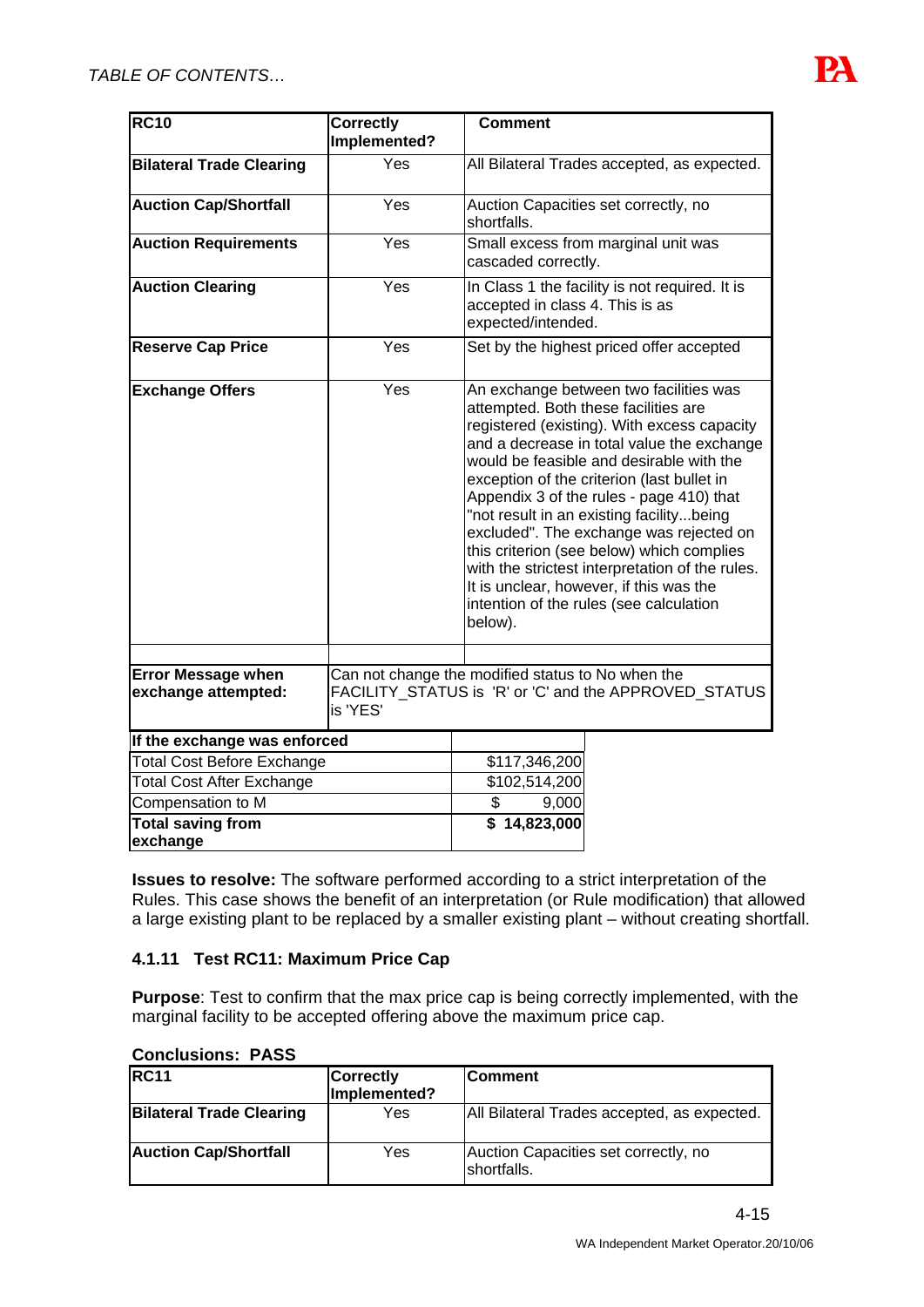<span id="page-28-0"></span>

| <b>Auction Requirements</b> | n/a | Auction not run, due to offers not being<br>accepted in the MPI                                                                                                                                                                                                                                        |
|-----------------------------|-----|--------------------------------------------------------------------------------------------------------------------------------------------------------------------------------------------------------------------------------------------------------------------------------------------------------|
| <b>Auction Clearing</b>     | n/a | Auction not run, due to offers not being<br>accepted in the MPI                                                                                                                                                                                                                                        |
| <b>Reserve Cap Price</b>    | n/a | Auction not run, due to offers not being<br>accepted in the MPI                                                                                                                                                                                                                                        |
| <b>Exchange Offers</b>      | n/a | Auction not run, due to offers not being<br>accepted in the MPI                                                                                                                                                                                                                                        |
| <b>Inputs</b>               | Yes | Offers of greater than the Maximum<br>Reserve Capacity Price would not be<br>accepted in the MPI. It was the intention of<br>the test to find out how the software dealt<br>with offers above the MRCP, and the result<br>confirms that software deals with this<br>situation in an acceptable manner. |

#### **4.1.12 Test RC12: Overall shortfall**

**Purpose**: Test to see how the software handles the situation where an overall shortfall occurs due to insufficient offers to cover the class 1 requirement.

| $\overline{RC12}$               | <b>Correctly</b><br>Implemented? | <b>Comment</b>                                                                                                                                                                                                                                                 |
|---------------------------------|----------------------------------|----------------------------------------------------------------------------------------------------------------------------------------------------------------------------------------------------------------------------------------------------------------|
| <b>Bilateral Trade Clearing</b> | Yes                              | All Bilateral Trades accepted, as expected.                                                                                                                                                                                                                    |
| <b>Auction Cap/Shortfall</b>    | Yes                              | Auction Capacities set correctly, no<br>shortfalls.                                                                                                                                                                                                            |
| <b>Auction Requirements</b>     | Yes                              | There was not enough offered to meet the<br>auction requirement for class 1. Hence a<br>capacity shortfall resulted. This was the<br>intention of the test.                                                                                                    |
| <b>Auction Clearing</b>         | Yes                              | All offers were cleared in their own<br>availability class. This is as expected.                                                                                                                                                                               |
| <b>Reserve Cap Price</b>        | Yes                              | Set by the highest priced offer accepted.<br>The rules are silent on how the reserve<br>capacity price should be set in the case of a<br>shortfall, so this result complies with the<br>market rules' default rule for setting the<br>price after the auction. |
| <b>Exchange Offers</b>          | Yes                              |                                                                                                                                                                                                                                                                |

#### **Conclusions: PASS**

**Issues to resolve:** None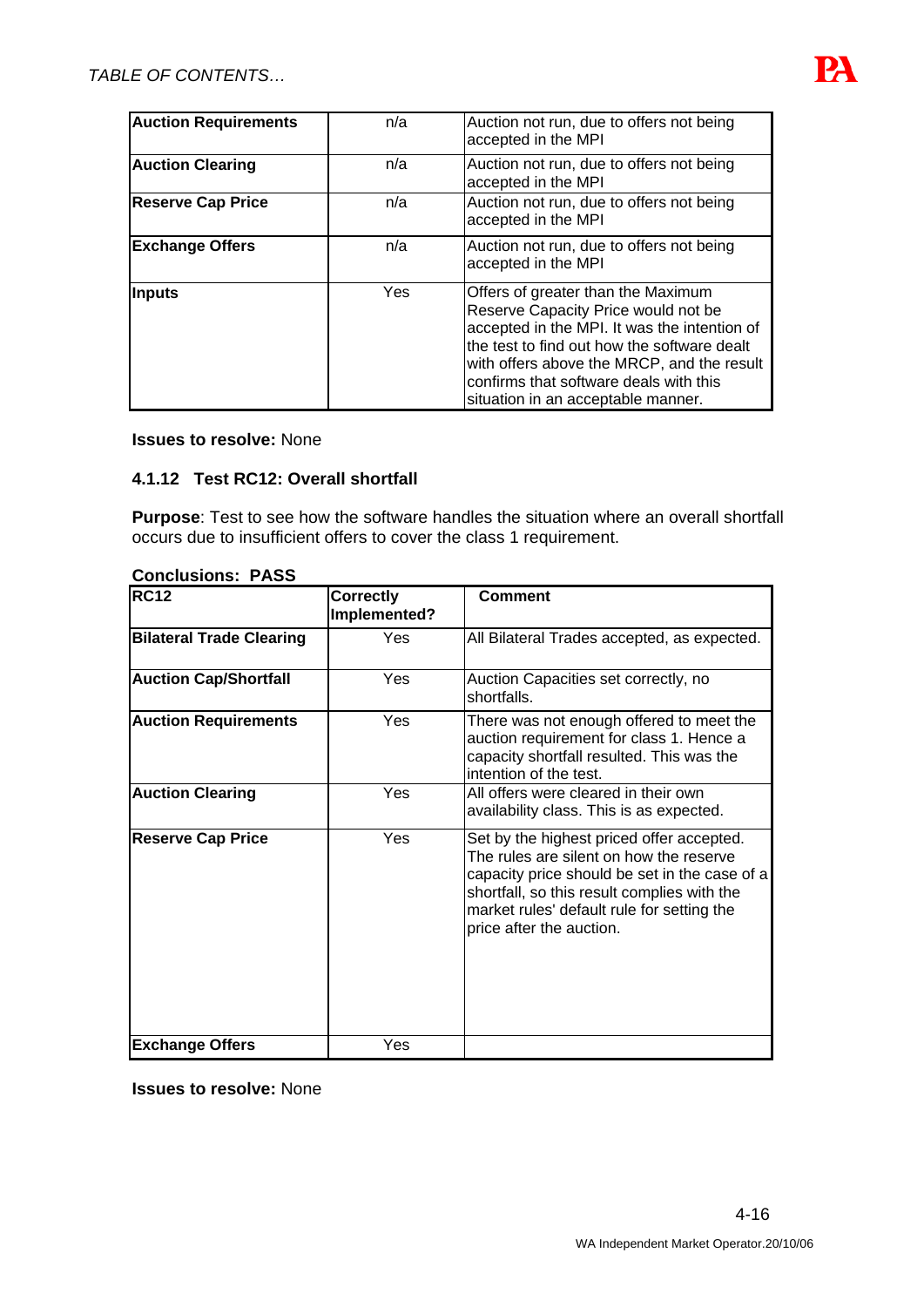<span id="page-29-1"></span><span id="page-29-0"></span>

#### **4.1.13 Test RC13 - zero clearing price:**

**Purpose**: Test to see how the software handles the situation where there is a zero clearing price in the auction - and also confirm that all zero priced offers are accepted, even if not needed to meet the capacity requirement.

| <b>RC13</b>                     | <b>Correctly</b><br>Implemented? | <b>Comment</b>                                                                                                                                                     |
|---------------------------------|----------------------------------|--------------------------------------------------------------------------------------------------------------------------------------------------------------------|
| <b>Bilateral Trade Clearing</b> | Yes.                             | All Bilateral Trades accepted, as expected.                                                                                                                        |
| <b>Auction Cap/Shortfall</b>    | Yes                              | Auction Capacities set correctly, no<br>shortfalls.                                                                                                                |
| <b>Auction Requirements</b>     | Yes                              | Excesses cascaded through each<br>availability class correctly                                                                                                     |
| <b>Auction Clearing</b>         | Yes                              | All offers cleared. RIHIA was not required<br>but because its price was zero it was<br>cleared. This is in compliance with the<br>market rules and is as expected. |
| <b>Reserve Cap Price</b>        | Yes                              | Set at zero by highest price offer, as<br>expected.                                                                                                                |
| <b>Exchange Offers</b>          | Yes                              | None possible, all offers cleared.                                                                                                                                 |

#### **Conclusions: PASS**

**Issues to resolve:** None

#### **4.1.14 Test RC14 mutually exclusive1**

**Purpose**: Test that the software correctly handles the case of mutually exclusive facilities where both are making bilateral trade submissions. The facility that is rejected, in accordance with the rules, should also have its auction offers removed from the set of active offers.

| <b>Conclusions: PASS</b> |
|--------------------------|
|--------------------------|

| <b>RC14</b>                     | <b>Correctly</b><br>Implemented? | <b>Comment</b>                                                                                                                                                                                                                                                                            |
|---------------------------------|----------------------------------|-------------------------------------------------------------------------------------------------------------------------------------------------------------------------------------------------------------------------------------------------------------------------------------------|
| <b>Bilateral Trade Clearing</b> | <b>Yes</b>                       | Bilateral trades not accepted as it was<br>mutually exclusive with another which was<br>accepted first under the first criterion in the<br>rules that "Facilities that are operational or<br>are under construction will be accepted<br>ahead of other Facilities"                        |
| <b>Auction Cap/Shortfall</b>    | Yes                              | Auction Capacities set correctly, a shortfall<br>existed in class 1 due to a bilateral and<br>auction offers not being accepted                                                                                                                                                           |
| <b>Auction Requirements</b>     | Yes                              | Excesses cascaded through each<br>availability class correctly                                                                                                                                                                                                                            |
| <b>Auction Clearing</b>         | Yes                              | One offer was not cleared despite its price<br>being lower than two others This is because<br>it was removed from the list of active offers<br>when its bilateral trade's were rejected on<br>the grounds that it was mutually exclusive<br>with another and had a lower facility status. |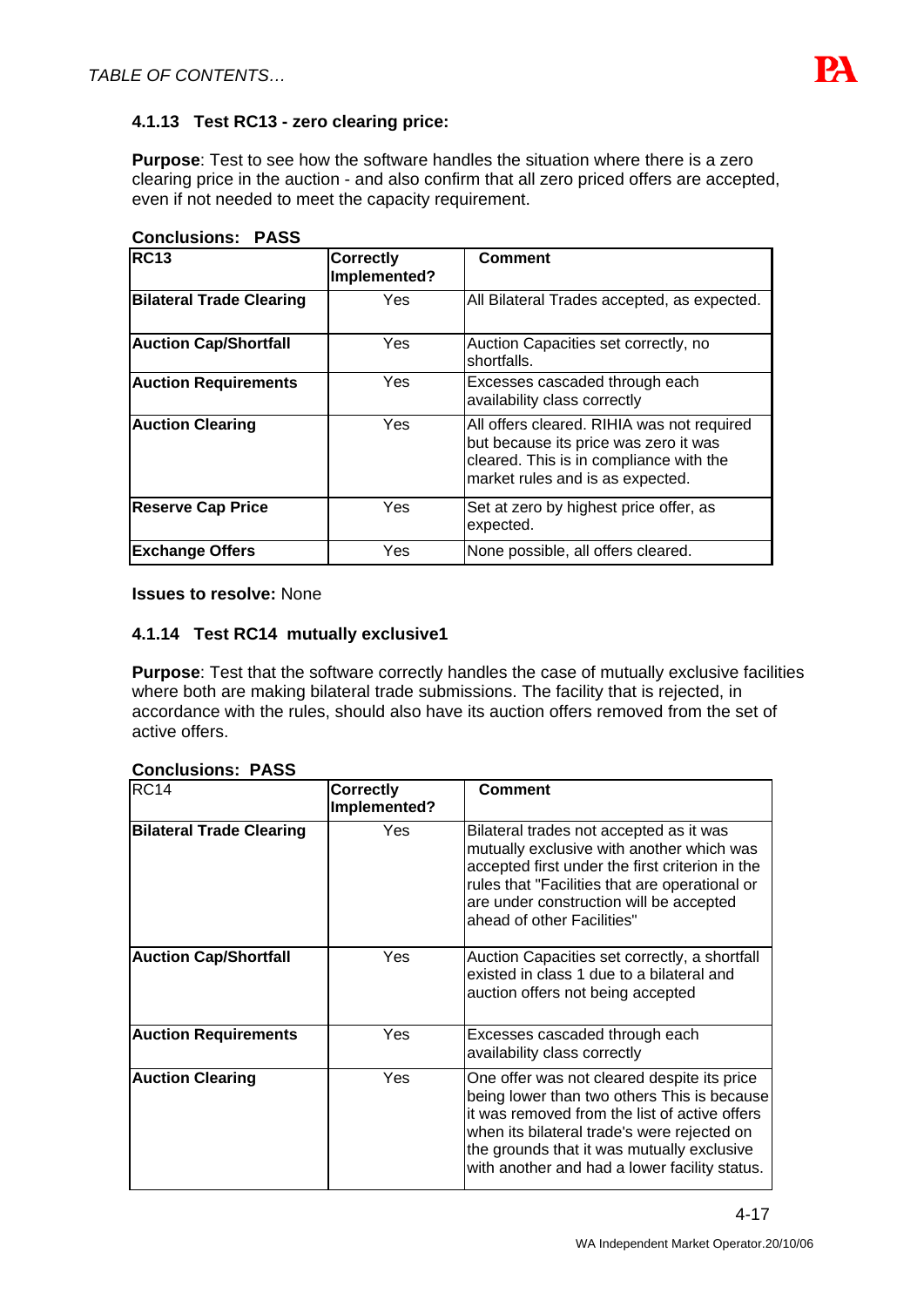<span id="page-30-0"></span>

<span id="page-30-1"></span>

| <b>Reserve Cap Price</b> | Yes | Set by the highest accepted offer as<br>expected despite shortfall - see test 11 |
|--------------------------|-----|----------------------------------------------------------------------------------|
| <b>Exchange Offers</b>   | Yes | None possible, all available offers cleared.                                     |

#### **4.1.15 Test RC15- mutually exclusive2**

**Purpose**: Test that the software correctly handles the case of mutually exclusive facilities where neither is making bilateral trade submissions. The auction should be run for every possible combination to give the lowest shortfall or if there is no shortfall then the lowest total cost.

| <b>RC15</b>                     | <b>Correctly</b><br>Implemented? | Comment                                                                                                                                                                                                                                                                                                                  |
|---------------------------------|----------------------------------|--------------------------------------------------------------------------------------------------------------------------------------------------------------------------------------------------------------------------------------------------------------------------------------------------------------------------|
| <b>Bilateral Trade Clearing</b> | Yes                              | Two facilities made no bilateral submission.<br>NOTE: Could not submit zeroes, otherwise<br>a 0 MW was accepted while another 0 MW<br>wasn't and its offer was rejected. This is<br>acceptable.                                                                                                                          |
| <b>Auction Cap/Shortfall</b>    | Yes                              | Auction Capacities set correctly, no shortfall<br>existed.                                                                                                                                                                                                                                                               |
| <b>Auction Requirements</b>     | Yes                              | Excesses cascaded through each<br>availability class correctly. In the solution a<br>facility cascades to cover classes 2 and 3,<br>while another (class 3 facility) is accepted<br>into class 4. The alternative solution had a<br>different facility having enough capacity to<br>cascade and cover classes 2,3 and 4. |
| <b>Auction Clearing</b>         | Yes                              | A facility offer was not cleared despite its<br>price being lower. This is because it was<br>removed from the list of active offers when<br>its bilateral trade's were rejected on the<br>grounds that it was mutually exclusive with<br>another and had a lower facility status.                                        |
| <b>Reserve Cap Price</b>        | Yes                              | Set by highest accepted offer alternative<br>solution would have had a lower price of<br>but a higher total cost (see calculation<br>below).                                                                                                                                                                             |
| <b>Exchange Offers</b>          | n/a                              | None considered.                                                                                                                                                                                                                                                                                                         |

#### **Conclusions: PASS**

#### **Issues to resolve:** none

#### **4.1.16 Test RC16 - no auction**

**Purpose:** Test that the software correctly handles the case where bilateral trade declarations are sufficient to meet the entire capacity and no auction is required. Also confirm that all bilateral trades are accepted for facilities that are existing or under construction - without considering whether they are needed to meet requirement.

| <b>RC16</b> | <b>Correctly</b><br>Implemented? | <b>Comment</b> |
|-------------|----------------------------------|----------------|
|             |                                  |                |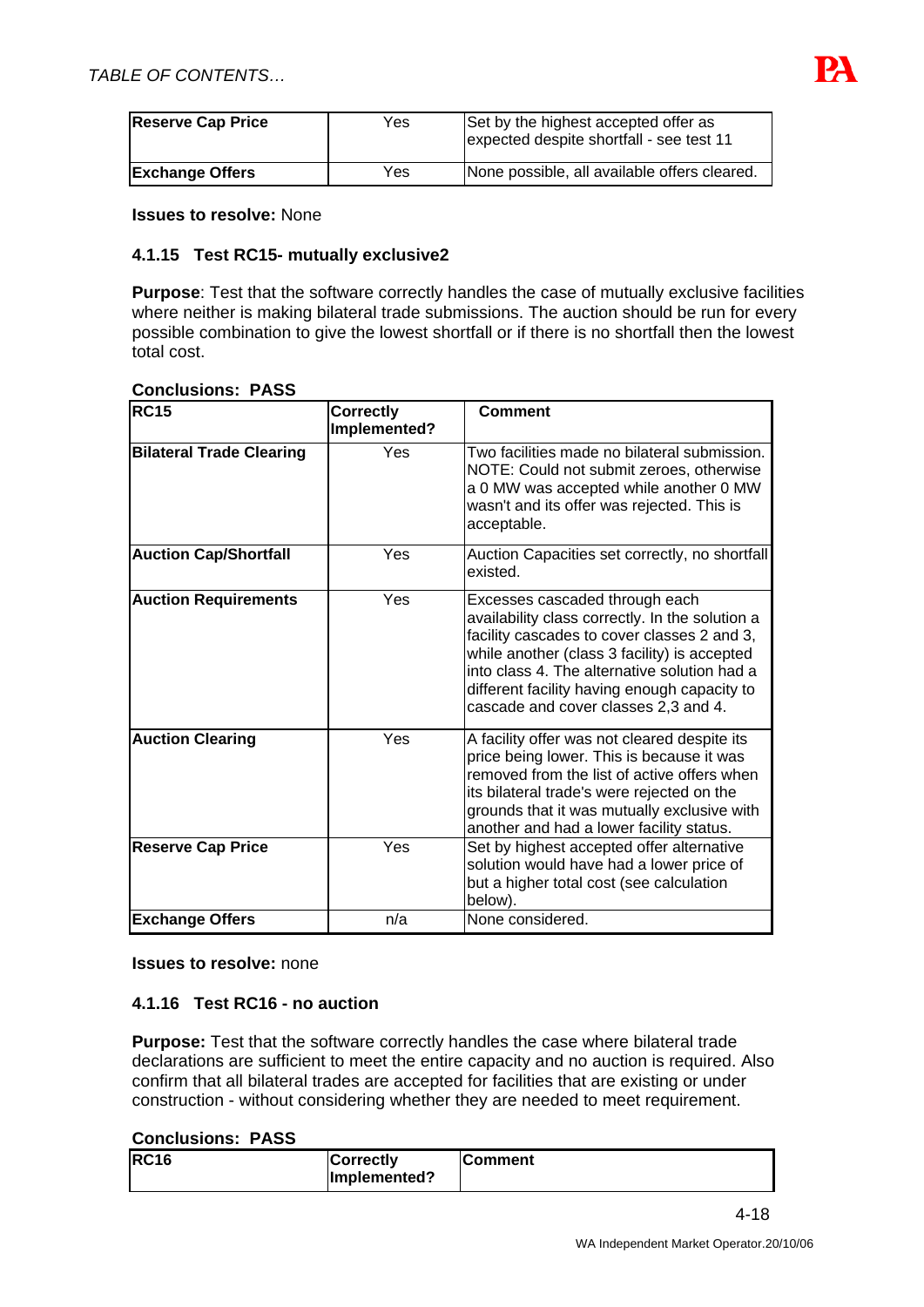| <b>Bilateral Trade Clearing</b> | Yes | All bilateral trades were accepted. These<br>were enough to cover the reserve capacity<br>requirement in all classes. Some facilities<br>were not needed to meet the requirement -<br>as there was enough bilateral trade capacity<br>accepted in class 1 to cover all classes.<br>However, in accordance with the rules all<br>bilateral trades for facilities that are existing<br>or under-construction were accepted<br>regardless of the requirement. This result is<br>as expected. |
|---------------------------------|-----|-------------------------------------------------------------------------------------------------------------------------------------------------------------------------------------------------------------------------------------------------------------------------------------------------------------------------------------------------------------------------------------------------------------------------------------------------------------------------------------------|
| <b>Auction Cap/Shortfall</b>    | Yes | No auction required as bilateral declarations<br>sufficient to cover reserve capacity<br>requirement in all availability classes.                                                                                                                                                                                                                                                                                                                                                         |
| <b>Auction Requirements</b>     | Yes | Auction requirements correctly set to zero in<br>all classes.                                                                                                                                                                                                                                                                                                                                                                                                                             |
| <b>Auction Clearing</b>         | Yes | No auction required.                                                                                                                                                                                                                                                                                                                                                                                                                                                                      |
| <b>Reserve Cap Price</b>        | Yes | Reserve capacity price set to zero - no<br>auction was held.                                                                                                                                                                                                                                                                                                                                                                                                                              |
| <b>Exchange Offers</b>          | n/a | Not possible with no auction.                                                                                                                                                                                                                                                                                                                                                                                                                                                             |

#### **4.1.17 Test RC17 - bilateral tiebreak**

**Purpose:** Test that the software correctly handles the case where a tie-break exists in the bilateral trade declarations. Two facilities that are not existing or under construction must make declarations that will be enough to meet the reserve capacity requirement.

| <b>RC17</b>                     | <b>Correctly</b><br>Implemented? | <b>Comment</b>                                                                                                                                                                                                                                                                                                                                                                                                                                                                                                                             |
|---------------------------------|----------------------------------|--------------------------------------------------------------------------------------------------------------------------------------------------------------------------------------------------------------------------------------------------------------------------------------------------------------------------------------------------------------------------------------------------------------------------------------------------------------------------------------------------------------------------------------------|
| <b>Bilateral Trade Clearing</b> | Yes                              | All bilateral trades for facilities that are<br>existing or under construction were<br>accepted. Two others were both only<br>proposed', Each had enough to meet the<br>total remaining reserve requirement and<br>both had the same level of availability,<br>hence a tie-break situation existed. We<br>would expect the larger one to have been<br>accepted on the first criterion in the rules for<br>a bilateral trade tie-break, that facilities will<br>be accepted in decreasing order of capacity.<br>The result was as expected. |
| <b>Auction Cap/Shortfall</b>    | Yes                              | No auction required as bilateral declarations<br>sufficient to cover reserve capacity<br>requirement in all availability classes.                                                                                                                                                                                                                                                                                                                                                                                                          |

#### **Conclusions: PASS**

<span id="page-31-0"></span>PA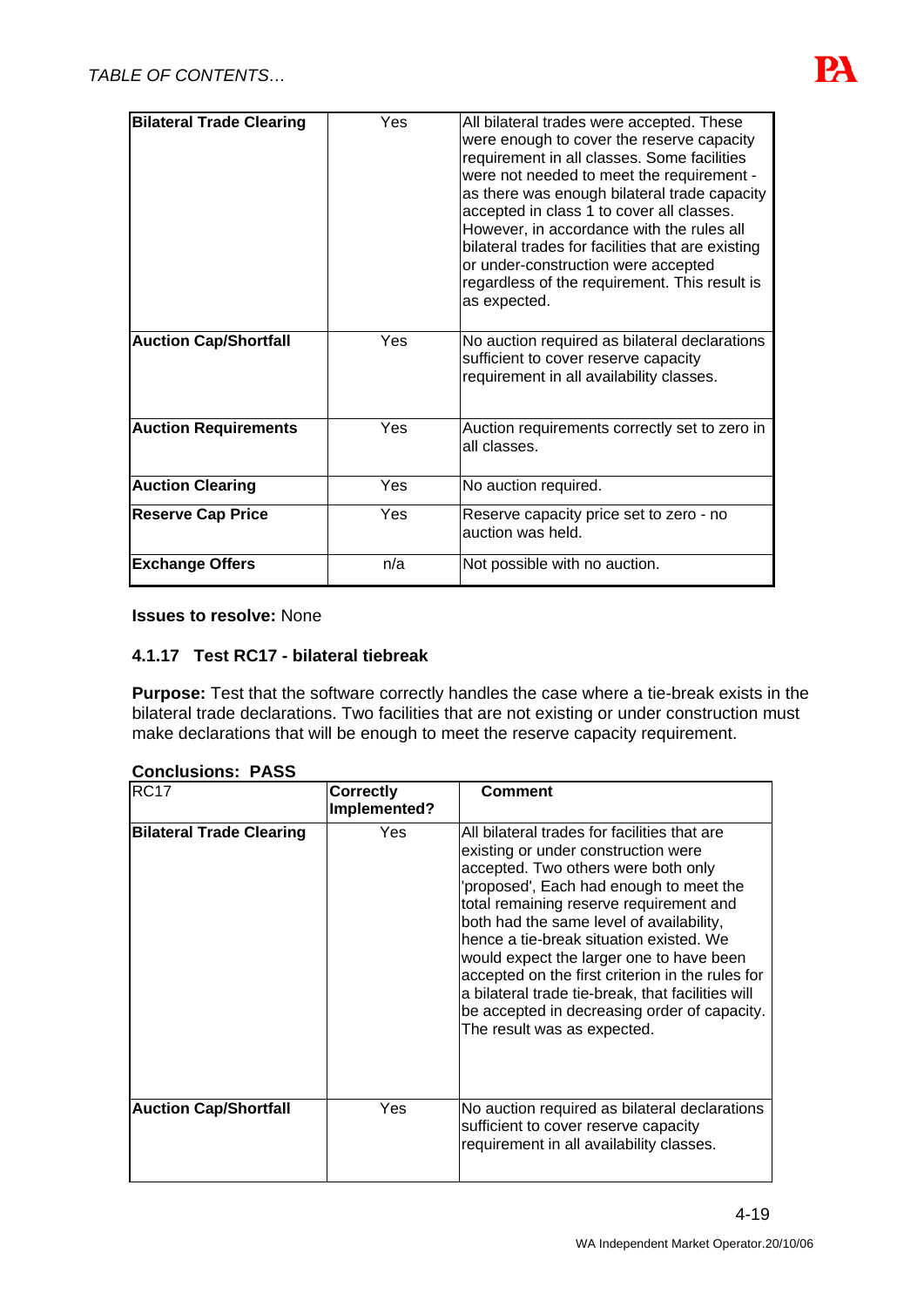

| <b>Auction Requirements</b> | Yes | Auction requirements correctly set to zero in<br>all classes. |
|-----------------------------|-----|---------------------------------------------------------------|
| <b>Auction Clearing</b>     | Yes | No auction required.                                          |
| <b>Reserve Cap Price</b>    | Yes | Reserve capacity price set to zero - no<br>auction was held.  |
| <b>Exchange Offers</b>      | n/a | Not possible with no auction.                                 |

**Issues to resolve:** Tie breaking criterion needs to be corrected in the software (tiebreaking events are expected to be rare so this fault is not considered sufficiently material to declare it a Fail).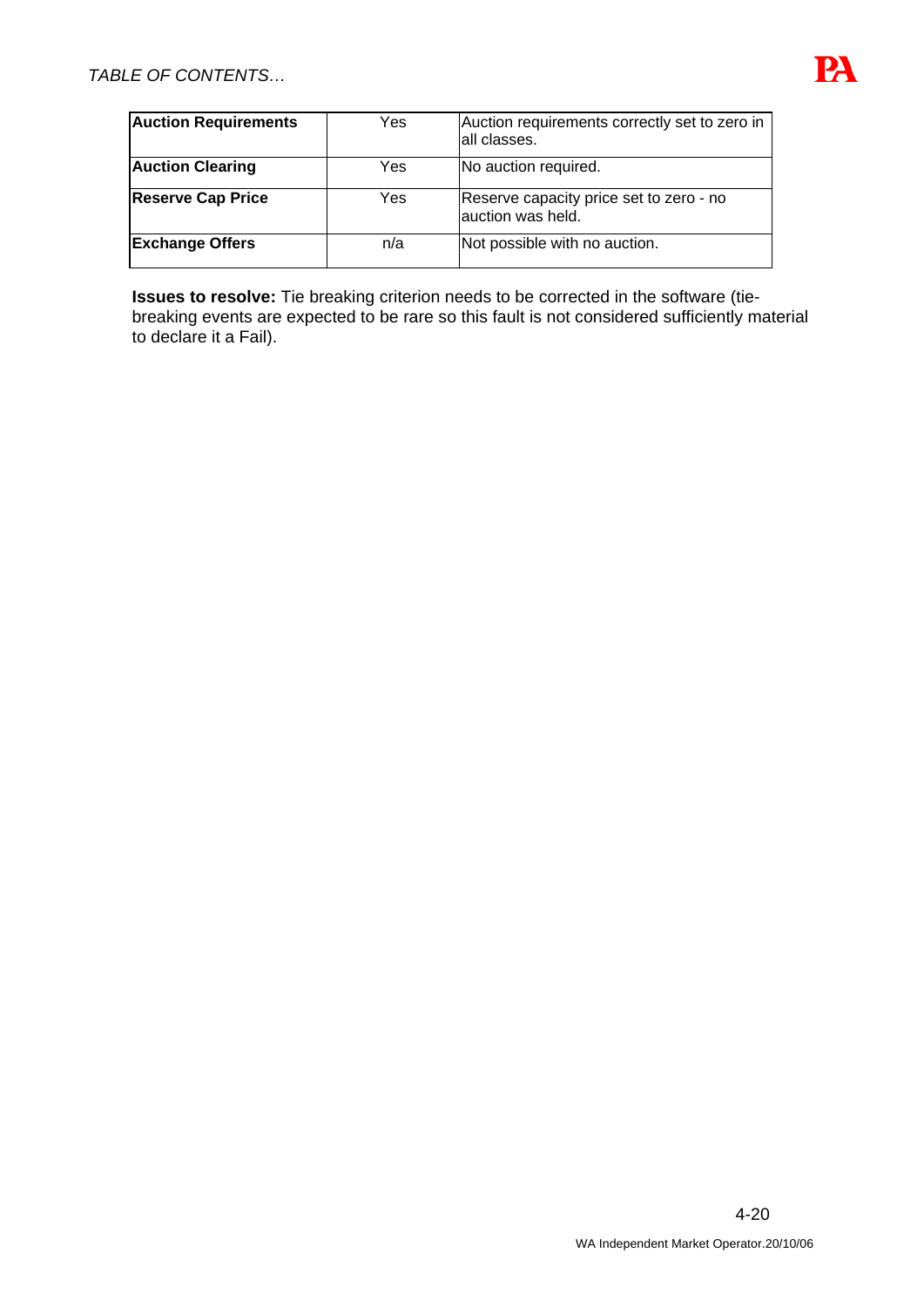#### <span id="page-33-1"></span><span id="page-33-0"></span>*5. DETAILS OF ENERGY SYSTEMS REVIEW*

This section describes the tests that were performed on the energy markets systems, both STEM and non-STEM systems, along with test results and recommendations where appropriate.

#### **5.1 STEM MARKET**

#### **5.1.1 STEM ST1: Base Case**

**Purpose:** Test STEM auction functions correctly with two participants - one with only supply and one with only demand. Neither participant has any bilateral contracts.

| IST1                          | <b>Correctly</b><br>Implemented? | Comment                                                                                                                                                                    |
|-------------------------------|----------------------------------|----------------------------------------------------------------------------------------------------------------------------------------------------------------------------|
| <b>ISTEM bids and offers</b>  | Yes.                             | All STEM bids are from customer AUCK, all STEM offers<br>are from generator WELLY. They match supply and<br>demand portfolio curves. As expected.                          |
| <b>STEM Clearing Price</b>    | Yes                              | Clears at \$95/MWh from where STEM offer and STEM<br>bid curves intersect. As expected, and also where simple<br>demand/supply intersect.                                  |
| <b>STEM Clearing Quantity</b> | Yes                              | Clears at 800MWh from where STEM offer and STEM<br>bid curves intersect. As expected, and also where simple<br>demand/supply intersect.                                    |
| <b>Net Contract Position</b>  | Yes                              | AUCK increasing its consumption by 800/MWh giving net<br>consumption of 800/MWh, WELLY increasing its suply by<br>800 MWh giving net generation of 800MWh. As<br>expected. |

#### **Conclusions: PASS**





**Issues to resolve:** None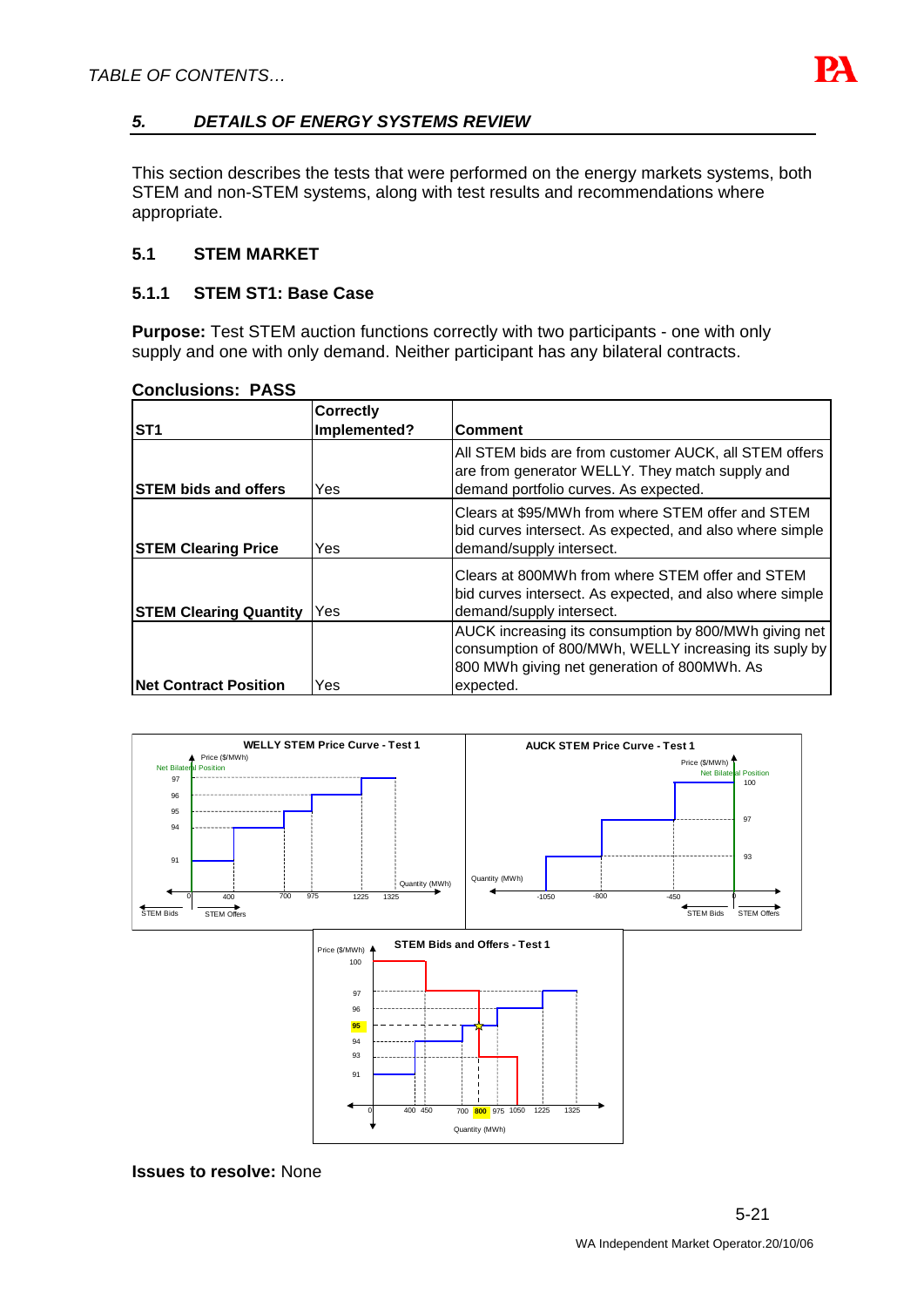#### <span id="page-34-0"></span>**5.1.2 STEM ST2: Under contracted**

**Purpose:** Test STEM auction deals with an under contracted situation correctly. We have two participants - a generator and a customer with a bilateral contract between them. The generator is under contracted so seeks to sell additional quantity in the STEM. The customer is also under contracted so seeks to buy additional quantity in the STEM.

| <b>Conclusions</b> |
|--------------------|
|                    |

| ST <sub>2</sub>                  | <b>Correctly</b><br>Implemented? | <b>Comment</b>                                                                                                                                                                                                                                                                                                                                   |
|----------------------------------|----------------------------------|--------------------------------------------------------------------------------------------------------------------------------------------------------------------------------------------------------------------------------------------------------------------------------------------------------------------------------------------------|
| <b>STEM bids and offers</b>      | Yes                              | The 700MW bilateral contract cuts the STEM price<br>curves to determine the STEM bids and offers for<br>each participant. For AUCK, all tranches below -<br>700MWh on the STEM price curve become bids, and<br>all above this become offers. For WELLY all tranches<br>below 700MWh become bids, and above 700MWh<br>become offers. As expected. |
| <b>STEM Clearing Price</b>       | Yes                              | Clears at \$95/MWh from where STEM offer and<br>STEM bid curves intersect. As expected, and also<br>where simple demand/supply intersect.                                                                                                                                                                                                        |
| <b>STEM Clearing</b><br>Quantity | Yes                              | Clears at 100MWh from where STEM offer and STEM<br>bid curves intersect. Also the difference between<br>where simple demand/supply intersects (at 800MWh)<br>and the contract position (at 700 MWh). As expected.                                                                                                                                |
| <b>Net Contract Position</b>     | Yes                              | AUCK increasing its consumption by 100/MWh giving<br>net consumption of 800/MWh, WELLY increasing its<br>supply by 100 MWh giving net generation of 800MWh.<br>Both participants were designed to be under<br>contracted in this test, and they have traded in the<br>STEM in order to compensate. As expected.                                  |

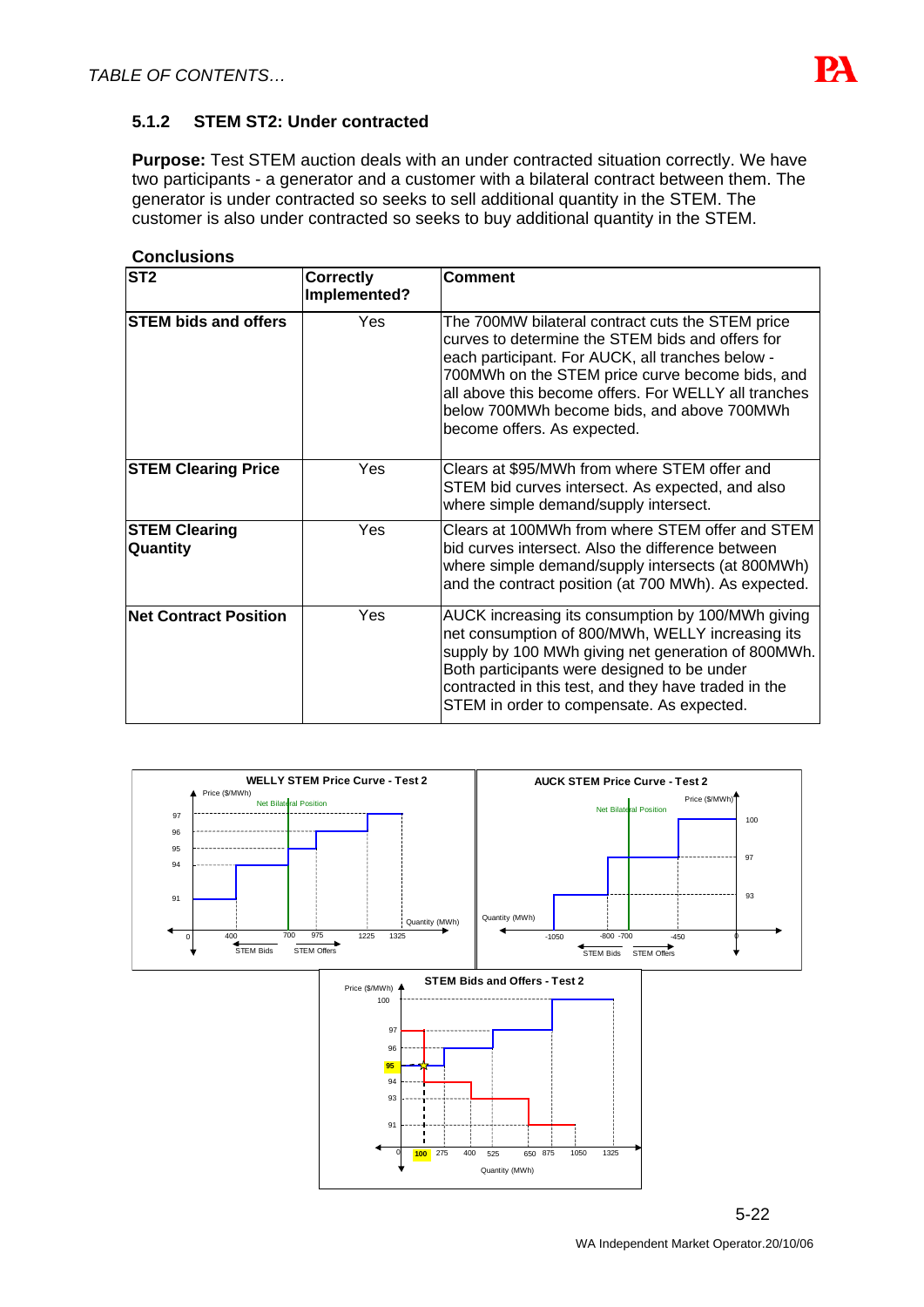#### <span id="page-35-0"></span>**5.1.3 STEM ST3: Fully Contracted**

Purpose: Test STEM auction deals with an under contracted situation correctly. We have two participants - a generator and a customer with a bilateral contract between them. The generator and customer are both fully contracted so seek no trade in the STEM.

| <b>Conclusions: PASS</b> |  |
|--------------------------|--|
|                          |  |

| <b>ST3</b>                    | <b>Correctly</b><br>Implemented? | <b>Comment</b>                                                                                                                                                                                                                                                                                                                                   |
|-------------------------------|----------------------------------|--------------------------------------------------------------------------------------------------------------------------------------------------------------------------------------------------------------------------------------------------------------------------------------------------------------------------------------------------|
| <b>STEM bids and offers</b>   | Yes                              | The 800MW bilateral contract cuts the STEM price curves to<br>determine the STEM bids and offers for each participant. For<br>AUCK, all tranches below -800MWh on the STEM price curve<br>become bids, and all above this become offers. For WELLY all<br>tranches below 800MWh become bids, and above 800MWh<br>become offers. As expected.     |
| <b>STEM Clearing Price</b>    | Yes                              | Clears at \$95/MWh from where STEM offer and STEM bid<br>curves intersect. As expected, and this is also where simple<br>demand/supply intersect.                                                                                                                                                                                                |
| <b>STEM Clearing Quantity</b> | Yes                              | Clears at 100MWh from the max quantity where STEM offer<br>and STEM bid curves intersect. The 100MWh value<br>demonstrates a tie-break being performed in accordance with<br>the rules - with the highest quantity being chosen. This 100<br>MWh trade is from WELLY to itself, so the net effect is zero for<br>both participants. As expected. |
| <b>Net Contract Position</b>  | Yes                              | No change in Net Contract position, as no energy traded<br>between participants in the STEM. This was the intention of this<br>test, where both participants are fully contracted. As expected.                                                                                                                                                  |





**Issues to resolve:** none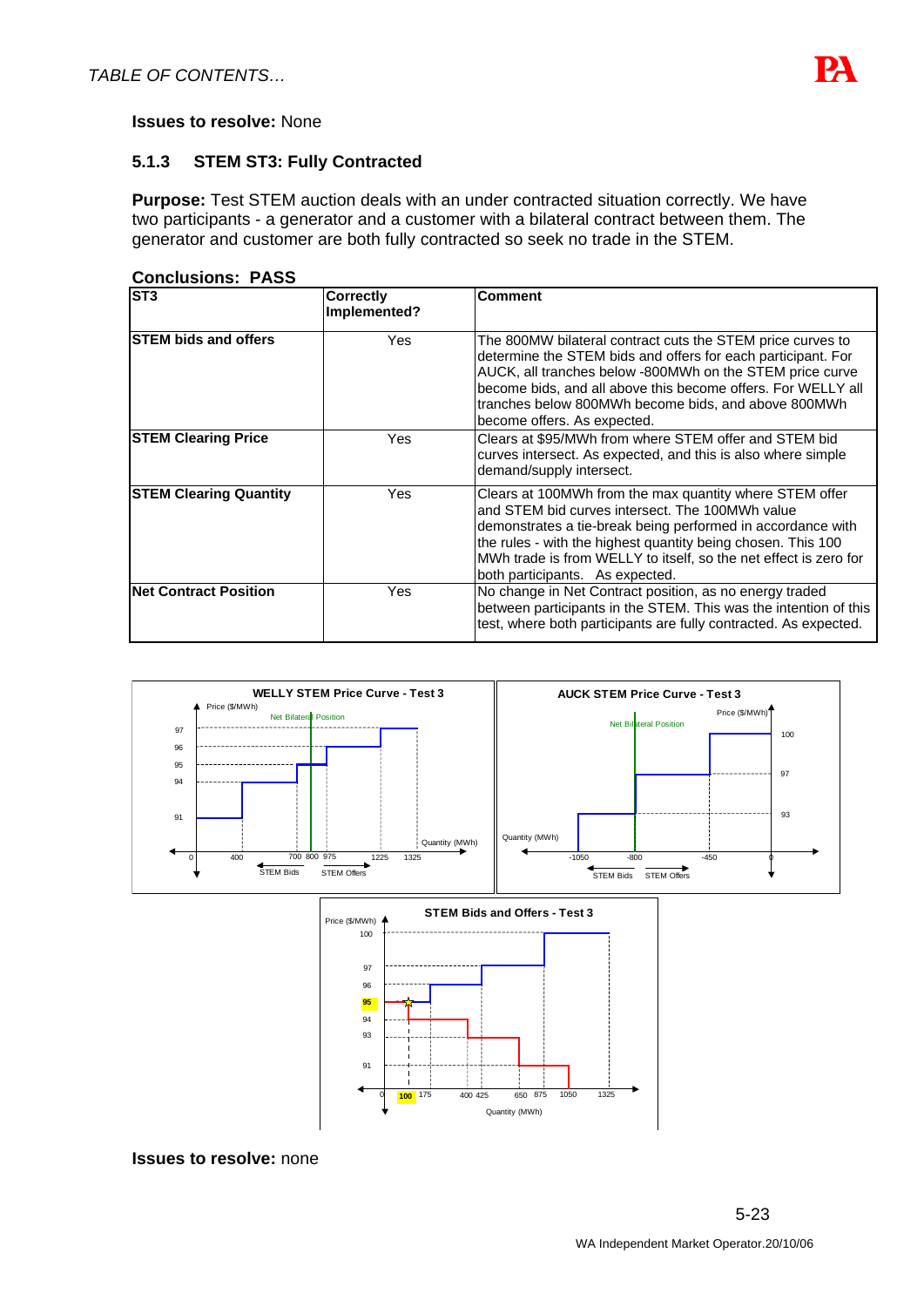#### <span id="page-36-0"></span>**5.1.4 STEM ST4: Undercontracted**

**Purpose:** Test STEM auction deals with an under contracted situation correctly. We have two participants - a generator and a customer with a bilateral contract between them. The generator is over contracted so seeks to buy quantity back in the STEM. The customer is also over contracted so seeks to sell quantity back in the STEM.

| ST <sub>4</sub>               | <b>Correctly</b><br>Implemented? | <b>Comment</b>                                                                                                                                                                                                                                                                                                                               |
|-------------------------------|----------------------------------|----------------------------------------------------------------------------------------------------------------------------------------------------------------------------------------------------------------------------------------------------------------------------------------------------------------------------------------------|
| <b>STEM bids and offers</b>   | Yes                              | The 900MW bilateral contract cuts the STEM price curves<br>to determine the STEM bids and offers for each participant.<br>For AUCK, all tranches below -900MWh on the STEM price<br>curve become bids, and all above this become offers. For<br>WELLY all tranches below 900MWh become bids, and<br>above 900MWh become offers. As expected. |
| <b>STEM Clearing Price</b>    | Yes                              | Clears at \$95/MWh from where STEM offer and STEM bid<br>curves intersect. As expected, and this is also where simple<br>demand/supply intersect.                                                                                                                                                                                            |
| <b>STEM Clearing Quantity</b> | Yes                              | Clears 175MWh from the max quantity where STEM offer<br>and STEM bid curves intersect. Tie-breaking has correctly<br>chosen the max quantity. 75 MWh of this is a trade from<br>WELLY to itself, so only 100 MWh is between participants -<br>from AUCK to WELLY. As expected.                                                               |
| <b>Net Contract Position</b>  | Yes                              | WELLY decreasing its generation by 100/MWh giving net<br>generation of 800/MWh, AUCK decreasing its consumption<br>by 100 MWh giving net consumption of -800MWh. Both<br>participants were designed to be over contracted in this<br>test, and they have traded in the STEM in order to<br>compensate. As expected.                          |

**Conclusions: PASS** 





**Issues to resolve:** None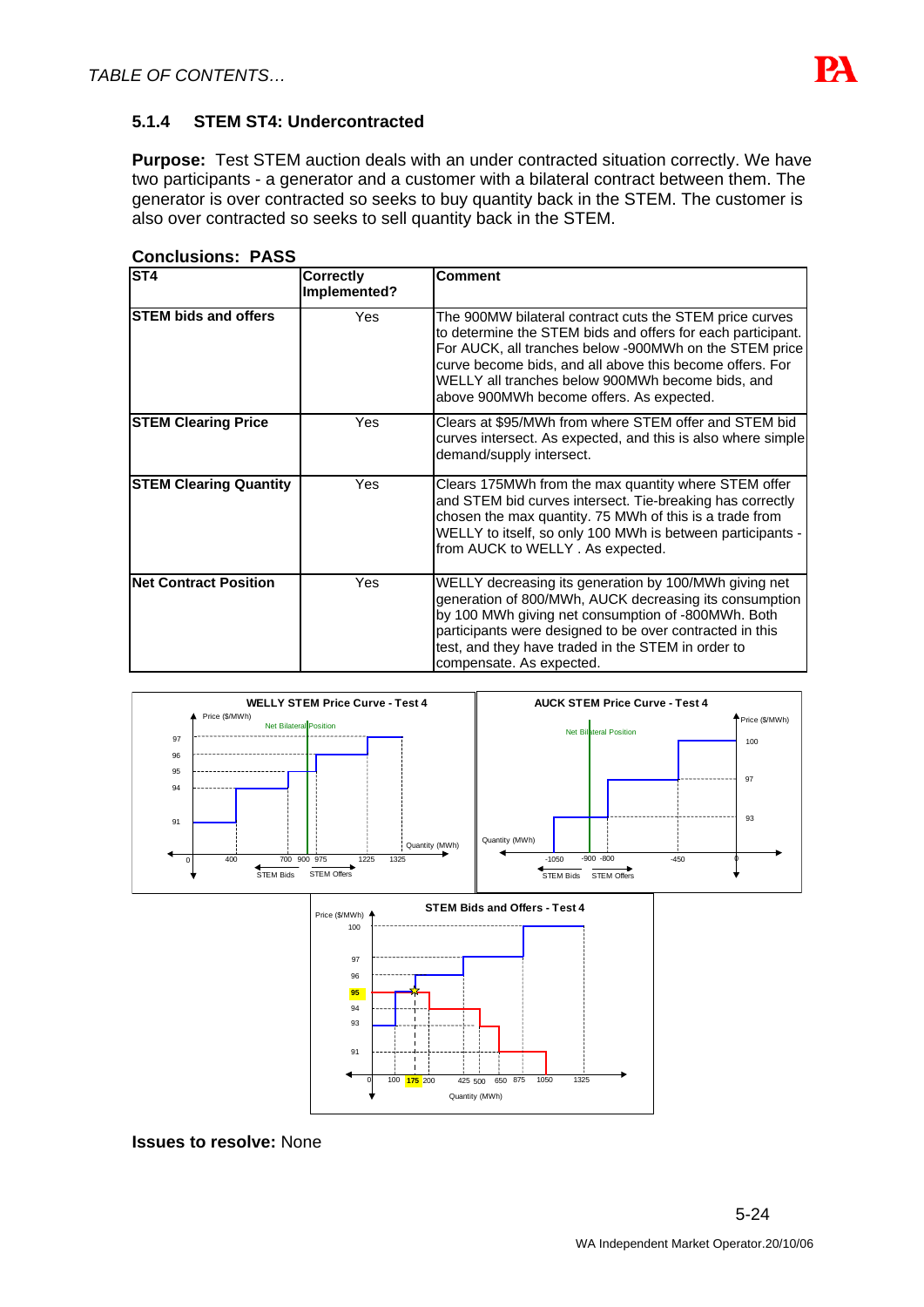#### <span id="page-37-0"></span>**5.1.5 STEM ST5; Price Curve Greater than / Less than Bilaterals.**

**Purpose:** Test that the software correctly extends the STEM price curves where the net bilateral position of the participant is less than its maximum quantity or greater than its maximum quantity.

| ST <sub>5</sub>               | Correctly<br>Implemented? | Comment                                                                                                                                                                                                                                                                                                                                                                                                                                                                                                                                                                                                                                                                                                     |
|-------------------------------|---------------------------|-------------------------------------------------------------------------------------------------------------------------------------------------------------------------------------------------------------------------------------------------------------------------------------------------------------------------------------------------------------------------------------------------------------------------------------------------------------------------------------------------------------------------------------------------------------------------------------------------------------------------------------------------------------------------------------------------------------|
| <b>STEM bids and offers</b>   | Yes                       | The 1500MW bilateral contract is greater than the max<br>quantity on the demand curve or on the supply curve. For<br>AUCK because all tranches of its STEM price curve are above<br>-1500, an extra tranche is added at -\$150 (the minimum price)<br>to extend the AUCK price curve to -1500MWh. All tranches for<br>AUCK become STEM offers. For WELLY all tranches on its<br>STEM price curve are below 1500MWh so the price curve is<br>extended to 1500MWh with an extra tranche added at the<br>maximum price of \$385. All tranches for WELLY become<br>STEM bids. This was the intention of the test - to ensure that<br>these extra tranches were added and implemented correctly.<br>As expected. |
| <b>STEM Clearing Price</b>    | Yes                       | Clears at \$95/MWh from where STEM offer and STEM bid<br>curves intersect. As expected, and this is also where simple<br>demand/supply intersect.                                                                                                                                                                                                                                                                                                                                                                                                                                                                                                                                                           |
| <b>STEM Clearing Quantity</b> | Yes                       | Clears 700MWh, from where STEM offer and STEM bid<br>curves intersect. As expected.                                                                                                                                                                                                                                                                                                                                                                                                                                                                                                                                                                                                                         |
| <b>Net Contract Position</b>  | Yes                       | WELLY decreases its generation by 700/MWh giving net<br>generation of 800/MWh, AUCK decreasing its consumption by<br>700 MWh giving net consumption of -800MWh. As expected.                                                                                                                                                                                                                                                                                                                                                                                                                                                                                                                                |





**Issues to resolve:** None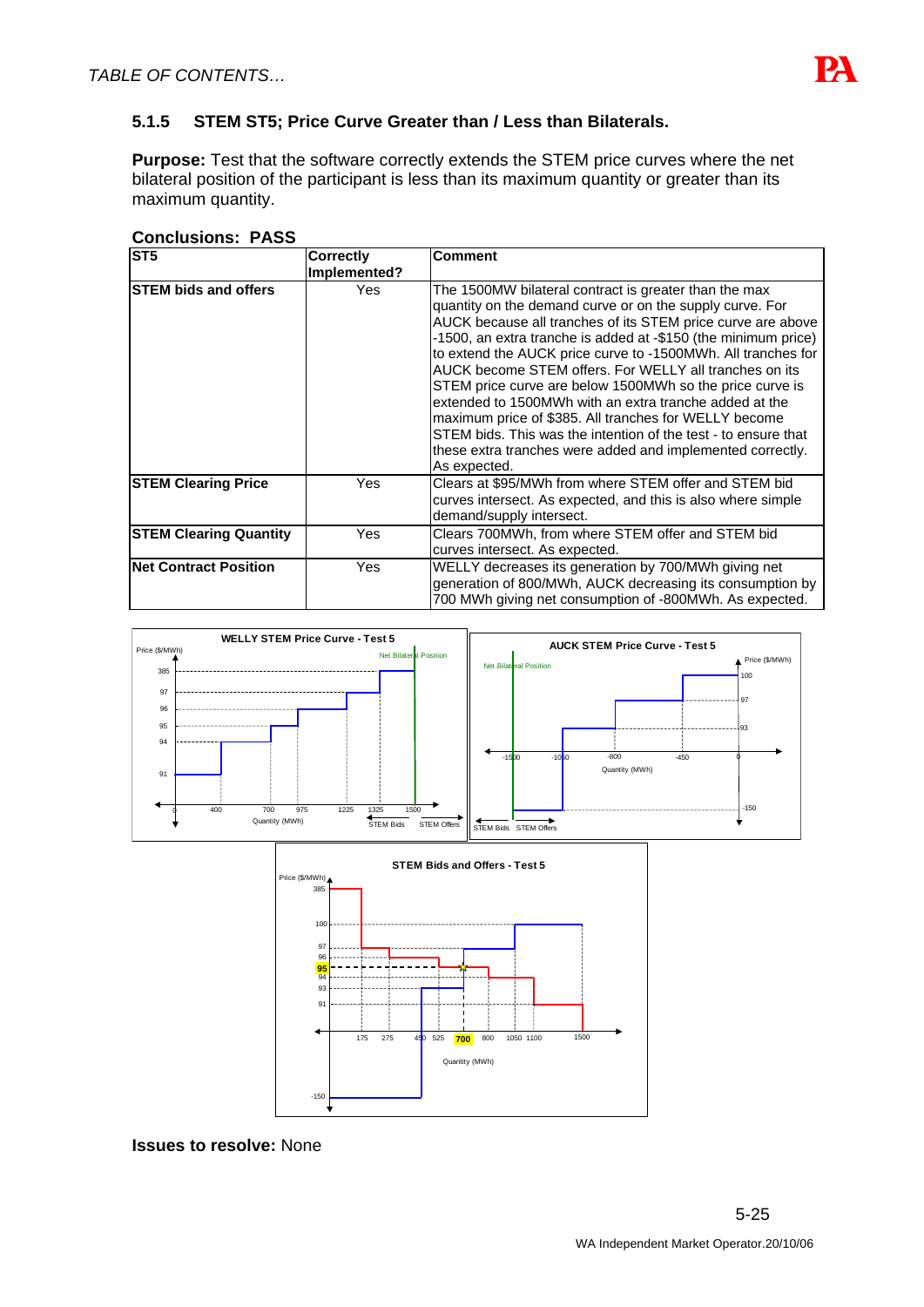#### <span id="page-38-0"></span>**5.1.6 STEM ST6: Multiple Clearing Quantities**

**Purpose:** Tests STEM auction deals with the situation of multiple possible clearing quantities in accordance with the rules - clearing the largest quantity. Also tests a situation of a proportional tie break on the last bid curve step during the STEM auction.

| . הטע<br>ST <sub>6</sub>      | <b>Correctly</b> | <b>Comment</b>                                                                                                                                                                                                                                                                                                                                                                                                                                                                                                                                                                                                                                                                                                                                                                                                                                                                                                                                                                                                                                                                                                                       |
|-------------------------------|------------------|--------------------------------------------------------------------------------------------------------------------------------------------------------------------------------------------------------------------------------------------------------------------------------------------------------------------------------------------------------------------------------------------------------------------------------------------------------------------------------------------------------------------------------------------------------------------------------------------------------------------------------------------------------------------------------------------------------------------------------------------------------------------------------------------------------------------------------------------------------------------------------------------------------------------------------------------------------------------------------------------------------------------------------------------------------------------------------------------------------------------------------------|
|                               | Implemented?     |                                                                                                                                                                                                                                                                                                                                                                                                                                                                                                                                                                                                                                                                                                                                                                                                                                                                                                                                                                                                                                                                                                                                      |
| <b>STEM bids and offers</b>   | Yes              | The 700MW bilateral contract cuts the STEM price<br>curves to determine the STEM bids and offers for<br>each participant. For AUCK, all tranches below -<br>700MWh on the STEM price curve become bids, and<br>all above this become offers. For WELLY all tranches<br>below 700MWh become bids, and above 700MWh<br>become offers. As expected.                                                                                                                                                                                                                                                                                                                                                                                                                                                                                                                                                                                                                                                                                                                                                                                     |
| <b>STEM Clearing Price</b>    | Yes              | Clears at \$95/MWh from where STEM offer and<br>STEM bid curves intersect. As expected, and also<br>where simple demand/supply intersect.                                                                                                                                                                                                                                                                                                                                                                                                                                                                                                                                                                                                                                                                                                                                                                                                                                                                                                                                                                                            |
| <b>STEM Clearing Quantity</b> | Yes              | Clears at 600MWh from the maximum quantity where<br>STEM offer and STEM bid curves intersect. Tie-<br>breaking has been implemented correctly. Also the<br>difference between where simple demand/supply<br>intersects (at 1300MWh) and the contract position (at<br>700 MWh). However, of this 600 MWh, 525 MWh is<br>clearly from WELLY to AUCK, while for the remaining,<br>marginal, 75 MWh portion a tie break exists between<br>two offers. One is a 100 MWh STEM offer from<br>WELLY to AUCK, the other is a 250 MWh offer from<br>AUCK to itself. This is done proportionally on the<br>amount offered, so $75*100/(100+250) = 21.43$ MWh<br>from WELLY to AUCK and $75*250/(100+250) = 53.57$<br>MWh from AUCK to itself. It should noted than in this<br>case we get a result where a trade from a participant<br>to itself (an effectively meaningless trade created by<br>the STEM process) is taking away the ability for a<br>participant to trade with another participant, due to the<br>proportional allocation situation (6.9.10 of the rules).<br>As this is in accordance with the rules as they are<br>written. |
| <b>Net Contract Position</b>  | Yes              | AUCK increased its consumption by 546.43MWh (525<br>+ 21.43) giving net consumption of 1246.43MWh,<br>WELLY increased its supply by $546.43$ (525 + 21.43)<br>MWh giving net generation of 1246.43MWh. A net<br>contract position of anywhere between 1225MWh and<br>1300MWh is feasible (from the original supply/demand<br>intersect) so this result is feasible. It is also in<br>accordance with the rules, which do not require that<br>the maximum STEM quantity possible be taken for an<br>individual participant.                                                                                                                                                                                                                                                                                                                                                                                                                                                                                                                                                                                                           |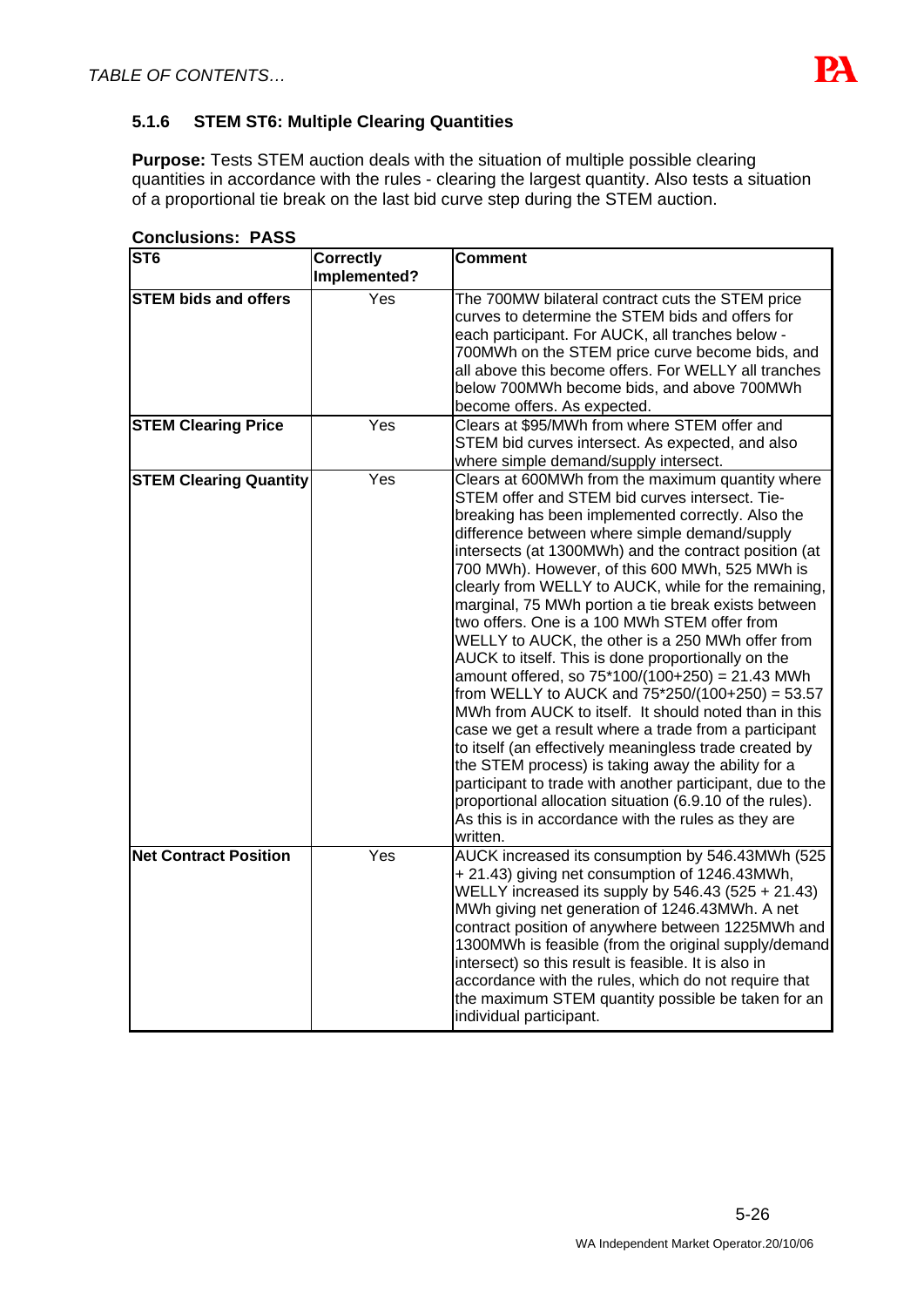<span id="page-39-0"></span>

#### **5.1.7 STEM ST7: Multiple Optima Prices**

**Purpose:** Test STEM auction deals with the situation of multiple possible clearing prices in accordance with the rules - clearing the lowest price.

| Ist7                              | <b>Correctly</b><br>Implemented? | <b>Comment</b>                                                                                                                                                                                                                                                                                                                                   |
|-----------------------------------|----------------------------------|--------------------------------------------------------------------------------------------------------------------------------------------------------------------------------------------------------------------------------------------------------------------------------------------------------------------------------------------------|
| <b>ISTEM bids and offers</b>      | Yes                              | The 700MW bilateral contract cuts the STEM price<br>curves to determine the STEM bids and offers for<br>each participant. For AUCK, all tranches below -<br>700MWh on the STEM price curve become bids, and<br>all above this become offers. For WELLY all tranches<br>below 700MWh become bids, and above 700MWh<br>become offers. As expected. |
| <b>STEM Clearing Price</b>        | Yes                              | Clears at \$94/MWh from the minimum price where<br>STEM offer and STEM bid curves intersect. Multiple<br>clearing price were available - anywhere between \$94<br>and \$95 - so this shows that the software correctly<br>takes the minimum price. As expected.                                                                                  |
| <b>STEM Clearing</b><br>lQuantitv | Yes                              | Clears 0 MWh, from where STEM offer and STEM bid<br>curves intersect. As expected.                                                                                                                                                                                                                                                               |
| <b>Net Contract Position</b>      | Yes                              | No change in net contract positions, as clearing<br>quantity was zero. As expected.                                                                                                                                                                                                                                                              |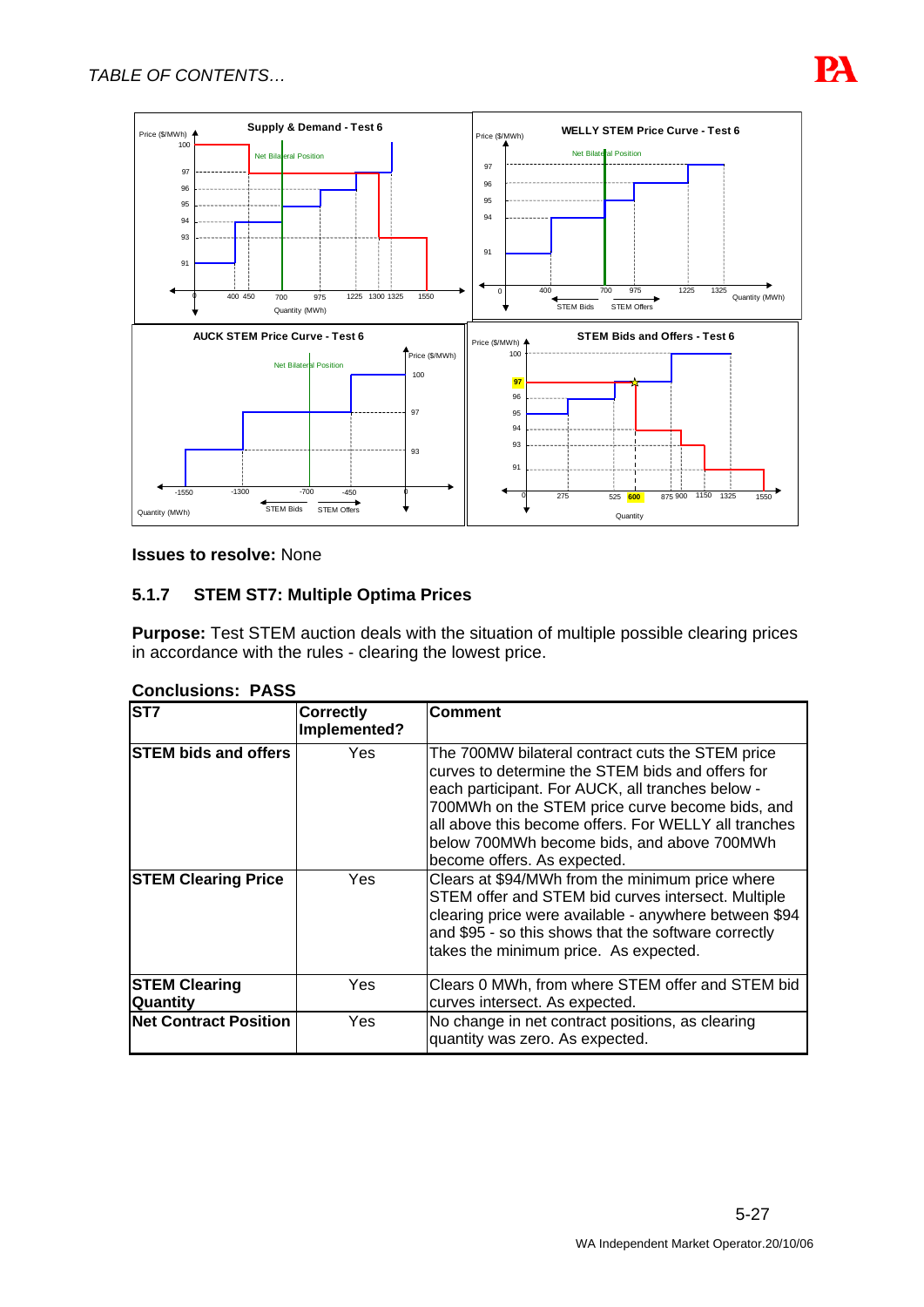

#### **5.1.8 STEM ST8: One Participant, Demand And Supply**

**Purpose:** Test STEM auction functions correctly with one participant - with both supply and demand.

| <b>ST8</b>                    | <b>Correctly</b><br>Implemented? | <b>Comment</b>                                                                                                                                                                              |
|-------------------------------|----------------------------------|---------------------------------------------------------------------------------------------------------------------------------------------------------------------------------------------|
| <b>STEM bids and offers</b>   | Yes                              | Zero net bilateral quantity, so tranches below 0 MWh on the<br>STEM price curve become STEM bids, and all above 0<br>MWh this become STEM offers. As expected                               |
| <b>STEM Clearing Price</b>    | Yes                              | Clears at \$95/MWh from where STEM offer and STEM bid<br>curves intersect. As expected, and also where simple<br>demand/supply intersect.                                                   |
| <b>STEM Clearing Quantity</b> | <b>Yes</b>                       | Clears at 100MWh, the maximum quantity where STEM<br>offer and STEM bid curves intersect. This 100 MWh is<br>effectively meaningless as it is a trade from WELLY to<br>itself. As expected. |
| <b>Net Contract Position</b>  | Yes                              | No change in net contract position - remains at zero, as<br>there is only the one participant. As expected.                                                                                 |

<span id="page-40-0"></span>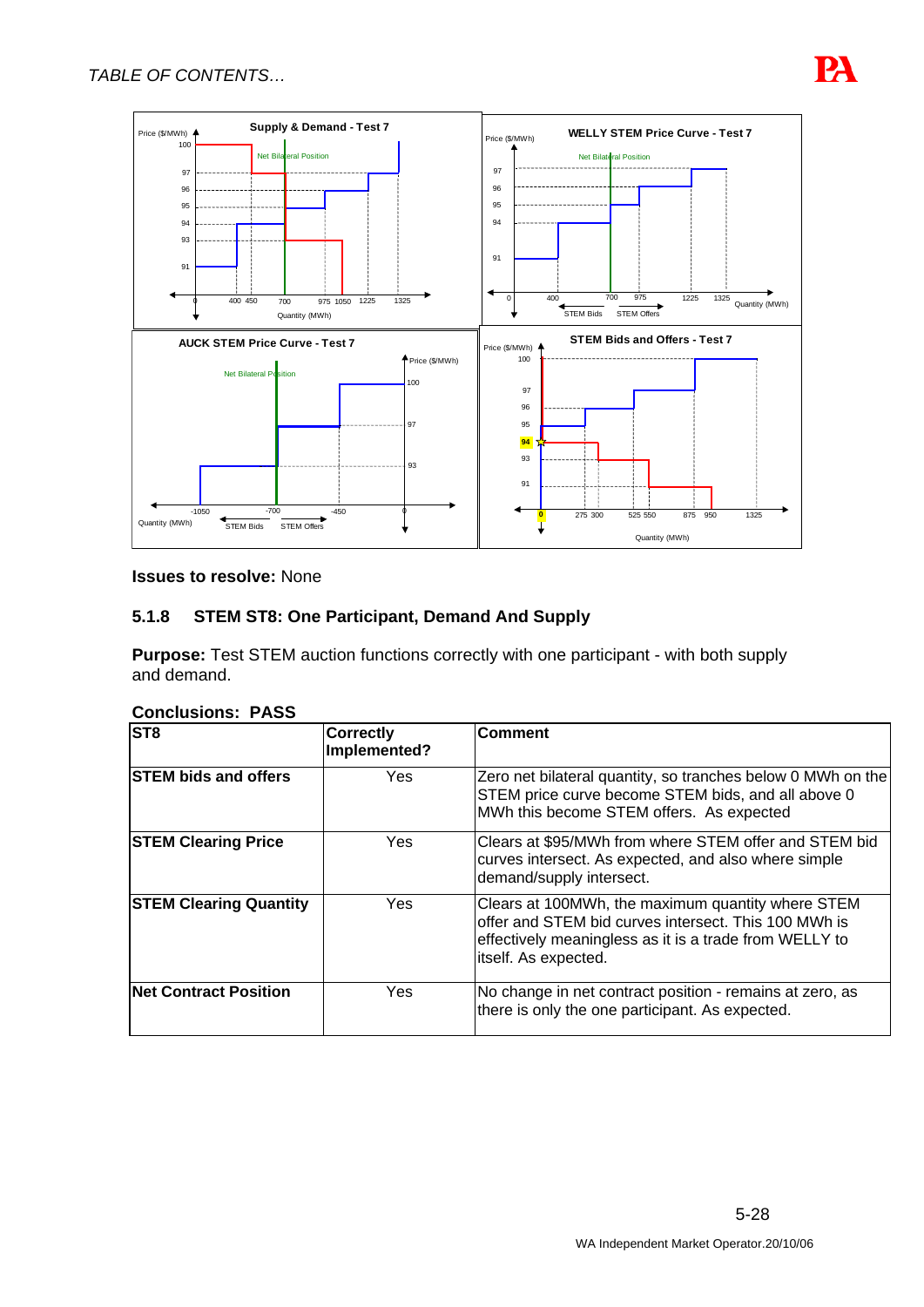<span id="page-41-0"></span>

#### **5.1.9 STEM ST9: One Participant, Supply Only**

**Purpose:** Test STEM auction functions correctly with one participant - with supply but no demand

|  | <b>Conclusions: PASS</b> |
|--|--------------------------|
|  |                          |

| ST <sub>9</sub>               | <b>Correctly</b><br>Implemented? | <b>Comment</b>                                                                                                                                                                               |
|-------------------------------|----------------------------------|----------------------------------------------------------------------------------------------------------------------------------------------------------------------------------------------|
| <b>STEM bids and offers</b>   | Yes                              | Zero net bilateral quantity, and no demand curve, so the<br>supply curve becomes the STEM offers. The only STEM<br>bid is at (0,0). As expected.                                             |
| <b>STEM Clearing Price</b>    | Yes                              | Clears at \$0/MWh from where STEM offer and STEM bid<br>curves intersect. (STEM bid curve will extend up vertically<br>at 0MWh from \$0/MWh, so is taking the lowest price). As<br>expected. |
| <b>STEM Clearing Quantity</b> | Yes                              | Clears at 0MWh, where STEM offer and STEM bid curves<br>intersect. As expected.                                                                                                              |
| <b>Net Contract Position</b>  | Yes                              | No change in net contract position - remains at zero, as<br>there is only the one participant. As expected.                                                                                  |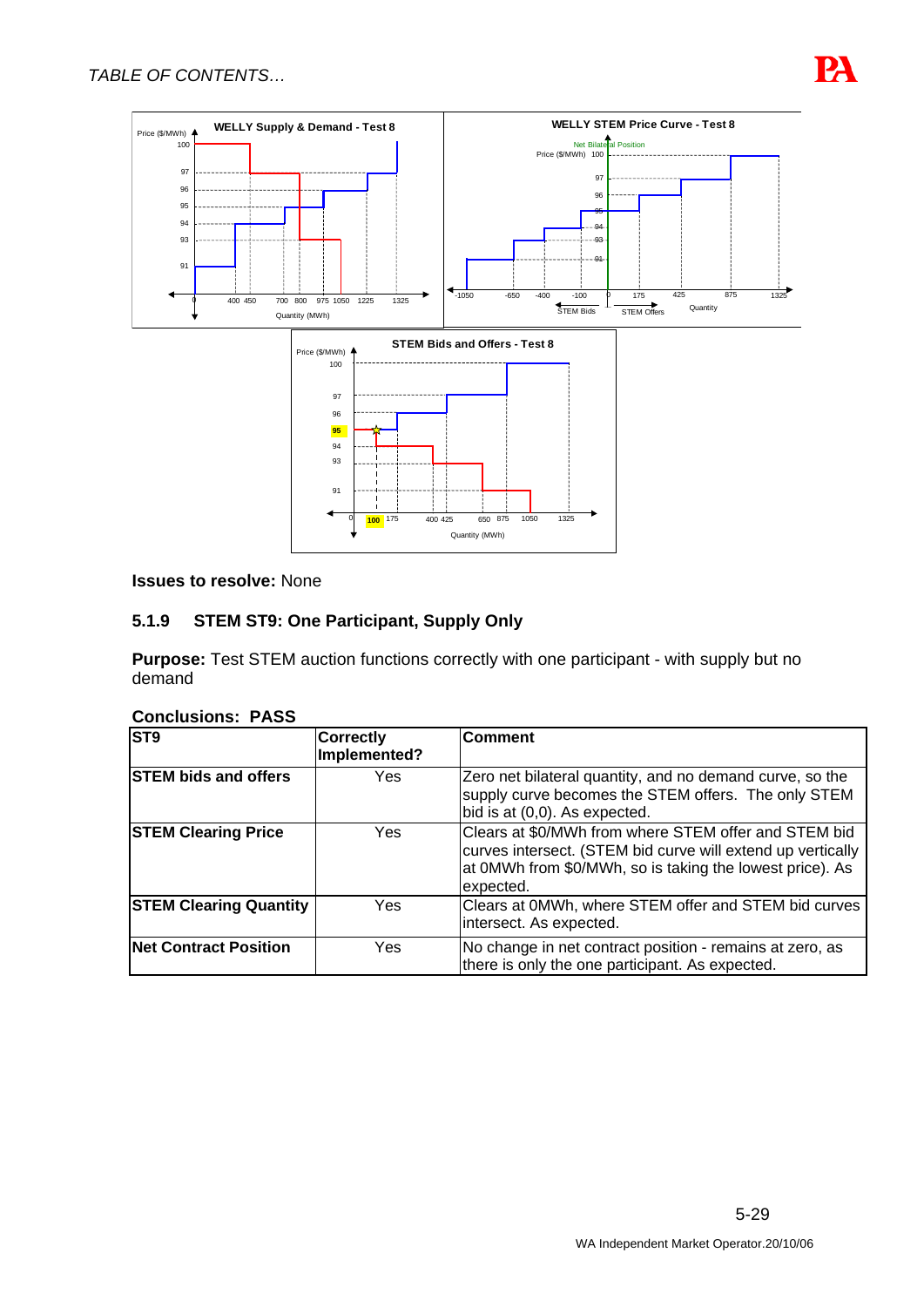<span id="page-42-0"></span>

#### **5.1.10 STEM ST10: Base with Three Participants.**

**Purpose:** Test STEM auction functions correctly with three participants. One market generator, one market customer and one capable of both.

| <b>ST10</b>                   | <b>Correctly</b><br>Implemented? | <b>Comment</b>                                                                                                                                                                                                                                                                                                                                                                     |
|-------------------------------|----------------------------------|------------------------------------------------------------------------------------------------------------------------------------------------------------------------------------------------------------------------------------------------------------------------------------------------------------------------------------------------------------------------------------|
| <b>STEM bids and offers</b>   | <b>Yes</b>                       | Turns all tranches of each participant's STEM price curve that<br>have a greater quantity than its net bilateral position into STEM<br>offers and all tranches that have a lower quantity than its net<br>bilateral position into STEM bids. Also correctly extends price<br>curves to bilateral position - up at max price or down at min price.<br>Refer to graphs. As expected. |
| <b>STEM Clearing Price</b>    | Yes                              | Clears at \$95/MWh from where the aggregate STEM offer and<br>aggregate STEM bid curves intersect. As expected, and this is<br>also where simple demand/supply intersect.                                                                                                                                                                                                          |
| <b>STEM Clearing Quantity</b> | Yes                              | Clears at the maximum quantity where the STEM bid and STEM<br>offer curves intersect (could be anywhere from 450 to 475). 25<br>MWh of this is effectively from WELLY to itself, while AUCK sells<br>450 MWh which is balanced by the 300MWh bought by MELB and<br>150 MWh (net) bought by WELLY.                                                                                  |
| <b>Net Contract Position</b>  | Yes                              | All three participants were initially over contracted. AUCK<br>decreases its consumption by selling 450 MWh in the STEM while<br>MELB buys 300 MWH to decrease its generation and WELLY<br>buys 150 MWh also to decrease its generation. As expected.                                                                                                                              |

| <b>Conclusions: PASS</b> |  |
|--------------------------|--|
|                          |  |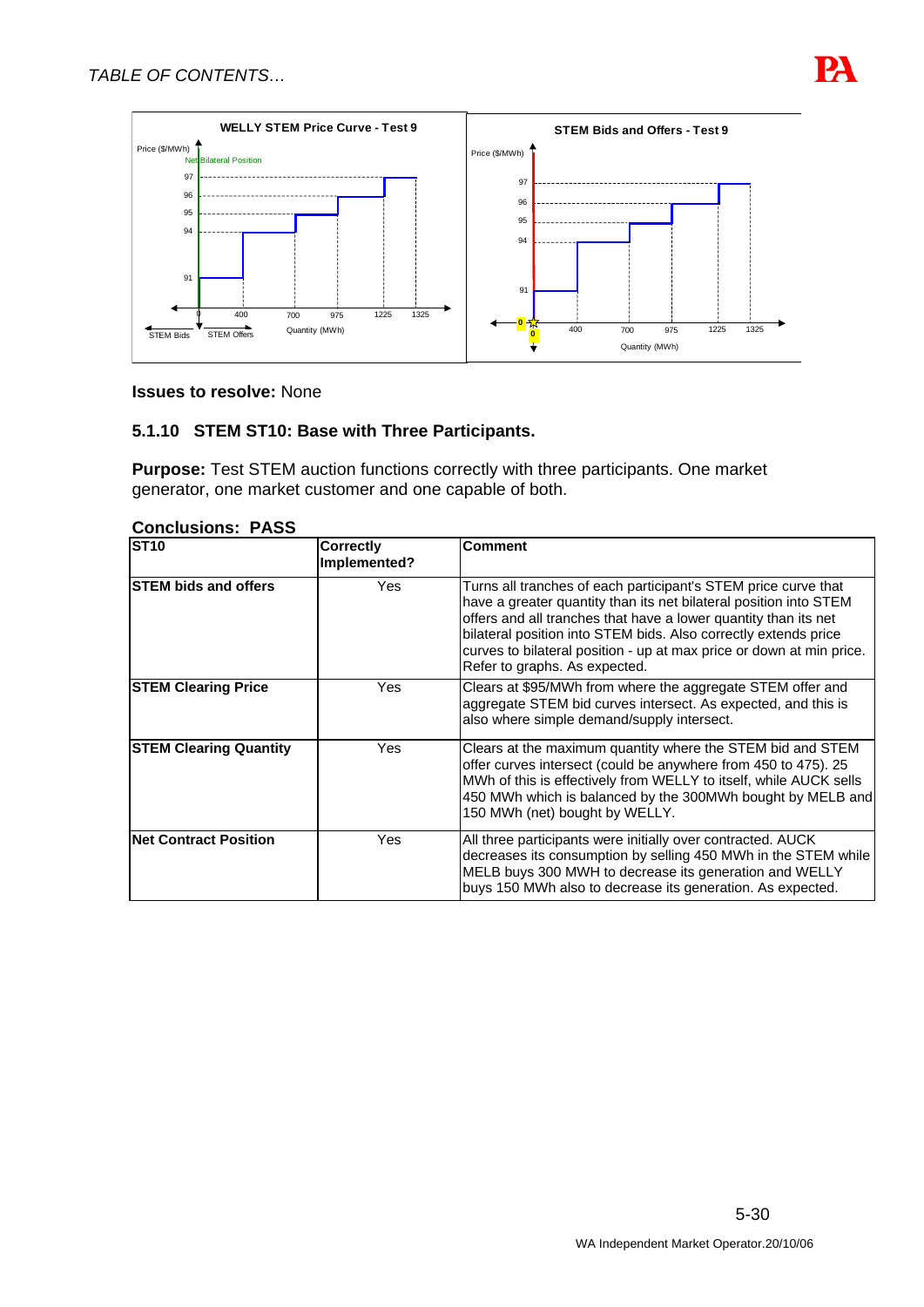<span id="page-43-0"></span>

#### **5.1.11 STEM ST11: Three Participants, (part II)**

**Purpose:** Test STEM auction functions correctly with three participants. Only the one bilateral contract exists - so one participant has no bilateral contracts

| <b>ST11</b>                 | <b>Correctly</b><br>Implemented? | <b>Comment</b>                                                                                                                                                                                                                                                                                                                                                    |
|-----------------------------|----------------------------------|-------------------------------------------------------------------------------------------------------------------------------------------------------------------------------------------------------------------------------------------------------------------------------------------------------------------------------------------------------------------|
| <b>STEM bids and offers</b> | Yes                              | Turns all tranches of each participant's STEM price curve that<br>have a greater quantity than its net bilateral position into STEM<br>offers and all tranches that have a lower quantity than its net<br>bilateral position into STEM bids. Also correctly extends price<br>curves to bilateral position - up at max price or down at min<br>price. As expected. |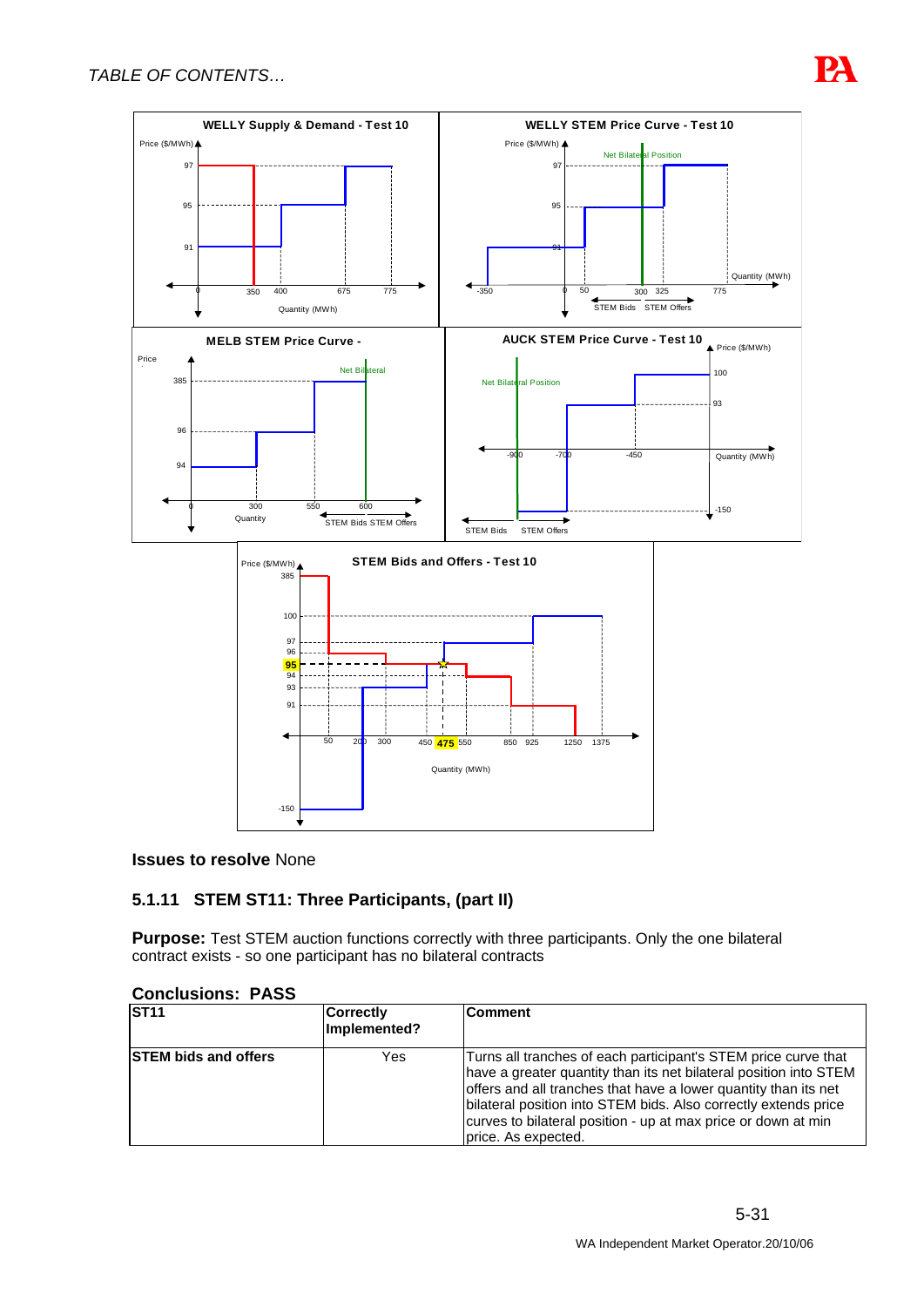| <b>STEM Clearing Price</b>    | Yes  | Clears at \$95/MWh from where the aggregate STEM offer and<br>aggregate STEM bid curves intersect. As expected, and this is<br>also where simple demand/supply intersect.                                                                                                                                     |
|-------------------------------|------|---------------------------------------------------------------------------------------------------------------------------------------------------------------------------------------------------------------------------------------------------------------------------------------------------------------|
| <b>STEM Clearing Quantity</b> | Yes. | Clears at the quantity where the STEM bid and STEM offer<br>curves intersect. WELLY sells 550 MWh which is balanced by<br>the 100MWh bought by MELB and 450 MWh bought by AUCK.                                                                                                                               |
| <b>Net Contract Position</b>  | Yes. | AUCK and WELL were initially under contracted (AUCK had no<br>bilateral contracts), while MELB was over contracted. AUCK<br>increased its consumption by buying 450 MWh in the STEM<br>while MELB buys 300 MWH to decrease its generation and<br>WELLY sells 150 MWh to increase its generation. As expected. |



**Issues to resolve** None

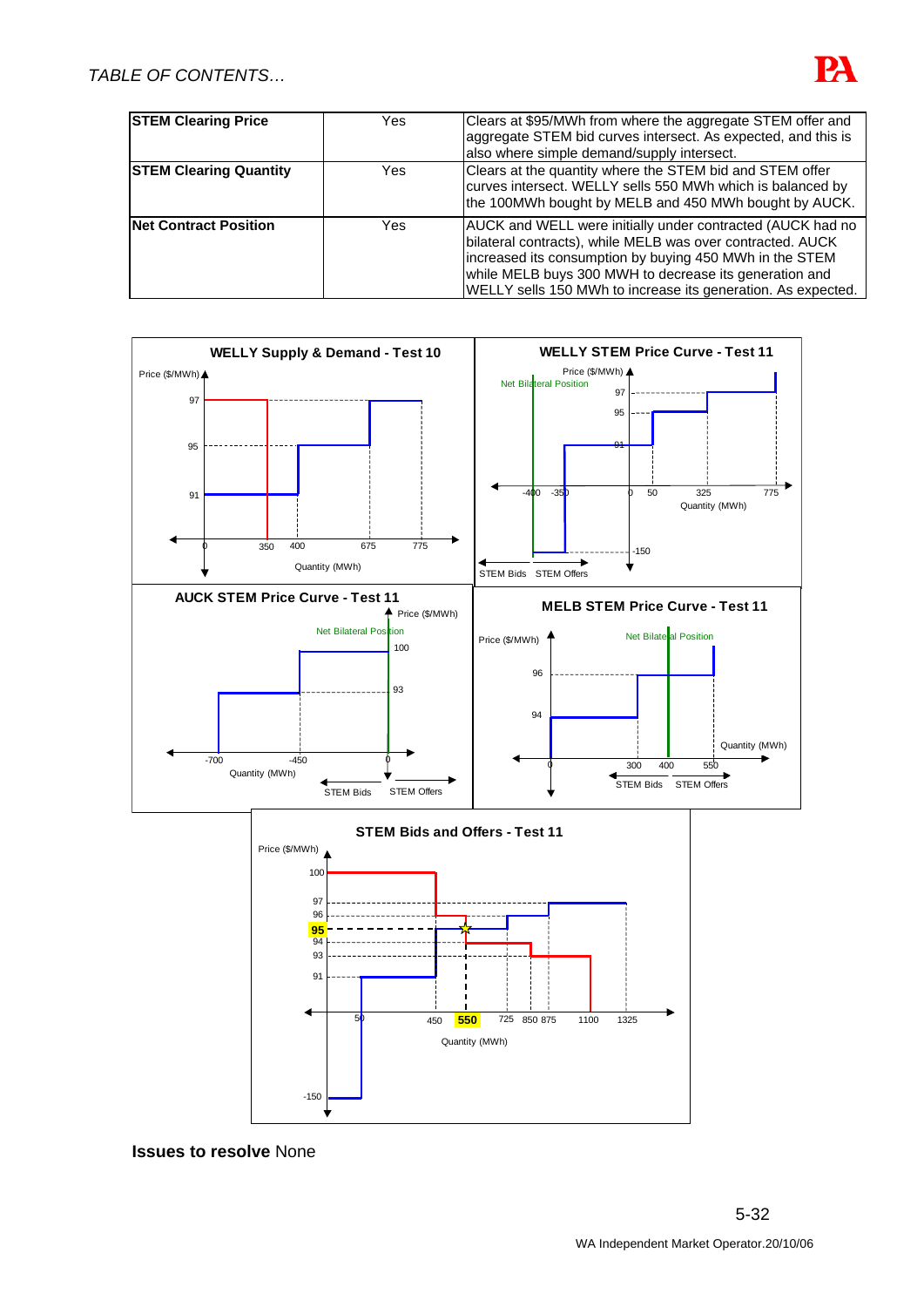#### <span id="page-45-1"></span><span id="page-45-0"></span>**5.1.12 STEM ST12: Limit Tests**

**Purpose:** Test that STEM auction complies with the price and quantity limits

| <b>ST12</b>                       | <b>Correctly</b><br>Implemented? | <b>Comment</b>                                                                                                                                                                                         |
|-----------------------------------|----------------------------------|--------------------------------------------------------------------------------------------------------------------------------------------------------------------------------------------------------|
| <b>Maximum STEM Price</b>         | Yes.                             | Will not allow the quantity of a participant's supply<br>portfolio STEM submissions that are above the Max<br>STEM Price (\$150/MWh) to be greater than the max<br>quantity of liquid supply capacity. |
| <b>Alternative STEM Max Price</b> | Yes                              | Will not allow any STEM submissions (demand or supply<br>portfolio) above the Max Alternative STEM Price<br>(\$385/MWh)                                                                                |
| <b>Minimum STEM Price</b>         | Yes.                             | Will not allow any STEM submissions (demand or supply<br>portfolio) below the Minimum STEM Price (-\$150/MWh)                                                                                          |
| <b>Total Supply</b>               | Yes                              | Will not allow a participant's total STEM submissions (in<br>their Supply Portfolio) to be greater than their Maximum<br>Supply Capacity.                                                              |
| <b>Total Demand</b>               | Yes                              | Will not allow a participant's total STEM submissions (in<br>their Demand Portfolio) to be greater than their Maximum<br>Demand Capacity.                                                              |

#### **Conclusions: PASS**

#### **Issues to resolve:** none

#### **5.2 NON-STEM TESTS**

#### **5.2.1 NST 1: Dispatch Merit Order**

**Purpose:** Test that Dispatch Merit Orders are calculated in compliance with the rules.

#### **Conclusions: PASS**

|                                  | <b>Correctly</b><br>Implemented? | <b>Comment</b>                                                                                                                             |
|----------------------------------|----------------------------------|--------------------------------------------------------------------------------------------------------------------------------------------|
| <b>DOP/DP</b>                    | Yes                              | Both implemented in increasing order of price, as<br>expected. The two schedules are identical as they both<br>use the decommitment price. |
| SIOP/SIP                         | Yes                              | Both implemented in increasing order of their respective<br>increment prices, as expected.                                                 |
| <b>SDOP/SDP</b>                  | Yes                              | Both implemented in decreasing order of their respective<br>decrement prices, as expected.                                                 |
| Tie break - DOP/DIP              | <b>Yes</b>                       | Facilities of equal price are ordered in decreasing order<br>of nameplate capacity, as expected.                                           |
| Tie break -<br>SIOP/SDOP/SIP/SDP | Yes                              | Facilities of equal price are ordered in decreasing order<br>of sent-out capacity, as expected.                                            |

**Issues to resolve:** none

#### **5.2.2 NST 2: Dispatch Instructions**

**Purpose:** Test that Dispatch Instructions are scheduled correctly an in accordance with the rules.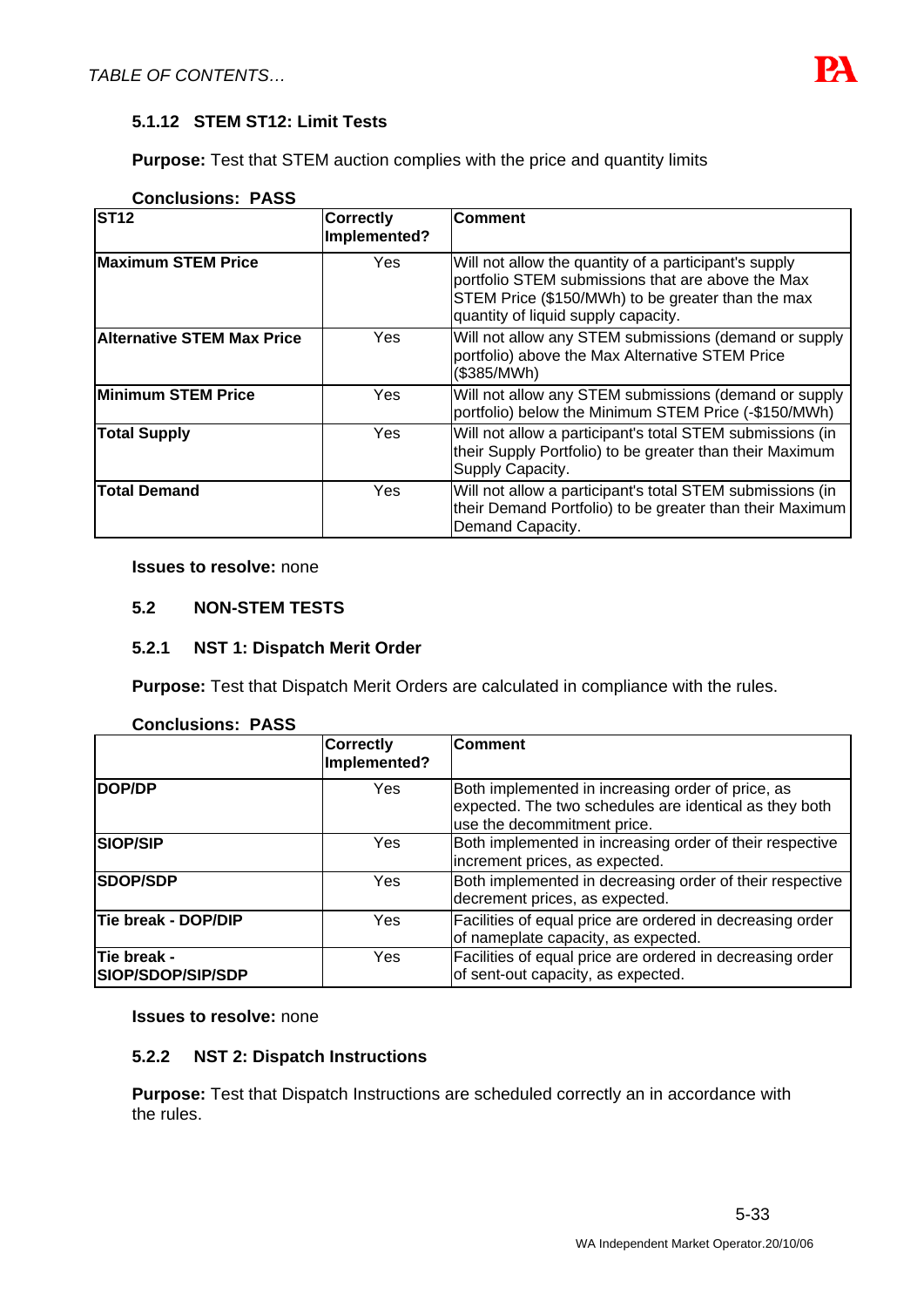

#### **Conclusions: PASS**

|                                          | <b>Correctly</b><br>Implemented? | <b>Comment</b>                                                                                                                                                     |
|------------------------------------------|----------------------------------|--------------------------------------------------------------------------------------------------------------------------------------------------------------------|
| <b>Scheduled time</b>                    | Yes                              | Dispatch Instruction is scheduled at the Response Time<br>specified, overriding the resource plan as required.                                                     |
| <b>Scheduled quantity Ramp</b><br>Rate   | Yes                              | The software correctly implements dispatch instruction<br>ramp rates.                                                                                              |
| <b>Scheduled quantity</b><br>calculation | Yes                              | The software correctly calculates the dispatch schedule<br>quantity. An initial rules error in the Appendix 7 formula<br>for Dispatch Schedule has been corrected. |

**Issues to resolve:** None.

#### **5.2.3 NST 3: Administered Balancing Prices**

**Purpose:** Test that Balancing Prices are calculated correctly an in accordance with the rules.

#### **Conclusions: PASS**

|                            | <b>Correctly</b><br>Implemented? | <b>Comment</b>                                                                                                                                                                                                                                                      |
|----------------------------|----------------------------------|---------------------------------------------------------------------------------------------------------------------------------------------------------------------------------------------------------------------------------------------------------------------|
| <b>IMCAP recalculation</b> | <b>Yes</b>                       | MCAP is required to be recalculated only when the<br>Relevant Quantity is 'not between 95% and 105%' of the<br>Scheduled Quantity. Software recalculates when < 95%,<br>>= 105%. This slight difference is considered immaterial<br>and the results are acceptable. |
| <b>MCAP values</b>         | Yes                              | The MCAP value is assigned correctly, to either the<br>STEM price or the relevant intersection on the supply<br>portfolio price curve. MCAP is also correctly assigned the<br>alternative maximum STEM price (\$385/MWh) when<br>required.                          |
| <b>UDAP, DDAP values</b>   | Yes                              | UDAP and DDAP are correctly calculated from MCAP,<br>including correctly applying the difference for on-peak<br>and off-peak.                                                                                                                                       |

**Issues to resolve:** None.

#### **5.2.4 NST 4: Reserve Capacity Obligation Quantities**

**Purpose:** Test that RCOQs are calculated correctly and in accordance with the rules.

|                                    | <b>Correctly</b><br>Implemented? | <b>Comment</b>                                             |
|------------------------------------|----------------------------------|------------------------------------------------------------|
| <b>Obligation reduction due to</b> | Yes                              | Capacity Obligation is correctly reduced to the facility's |
| high temperature                   |                                  | hot temperature (45c) obligation when the daily max        |
|                                    |                                  | temperature is above 41c.                                  |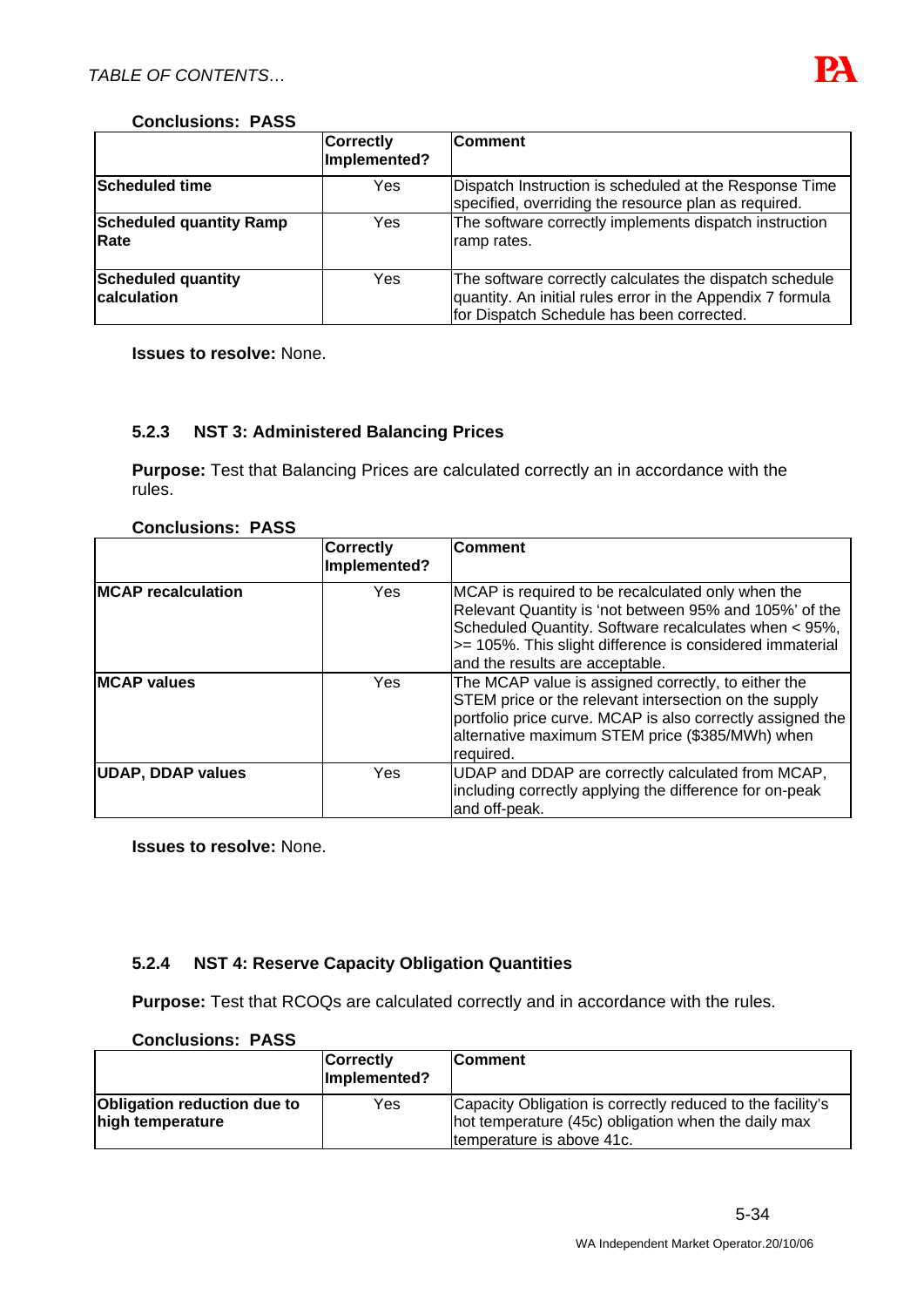<span id="page-47-0"></span>

<span id="page-47-1"></span>

| <b>Obligation reduction due to</b><br>shortfall of capacity credits | Yes | Capacity obligation is reduced correctly when capacity<br>credits held by the facility are less than that facility's<br>certified capacity. |
|---------------------------------------------------------------------|-----|---------------------------------------------------------------------------------------------------------------------------------------------|
| <b>Obligation reduction due to</b><br>outage                        | Yes | Capacity Obligation is correctly reduced due to a facility<br>outage.                                                                       |
| <b>RCOQ values</b>                                                  | Yes | RCOQ values are calculated correctly.                                                                                                       |

#### **5.2.5 NST 5: IRCR**

**Purpose:** Test that IRCRs are calculated correctly and in accordance with the rules. Verified using IMO testing.

#### **Conclusions: PASS**

|                                                                   | <b>Correctly</b><br>Implemented? | <b>Comment</b>                                                                                                                                                                                                                                                                                      |
|-------------------------------------------------------------------|----------------------------------|-----------------------------------------------------------------------------------------------------------------------------------------------------------------------------------------------------------------------------------------------------------------------------------------------------|
| 12 peak trading intervals<br>during hot season                    | Yes.                             | Correctly identifies 3 peak periods from 4 'hottest' days                                                                                                                                                                                                                                           |
| <b>Notional Meter Calculations</b>                                | Yes                              | Notional Meter Calculation performed correctly in<br>accordance with the rules. Correctly includes all<br>registered generators and participant loads.                                                                                                                                              |
| <b>NTDL values</b><br><b>TDL values</b>                           | Yes                              | Calculated correctly using median from 12 peak trading<br>intervals.                                                                                                                                                                                                                                |
| <b>Final IRCR calculation,</b><br><b>NTDLRCR</b><br><b>TDLRCR</b> | Yes                              | Final IRCR value calculated correctly and in accordance<br>with the rules including NTDLRCR, TDLRCR, ILIRCR<br>and with new meters accounted for. Both non-<br>temperature and temperature dependent RCR are<br>calculated correctly, using the reserve requirement and<br>interval metered values. |
| <b>Intermittent Load IRCR Final</b><br><b>Calculation</b>         | <b>Yes</b>                       | ILRCR calculated correctly in accordance with rules.<br>Confirmed using WAPL_WORSLEY_IL1 and<br>STHRNCRS SCE_IL where nominated max level is<br>multiplied by the reserve margin                                                                                                                    |

**Issues to resolve:** None.

#### **5.2.6 NST 6: Loss Factors**

**Purpose:** Test that Loss Factors are applied correctly and in accordance with the rules. Note that these tests also concern the use of Loss Factors in settlement. Verified using IMO-produced results.

|                                    | <b>Correctly</b><br>Implemented? | <b>IComment</b>                                                                    |
|------------------------------------|----------------------------------|------------------------------------------------------------------------------------|
| <b>Loss adjustment calculation</b> | Yes                              | The software multiplies the loss factors by non-loss<br>adjusted amounts correctly |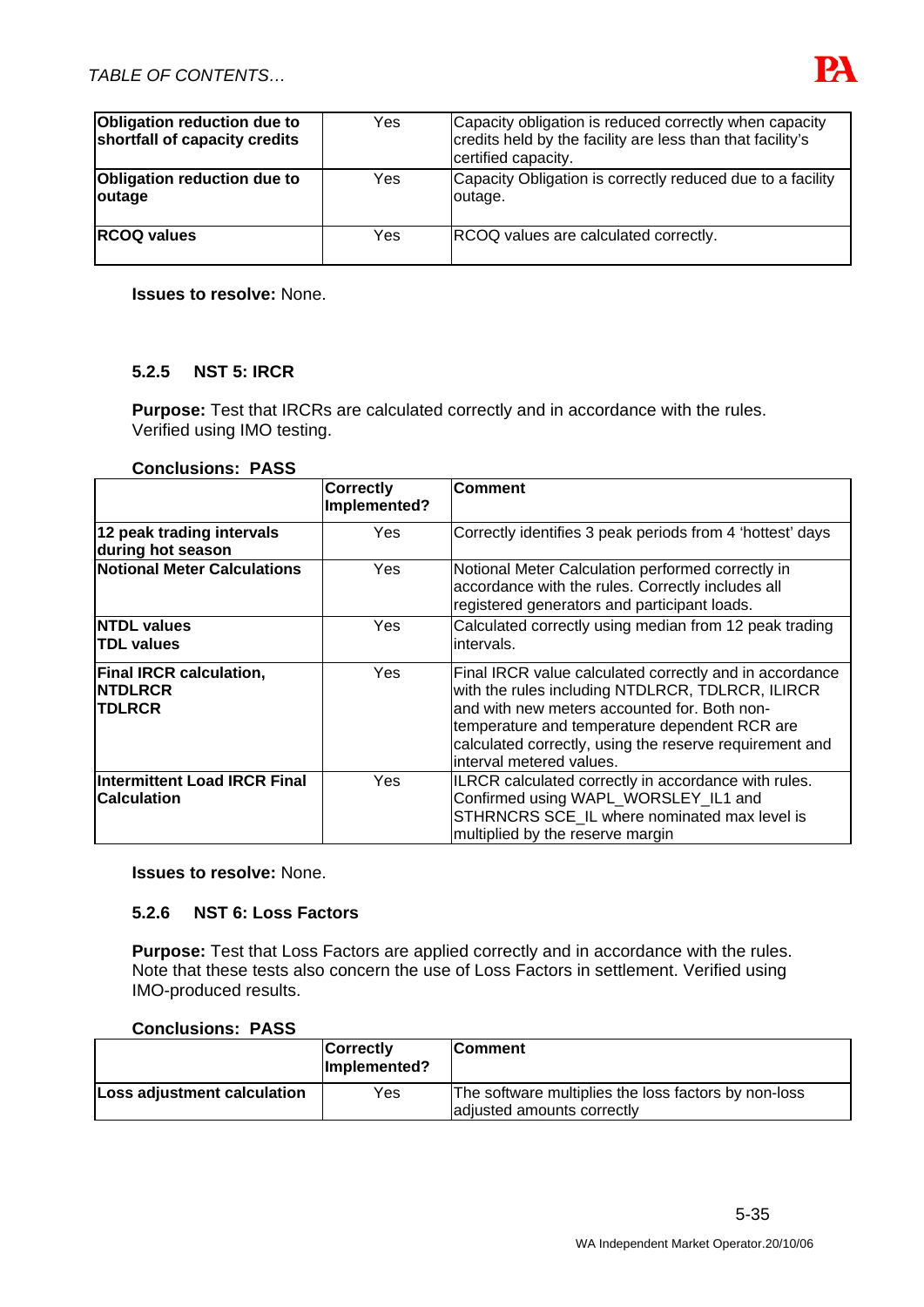

| <b>Loss factors for Capacity</b><br><b>Shortfall variables correctly</b><br>set to 1.0. | <b>Yes</b> | The inputs into the equation for SF (under 4.26 of rules),<br>such as for CAPA, correctly use a loss factor 1.0 (as<br>stated in 4.26.2A of rules).                                                                                                                                       |
|-----------------------------------------------------------------------------------------|------------|-------------------------------------------------------------------------------------------------------------------------------------------------------------------------------------------------------------------------------------------------------------------------------------------|
| Loss adjustment applied to<br>correct variables                                         | Yes        | Variables requiring a loss-adjustment (RPQ, MSQ, DSQ)<br>have had this applied correctly and in accordance with<br>the rules. STEM quantities and Bilateral Positions have<br>had loss-factors factored into their bids, while capacity<br>credits, for example, are not adjusted at all. |
| <b>Loss adjusted variables</b><br>applied in settlement<br>calculations                 | <b>Yes</b> | The correctly loss-adjusted variables are subsequently<br>used in the settlement calculations as required.                                                                                                                                                                                |
| <b>RCOQ loss adjusted values</b>                                                        | Yes        | RCOQ is adjusted for losses only when the associated<br>loss factor is $<$ 1. This complies with the rules (4.26.2B).                                                                                                                                                                     |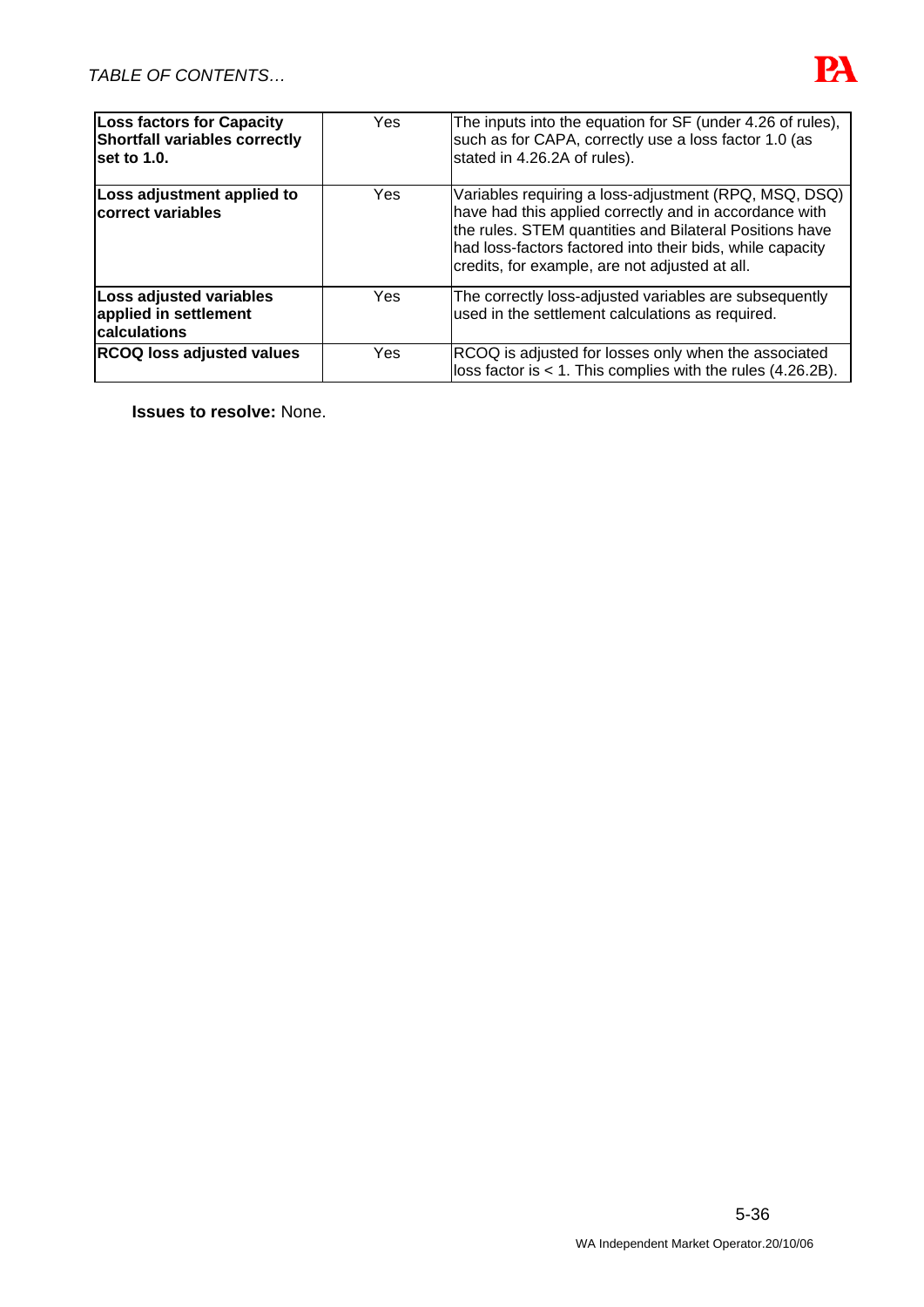

#### <span id="page-49-0"></span>*6. DETAILS OF SETTLEMENTS REVIEW*

#### **6.1 ANCILLARY SERVICES SETTLEMENT**

The equations for settlement of ancillary services are largely found in Sections 9.9. These equations cover both the settlement of spinning reserve, load following and other ancillary services.

Unlike the other parts of the system, instead of performing our own analysis using our test model we have examined the settlement of ancillary services via the work previously performed by the IMO. So in this instance we are verifying the processes and results obtained by IMO.

#### **6.1.1 Test AS1: USHARE and Reserve Share**

**Purpose**: Test the accuracy of the Reserve Share algorithm.

#### **Conclusions: PASS**

Traced spreadsheet ""USHARE Test Harness OneInterval Tested". The algorithm is working correctly for all cases tested by IMO and in agreement with Navita's software. Note we had more difficulty following the working of some of the other spreadsheets, but are reassured by the correct working in the spreadsheet used.

|               | <b>Correctly</b><br>Implemented? | <b>Comment</b>                                                                                                                  |
|---------------|----------------------------------|---------------------------------------------------------------------------------------------------------------------------------|
| <b>RBS</b>    | Yes                              | We went through the tests in IMO spreadsheets:                                                                                  |
| <b>RGS</b>    | Yes                              | It was tested in detail by tracing a single plant in                                                                            |
| <b>USHARE</b> | Yes                              | one interval 18 may 2006.<br>This module is used several times in the<br>settlement equations for calculating reserve<br>share. |
| Reserve share | Yes                              | Participant and total values are calculated from<br>USHARE.                                                                     |

**Issues to resolve:** None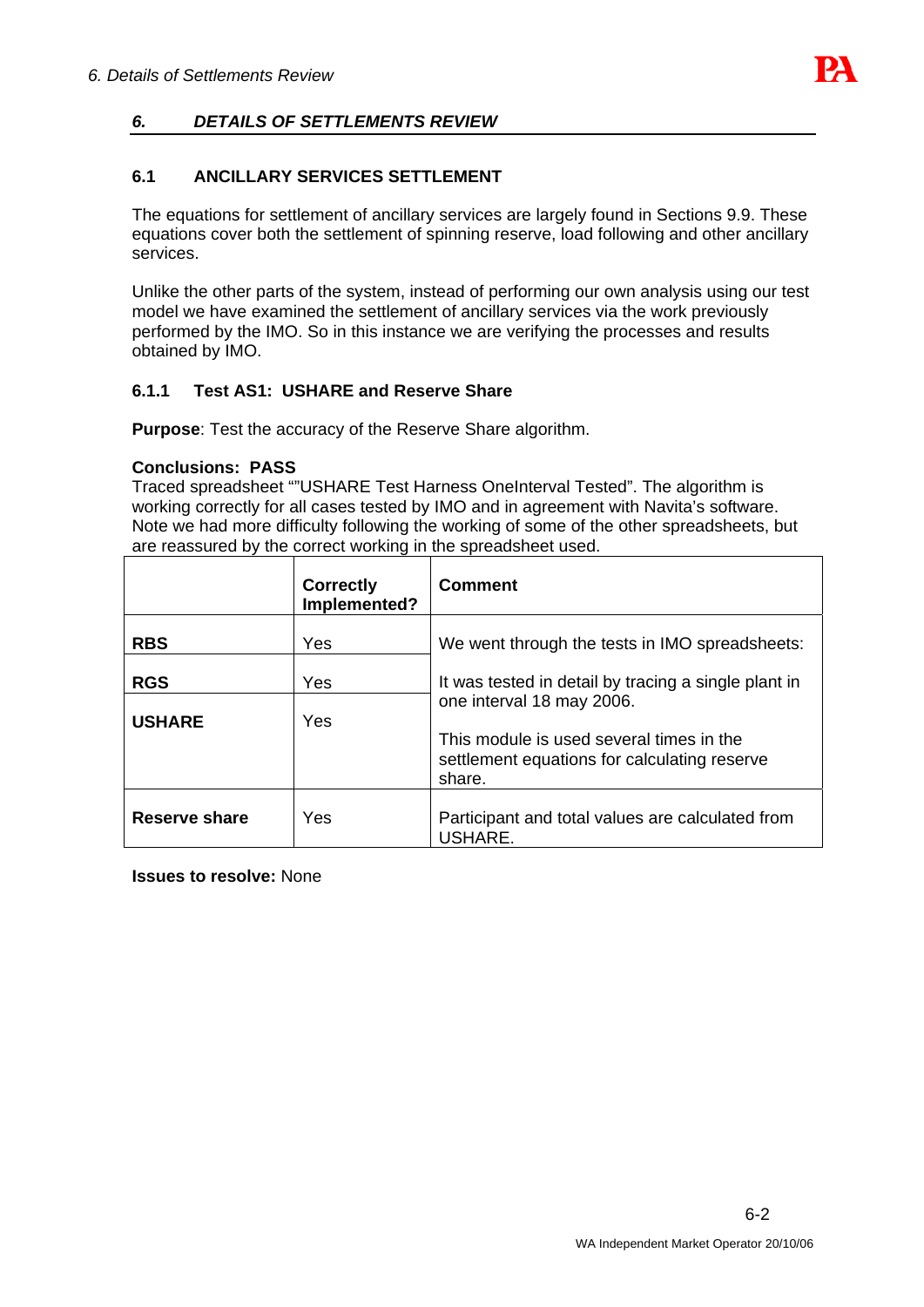#### **6.1.2 Test AS2: Reserve Cost Share**

**Purpose**: Test the calculation of Reserve Cost Share

#### **Conclusions: PASS**

|                                                | <b>Correctly</b><br>Implemented? | Comment.                                                                                                                                                                                                                                                                                                                                                                                                      |
|------------------------------------------------|----------------------------------|---------------------------------------------------------------------------------------------------------------------------------------------------------------------------------------------------------------------------------------------------------------------------------------------------------------------------------------------------------------------------------------------------------------|
| <b>Reserve Cost</b><br>Share by<br>participant | Yes                              | Traced through spreadsheet "Reserve Cost"<br>Share". The amounts include payment for spinning<br>reserves and load following on an interval basis<br>and also for AS contracts allocated by reserve<br>share. The resultant calculations give the sum of<br>peak and off-peak values for each half interval and<br>for the monthly total per participant. The<br>calculations by IMO match those from Navita. |
| <b>Availability Cost</b>                       | Yes                              | Availability costs are calculated as the monthly<br>sum of the RCS over all participants. This was<br>correctly calculated by Navita in spreadsheet.                                                                                                                                                                                                                                                          |

#### **Issues to resolve:** None

#### **6.1.3 Test AS3 Availability Cost Spinning Reserve**

**Purpose**: Test the calculation of Availability Cost of Spinning Reserves

#### **Conclusions: PASS**

|                                                                | <b>Correctly</b><br>Implemented? | Comment.                                                                                                                              |
|----------------------------------------------------------------|----------------------------------|---------------------------------------------------------------------------------------------------------------------------------------|
| <b>Spinning</b><br><b>Reserves</b><br><b>Availability Cost</b> | Yes                              | Availability costs are calculated as the monthly<br>sum of the RCS over all participants. This was<br>correctly calculated by Navita. |

**Issues to resolve:** None

#### **6.1.4 Test AS4: Consumer Share**

**Purpose**: Test the calculation of Consumer Share

|                                                           | <b>Correctly</b><br>Implemented? | Comment.                                                                                  |
|-----------------------------------------------------------|----------------------------------|-------------------------------------------------------------------------------------------|
| <b>Consumer share</b><br>and Cost LRD<br>(load rejection) | Yes                              | The IMO spreadsheets comply with the Rules as<br>demonstrated with the June 2006 results. |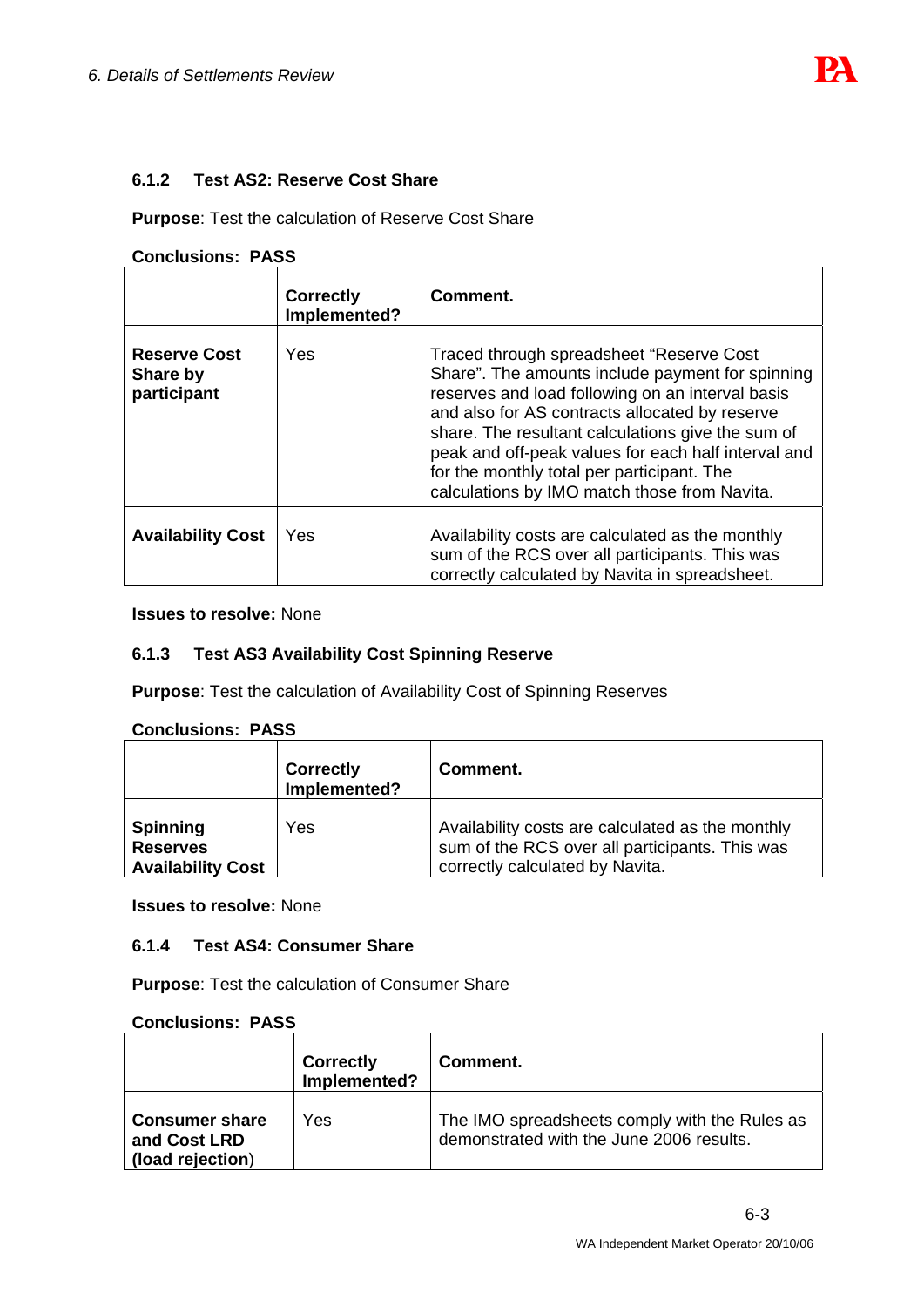#### <span id="page-51-0"></span>**6.1.5 Test AS5: Load Following Share**

**Purpose**: Test the calculation of Load Following Share.

#### **Conclusions: PASS**

|                                 | <b>Correctly</b><br>Implemented? | Comment.                                                              |
|---------------------------------|----------------------------------|-----------------------------------------------------------------------|
| <b>Load following</b><br>share. | Yes                              | The calculation of load following was traced<br>through spreadsheets: |
|                                 |                                  | June TPMLFCQ Test.xls                                                 |
|                                 |                                  | "VERIFICATION_AS_1069_20060630.xls".                                  |

**Issues to resolve:** None

#### **6.1.6 Test AS6: Ancillary Services Settlement Amount**

**Purpose:** To test the calculations of the final ancillary services settlement amount.

| <b>Conclusions: PASS</b> |  |
|--------------------------|--|
|--------------------------|--|

|                               | <b>Correctly</b><br>Implemented? | Comment.                                                              |
|-------------------------------|----------------------------------|-----------------------------------------------------------------------|
| Yes<br>ASSA by<br>participant |                                  | The calculation of load following was traced<br>through spreadsheets. |
|                               |                                  | "VERIFICATION_AS_1069_20060630.xls".                                  |

#### **Issues to resolve:** None

#### **6.2 STEM SETTLEMENT**

The equations for settlement of STEM are found in Sections 9.6.

#### **6.2.1 Test SS1: Calculating STEM Settlement Amounts**

**Purpose**: Test the accuracy of the STEM settlement calculation for supplied quantities.

| The algorithm is working correctly for all cases we tested and in agreement: |                                  |                                                                                             |  |
|------------------------------------------------------------------------------|----------------------------------|---------------------------------------------------------------------------------------------|--|
|                                                                              | <b>Correctly</b><br>Implemented? | <b>Comment</b>                                                                              |  |
| <b>STMINTP</b>                                                               | Yes                              | The quantity sold and purchased in the STEM                                                 |  |
| <b>STMINTSQ</b>                                                              | Yes                              | for each participant and relevant STEM price<br>were applied correctly, and the STEMSAS and |  |
| <b>STMINTDQ</b>                                                              | Yes                              | STEMSAD are calculated correctly.                                                           |  |
| <b>STEMSAS</b>                                                               | Yes                              |                                                                                             |  |

#### **Conclusion: PASS**

The algorithm is working correctly for all cases we tested and in agreement:

6-4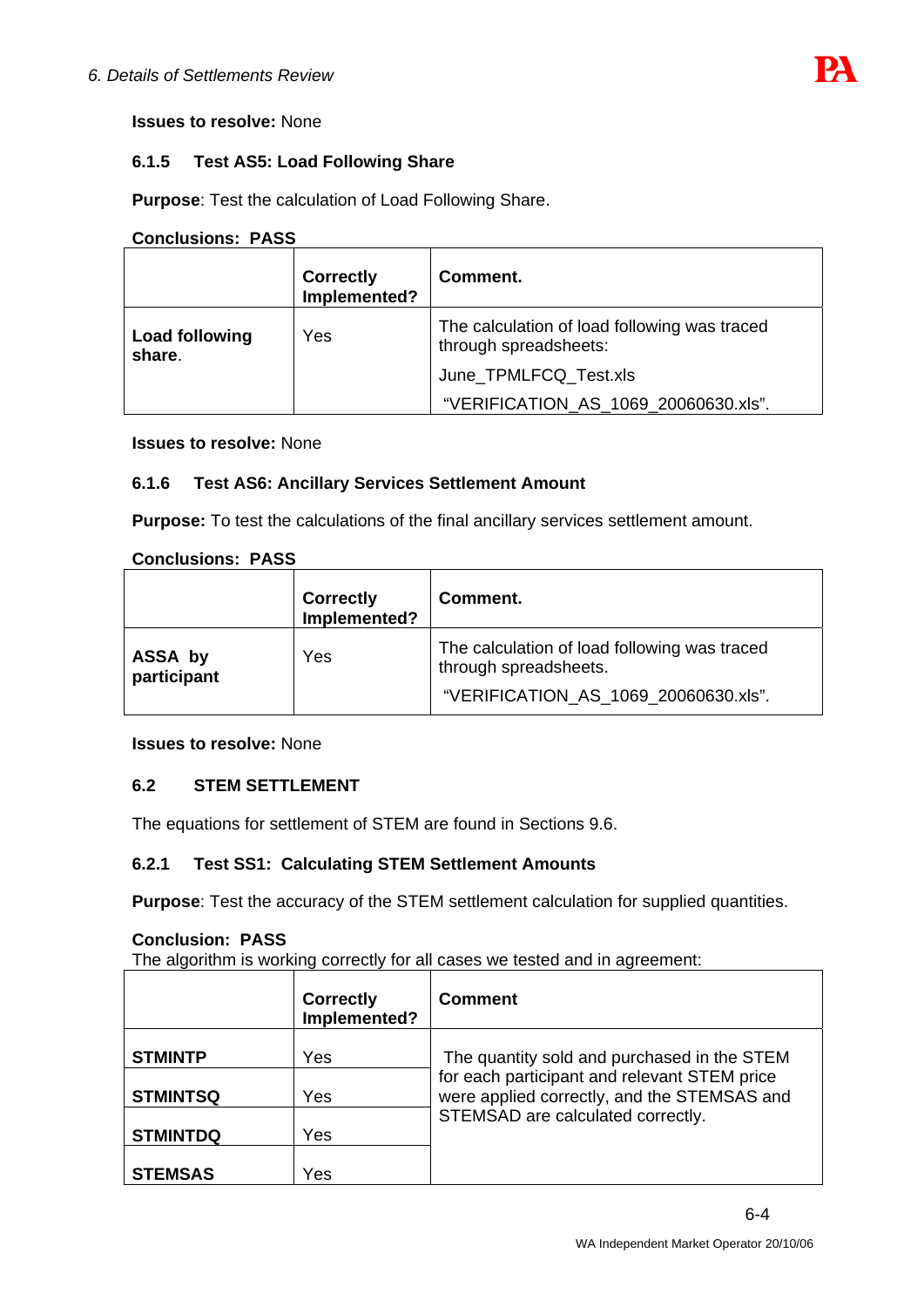

<span id="page-52-0"></span>

| <b>STEMSAD</b> | es' |  |
|----------------|-----|--|

#### **6.3 RESERVE CAPACITY SETTLEMENT**

The equations for settlement of Reserve Capacity are largely found in Section 9.7, with references back to Chapter 4.

#### **6.3.1 Test RCS1: Calculating Reserve Capacity Settlement Amount for Supply**

**Purpose**: Test the accuracy of the RCSA calculation on Supply side.

#### **Conclusion: PASS**

|                                                                          | <b>Correctly</b><br>Implemented? | <b>Comment</b>                                                                                                                                                                   |
|--------------------------------------------------------------------------|----------------------------------|----------------------------------------------------------------------------------------------------------------------------------------------------------------------------------|
| <b>Credits not</b><br>covered by special<br>price<br>arrangements        | Yes                              | Credits covered under special price<br>arrangements (e.g. LTSPA) were matching the<br>inputs in IMO, as were those not covered.<br>MRCRP and the Monthly Special Price were both |
| <b>Credits covered by</b><br><b>Special Price</b><br><b>Arrangements</b> | Yes                              | applied correctly – calculated using Yearly prices<br>/12.                                                                                                                       |
| <b>RCSAS</b>                                                             | Yes                              | Calculated correctly, this figure also includes the<br>Supplementary Capacity Payment.                                                                                           |

**Issues to resolve:** None

#### **6.3.2 Test RCS2: Calculating Reserve Capacity Settlement Amount for Demand**

**Purpose**: Test the accuracy of the RCSA calculation on Demand side.

|                        | <b>Correctly</b><br>Implemented? | <b>Comment</b>                                                                                                                                                                                                                                              |
|------------------------|----------------------------------|-------------------------------------------------------------------------------------------------------------------------------------------------------------------------------------------------------------------------------------------------------------|
| <b>Shortfall Share</b> | Yes                              | Some components of Shortfall Share and                                                                                                                                                                                                                      |
| <b>Capacity Share</b>  | Yes                              | Capacity Share were entered as manual line<br>items, as IRCR was not calculated. The<br>calculation of IRCR is tested independently using<br>IMO results. The Shortfall Share and Capacity<br>Share were calculated correctly given these<br>manual inputs. |
| <b>RCSAD</b>           | Yes                              | This was calculated correctly.                                                                                                                                                                                                                              |

**Conclusion: PASS**

**Issues to resolve:** None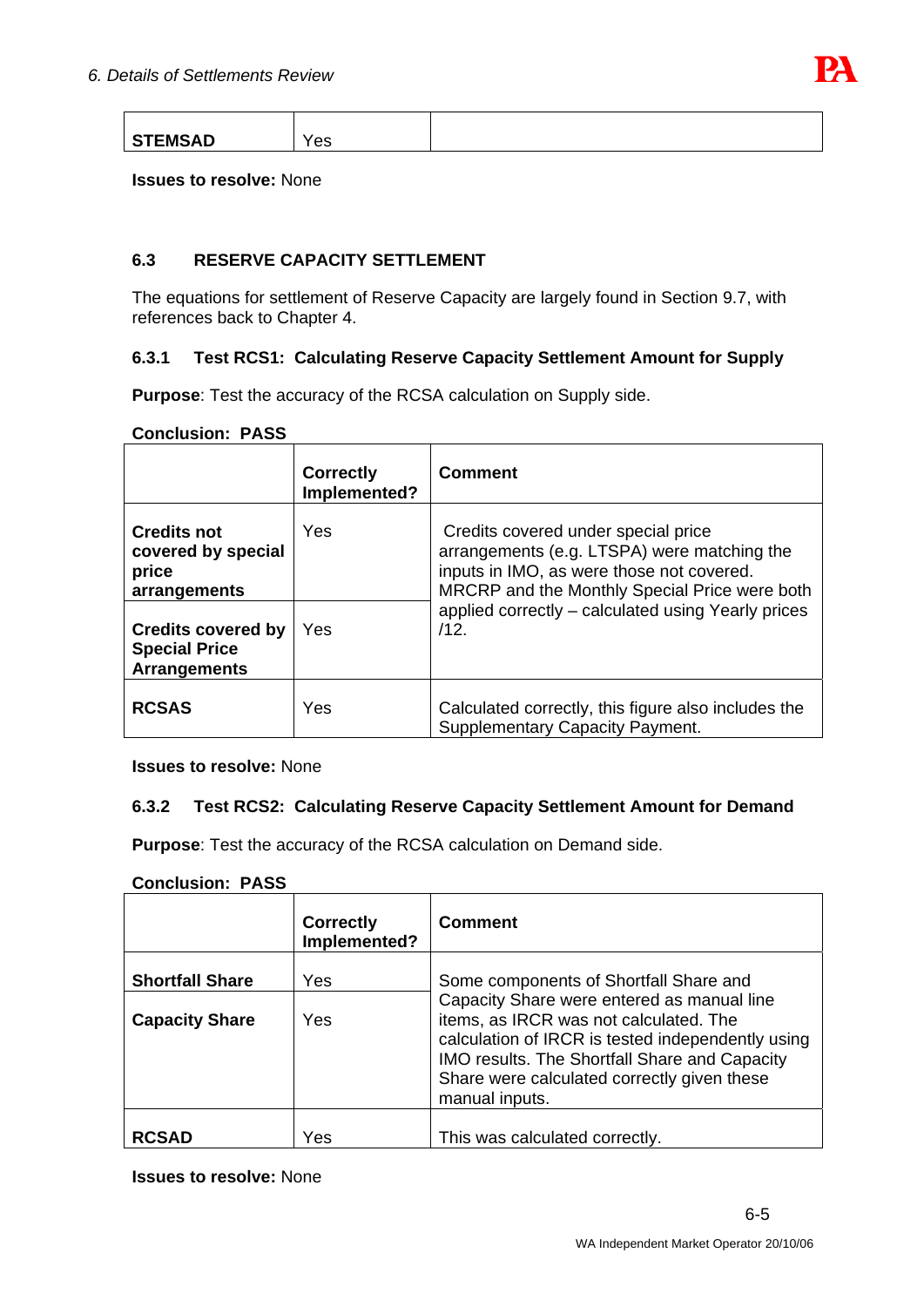#### **6.3.3 Test RCS3: Calculating Reserve Capacity Refund Settlement Amount**

**Purpose**: Test the accuracy of RC Refund Settlements.

|  |  | <b>Conclusion: PASS</b> |  |
|--|--|-------------------------|--|
|--|--|-------------------------|--|

|                                                                             | <b>Correctly</b><br>Implemented? | <b>Comment</b>                                                                                            |
|-----------------------------------------------------------------------------|----------------------------------|-----------------------------------------------------------------------------------------------------------|
| <b>Capacity Cost</b><br><b>Refund</b>                                       | Yes                              | Intermittent Load Refunds entered as manual line<br>items to test functionality of final settlement only. |
| <b>Intermittent Load</b><br><b>Refund</b>                                   | Yes                              | Intermittent load calculations are tested<br>independently using IMO results.                             |
| <b>Reserve Capacity</b><br><b>Refund Settlement</b><br>Amount<br>(RCREFSAD) | Yes                              | The refund settlement amount was calculated<br>correctly.                                                 |

#### **Issues to resolve:** None

#### **6.3.4 Test RCS4: Calculating Reserve Capacity Rebates and Offsets**

**Purpose**: Test the accuracy of the calculation of customer rebates and the RC Supplementary Security Offset.

| <b>Conclusion: PASS</b> |  |
|-------------------------|--|
|                         |  |

|                                                                                                                         | <b>Correctly</b><br>Implemented? | <b>Comment</b>                                                                                            |
|-------------------------------------------------------------------------------------------------------------------------|----------------------------------|-----------------------------------------------------------------------------------------------------------|
| <b>Reserve Capacity</b><br><b>Supplementary</b><br><b>Capacity Security</b><br>Offset (RCSCOFF)                         | Yes                              | Some inputs entered as manual line items to<br>enable all components to be tested in final<br>settlement. |
| <b>Reserve Capacity</b><br><b>Security Market</b><br><b>Customer Rebate</b><br>(RCSECCR)                                | Yes                              | All settlement values were calculated correctly.                                                          |
| <b>Reserve Capacity</b><br><b>Refund Market</b><br><b>Customer Rebate</b><br>(RCREFCR)                                  | Yes                              |                                                                                                           |
| <b>Reserve Capacity</b><br><b>Load Following</b><br><b>Requirement</b><br><b>Market Customer</b><br>Rebate<br>(RCLFRCR) | Yes                              |                                                                                                           |

**Issues to resolve:** None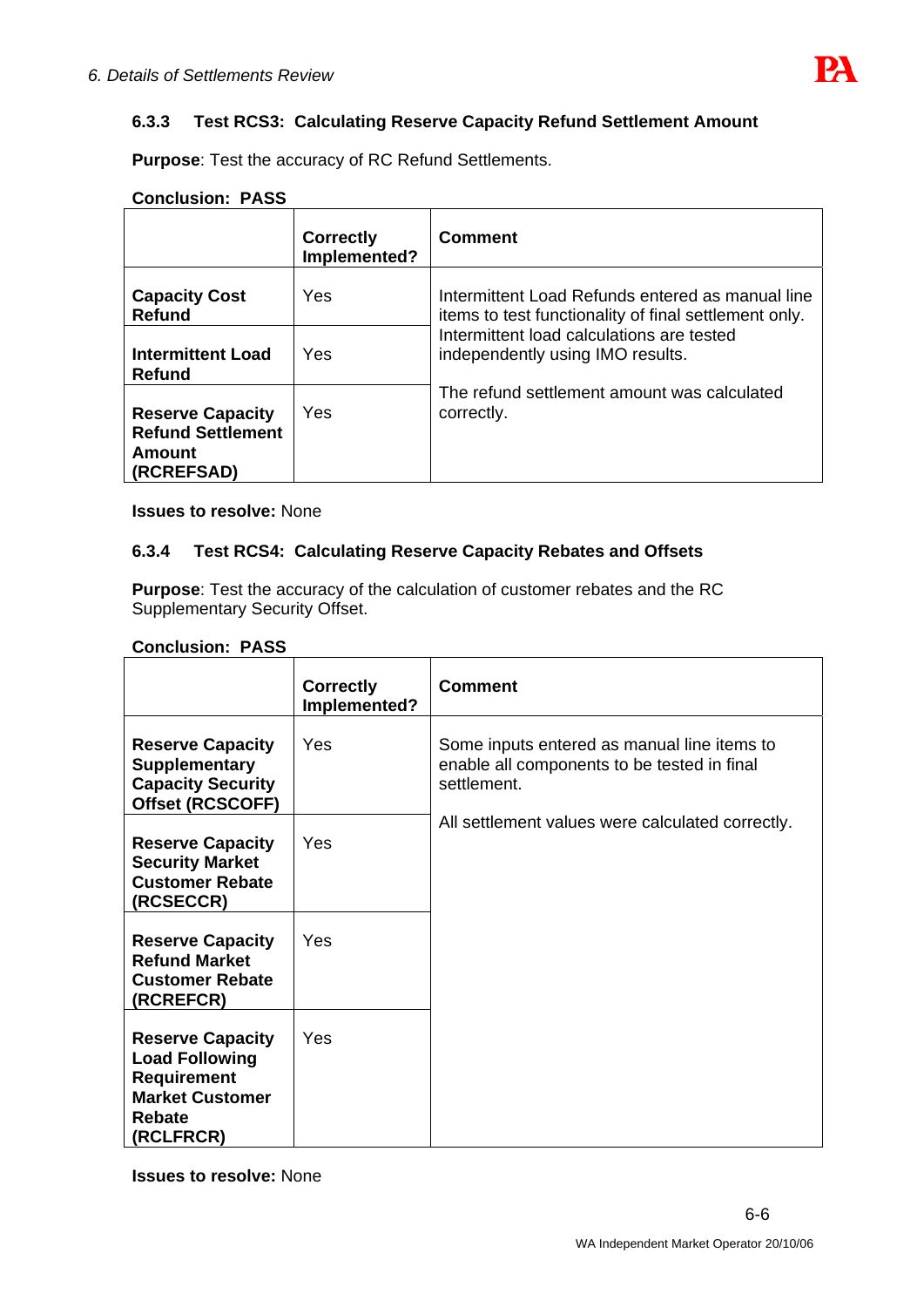

#### <span id="page-54-0"></span>**6.4 BALANCING SETTLEMENT**

The equations for settlement of Balancing are found in Sections 9.8, with references back to Chapter 6. Balancing tests were run over a full day of results, with data designed to test all the components the balancing settlement amount. Selected interval results are shown in Appendix E.

#### **6.4.1 Test BS1: Authorised Deviation Settlement Amounts**

**Purpose**: Test the accuracy of the calculations of Authorised Settlement Amounts.

|               | <b>Correctly</b><br>Implemented? | <b>Comment</b>                                                                                  |
|---------------|----------------------------------|-------------------------------------------------------------------------------------------------|
| <b>TPNCON</b> | Yes                              | Inputs flowing in from MOI correctly, aggregated                                                |
| <b>TPDSQ</b>  | Yes                              | correctly and final settlement amounts (ADAD for<br>negative value, ADAS for positive) correct. |
| <b>ADAD</b>   | Yes                              | MCAP applied correctly as the price.                                                            |
| <b>ADAS</b>   | Yes                              |                                                                                                 |

#### **Conclusion: PASS**

**Issues to resolve:** None

#### **6.4.2 Test BS2: Authorised Deviation Settlement Amounts for Western Power**

**Purpose**: Test the accuracy of the calculations of Authorised Settlement Amounts for Western Power participants.

|               | <b>Correctly</b><br>Implemented? | <b>Comment</b>                                                                                                                                                   |
|---------------|----------------------------------|------------------------------------------------------------------------------------------------------------------------------------------------------------------|
| <b>ADAWPD</b> | Yes                              | CERT_WELLY participant assigned as a proxy                                                                                                                       |
| <b>ADAWPS</b> | Yes                              | for Western Power. Hence it had calculated<br>values for Western Power final settlement<br>amounts (ADAWPD for negative, ADAWPS for<br>positive) for CERT_WELLY. |
|               |                                  | All inputs, aggregations and final settlement<br>values were correct. MCAP applied correctly as<br>the price.                                                    |

#### **Conclusion: PASS**

**Issues to resolve:** None

#### **6.4.3 Test BS3: Unauthorised Deviation Settlement Amounts**

**Purpose**: Test the accuracy of the calculation of Unauthorised Settlement Amounts.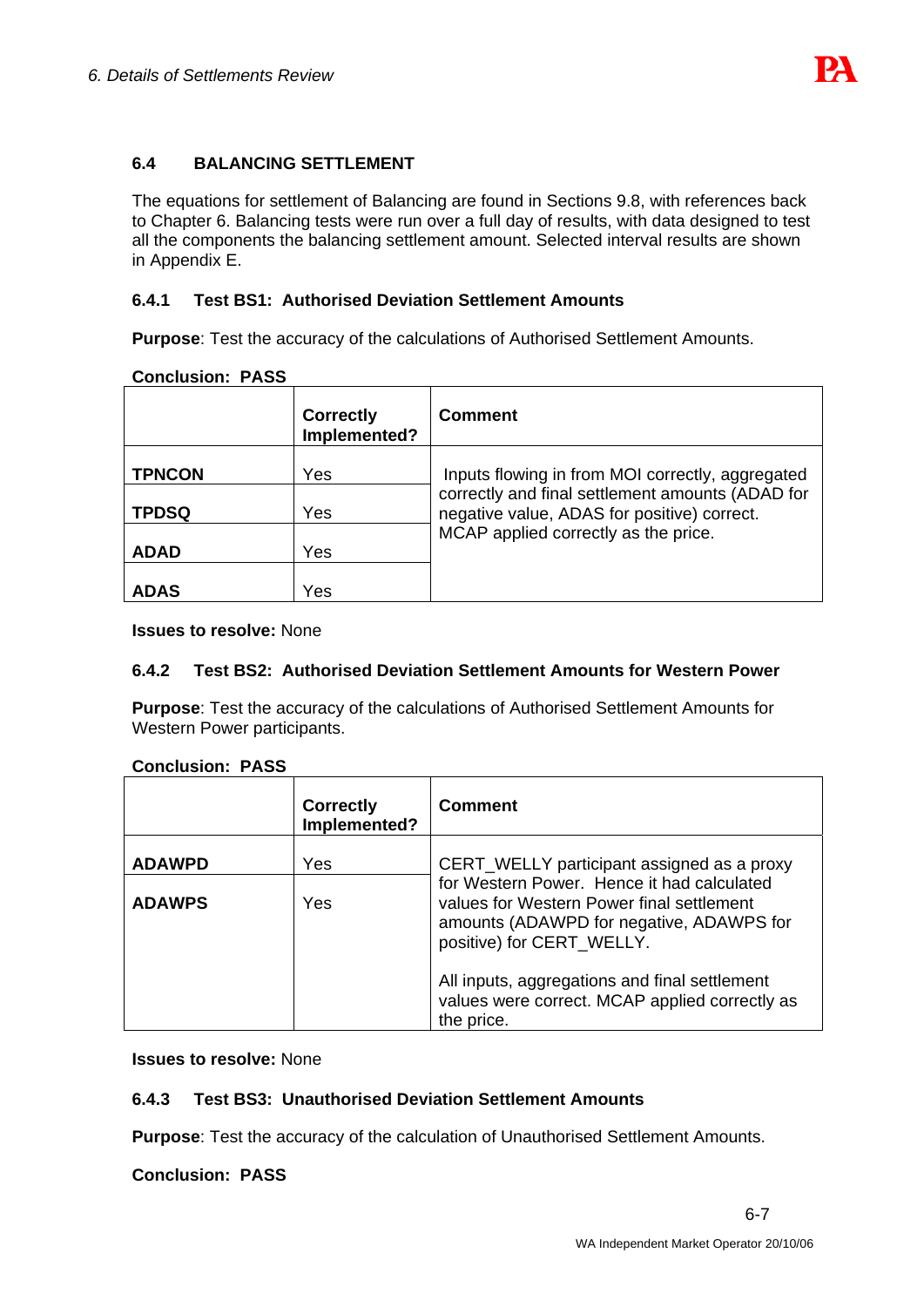

|                                                                               | <b>Correctly</b><br>Implemented? | <b>Comment</b>                                                                                                                                |
|-------------------------------------------------------------------------------|----------------------------------|-----------------------------------------------------------------------------------------------------------------------------------------------|
| <b>Upwards</b><br><b>Unauthorised</b><br><b>Deviation Amount</b><br>(UUDAS)   | Yes                              | Facility data was set up to give deviations in DSQ<br>from MSQ, in order to calculate unauthorised<br>deviations, both upwards and downwards. |
| <b>Downwards</b><br><b>Unauthorised</b><br><b>Deviation Amount</b><br>(DUDAD) | Yes                              | All inputs, aggregations and final settlement<br>values were correct. UDAP and DDAP were<br>applied correctly as the respective prices.       |

#### **6.4.4 Test BS4: Resource Plan Deviation Settlement Amount**

**Purpose**: Test the accuracy of the calculation of Resource Plan Settlement Amounts.

|              | <b>Correctly</b><br>Implemented? | <b>Comment</b>                                                                                                                                                                                         |
|--------------|----------------------------------|--------------------------------------------------------------------------------------------------------------------------------------------------------------------------------------------------------|
| <b>RPDAD</b> | Yes                              | Facility data was set up in selected intervals to<br>give downwards deviations from the Resource<br>Plan for CERT_MELB - in order for a Resource<br>Plan Deviation Amount (RPDAD) to be<br>calculated. |
|              |                                  | All inputs, aggregations and final settlement<br>values were correct. DDAP was applied correctly<br>as the price.                                                                                      |

#### **Conclusion: PASS**

#### **Issues to resolve:** None

#### **6.4.5 Test BS5: Dispatch Instruction Settlement Amounts**

**Purpose**: Test the accuracy of the calculation of Dispatch Instruction Settlement Amounts.

|                  | <b>Correctly</b><br>Implemented? | <b>Comment</b>                                                                                                                                         |
|------------------|----------------------------------|--------------------------------------------------------------------------------------------------------------------------------------------------------|
| <b>DIPD/DIPS</b> | Yes                              | All inputs, aggregations and final settlement<br>values were correct for DIPD and DIPS, with<br>DIPP calculated and applied correctly as the<br>price. |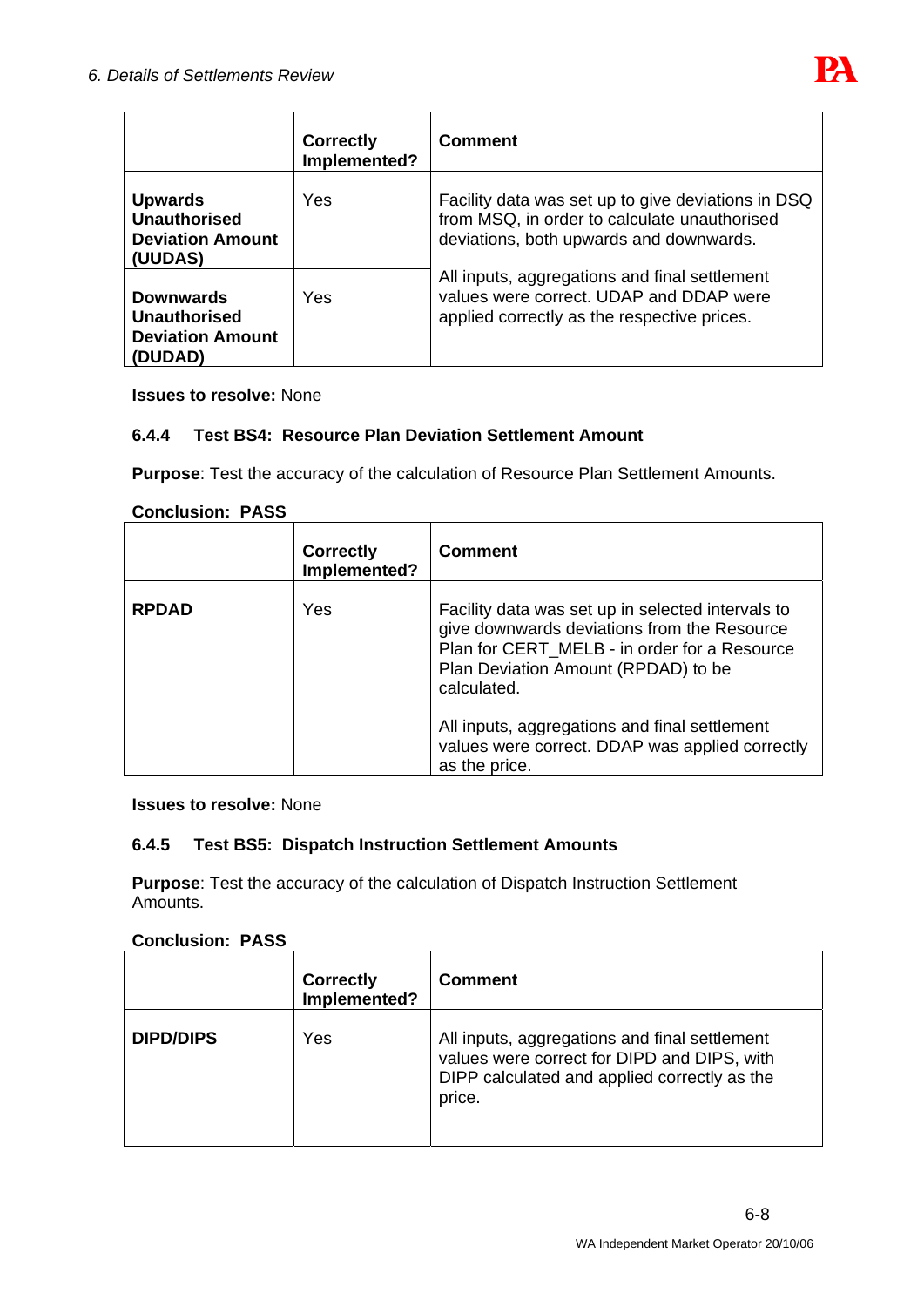

<span id="page-56-0"></span>

| <b>DIPNGD</b> | Yes | All inputs, aggregations and final settlement<br>values were correct for the Dispatch Instruction<br>Payment Amount for Non Scheduled Generators<br>(including Intermittent Generators), with DECP<br>applied correctly as the price. |
|---------------|-----|---------------------------------------------------------------------------------------------------------------------------------------------------------------------------------------------------------------------------------------|
| <b>DIPCLS</b> | Yes | All inputs, aggregations and final settlement<br>values were correct for the Dispatch Instruction<br>Payment Amount for Curtailable Loads<br>(DIPCLS), with DECP applied correctly as the<br>price.                                   |

**Issues to resolve:** Test results still to be collected from June results to verify these.

#### **6.5 OTHER SETTLEMENT CALCULATIONS**

These are the equations in 9.10 to 9.15 of the rules. Due to the relatively simple nature of these calculations, previous IMO test results were checked and verified to ensure the software was implementing them correctly.

#### **6.5.1 Test OS1: Commitment and Outage Settlement Amount**

**Purpose**: Test the accuracy of the calculation of Commitment and Outage Compensation Settlement Amounts.

#### **Conclusion: PASS**

|              | <b>Correctly</b><br>Implemented? | <b>Comment</b>                                                                                            |
|--------------|----------------------------------|-----------------------------------------------------------------------------------------------------------|
| <b>COCSA</b> | Yes                              | The software correctly calculates the Commitment and<br>Outage Compensation Settlement Amounts, including |
| <b>COCDA</b> |                                  | performing the correct aggregations of the inputs from<br>MOI.                                            |

#### **Issues to resolve:** None

#### **6.5.2 Test OS2: Non-Compliance Charge Settlement Amounts**

**Purpose**: Test the accuracy of the calculation of Non-Compliance Charge Settlement Amounts.

#### **Conclusion: PASS**

|                | <b>Correctly</b><br>Implemented? | <b>Comment</b>                                                                                      |
|----------------|----------------------------------|-----------------------------------------------------------------------------------------------------|
| <b>NCCSAWP</b> | Yes                              | The software correctly calculates the Non-Compliance<br>Charge Settlement Amount for Western Power. |

**Issues to resolve:** None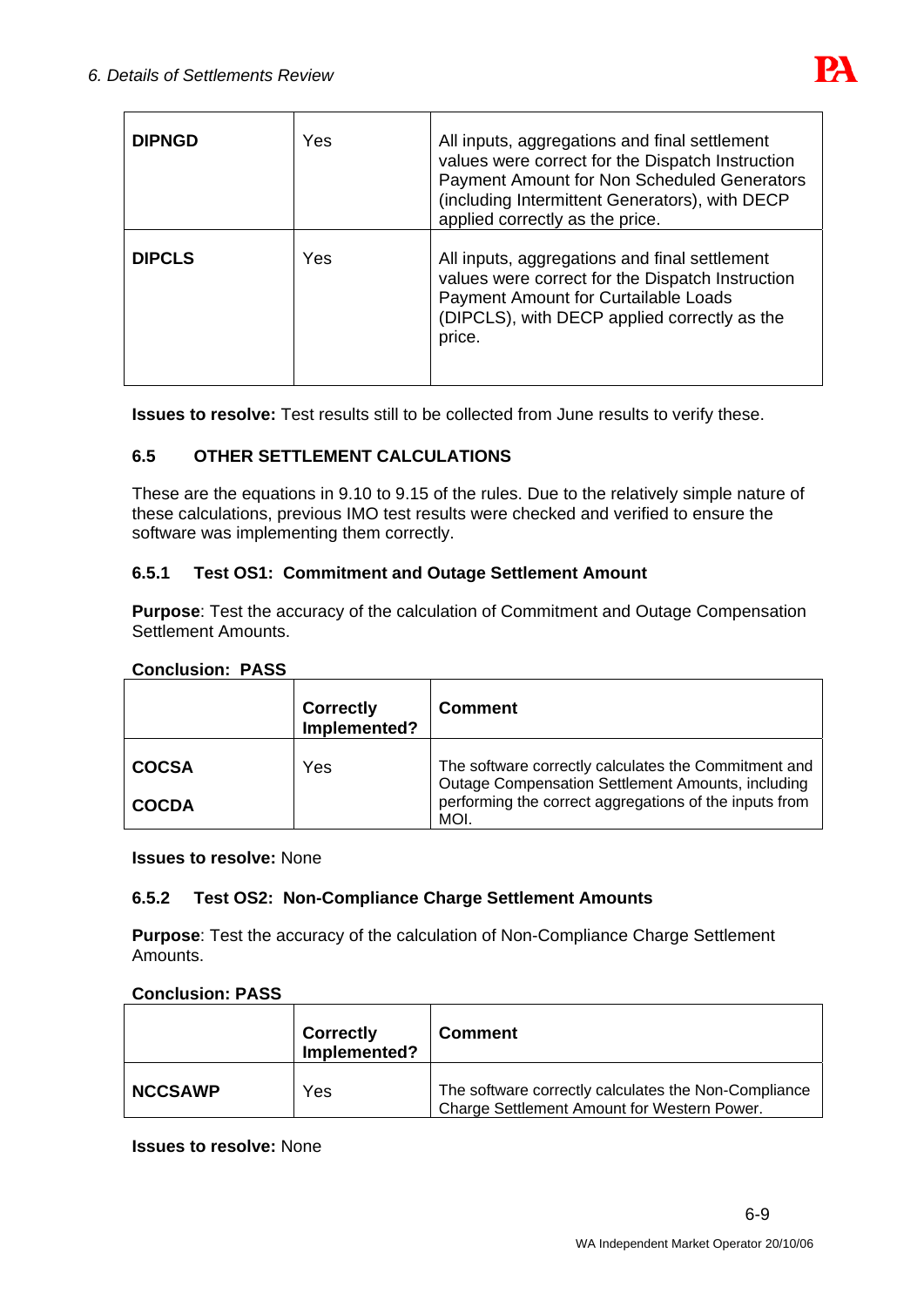#### **6.5.3 Test OS3: Reconciliation Settlement Amount**

**Purpose**: Test the accuracy of the calculation of Reconciliation Settlement Amounts.

| OUNUUSIUN. TAUU |                                  |                                                                             |
|-----------------|----------------------------------|-----------------------------------------------------------------------------|
|                 | <b>Correctly</b><br>Implemented? | <b>Comment</b>                                                              |
| <b>RSAS</b>     | Yes                              | The software correctly calculates the Reconciliation<br>Settlement Amounts. |
| <b>RSAD</b>     |                                  |                                                                             |

#### **Conclusion: PASS**

#### **Issues to resolve:** None

#### **6.5.4 Test OS4: Network Control Service Settlement Amount**

**Purpose**: Test the accuracy of the calculation of Market Participant Fee Settlement Amounts.

#### **Conclusion: PASS**

|                                                                                                    | <b>Correctly</b><br>Implemented? | <b>Comment</b>                                                                                                          |
|----------------------------------------------------------------------------------------------------|----------------------------------|-------------------------------------------------------------------------------------------------------------------------|
| <b>Market Participant</b><br><b>Network Control</b><br><b>Settlement</b><br><b>Payment (NCSMP)</b> | Yes                              | The software correctly calculates the Network Control<br>Service Settlement Payment Amount for a Market<br>Participant. |
| <b>Network Operator</b><br><b>Control Service</b><br><b>Settlement</b><br>(NCSMO)                  | Yes                              | The software correctly calculates the Network Control<br>Service Settlement Amount for the Network Operator.            |

#### **Issues to resolve:** None

#### **6.5.5 Test OS5: Market Fee Settlement Amount**

**Purpose**: Test the accuracy of the calculation of Market Participant Fee Settlement Amounts.

#### **Conclusion: PASS**

|                                 | <b>Correctly</b><br>Implemented? | <b>Comment</b>                                                                                                         |
|---------------------------------|----------------------------------|------------------------------------------------------------------------------------------------------------------------|
| <b>MPMFSA</b><br><b>MPSOFSA</b> | Yes                              | The software correctly calculates the market fees<br>settlement amounts for the IMO, System Operator and<br>Regulator. |
| <b>MPRFSA</b>                   |                                  |                                                                                                                        |

**Issues to resolve:** None.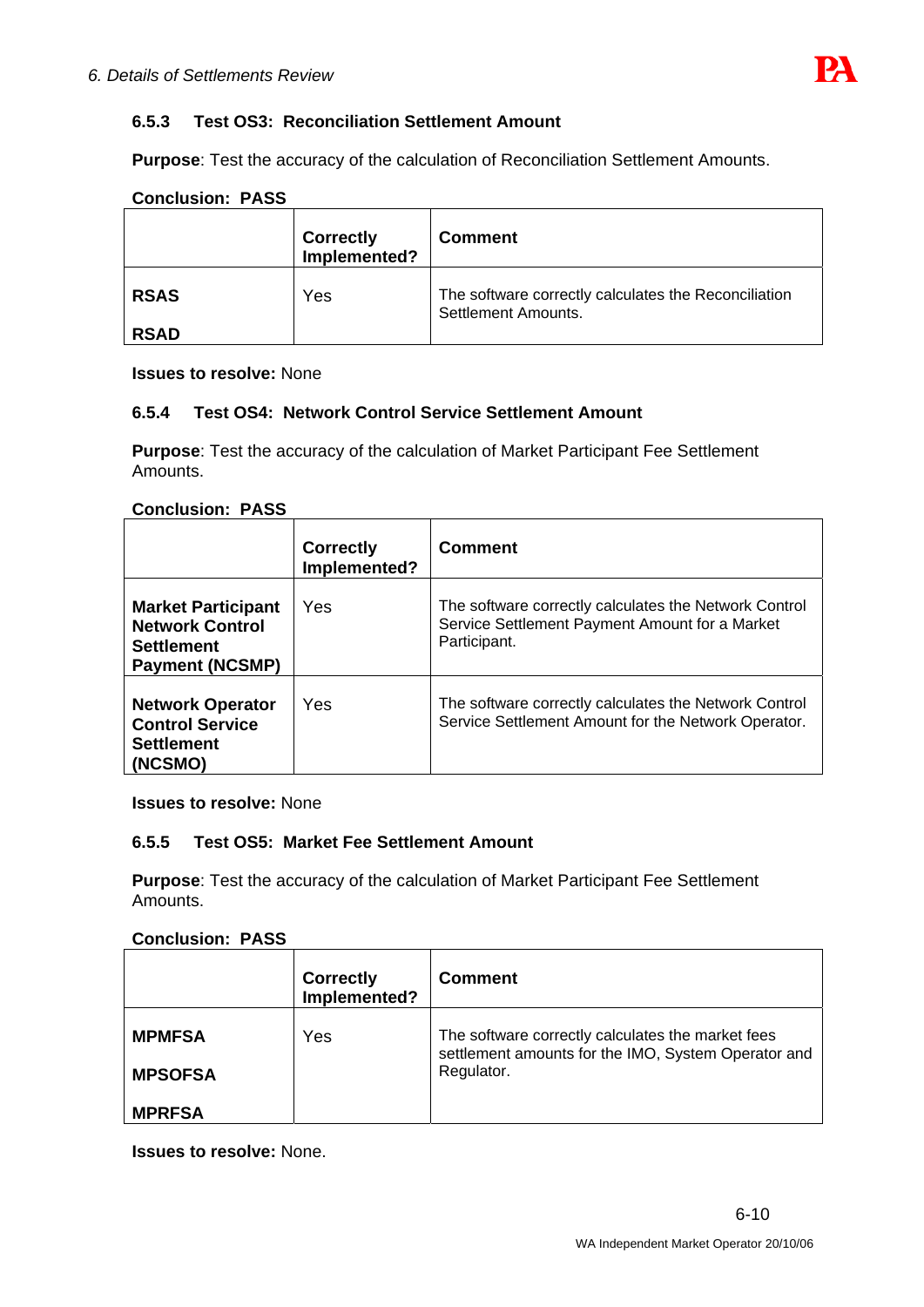#### <span id="page-58-0"></span>**6.5.6 Test OS6: Intermittent Loads**

**Purpose:** Test that the calculations in producing the metered quantities for Intermittent Loads are being made correctly and are in accordance with the rules. Verified using IMOproduced results.

|                           | <b>Correctly</b><br>Implemented? | <b>Comment</b>                                                                                                                                                                                                |
|---------------------------|----------------------------------|---------------------------------------------------------------------------------------------------------------------------------------------------------------------------------------------------------------|
| <b>NMQ</b>                | Yes                              | Net Metered Quantity is being calculated<br>correctly – matching the sum of MSQ for the<br>Intermittent Load, MSQ for any Associated<br>Excess Generator and the effect of any metered<br>load behind the IL. |
| <b>MSQ</b><br><b>NLMQ</b> | Yes                              | Loss factor correctly applied in metered<br>quantities.                                                                                                                                                       |

#### **Conclusions: PASS**

**Issues to resolve:** None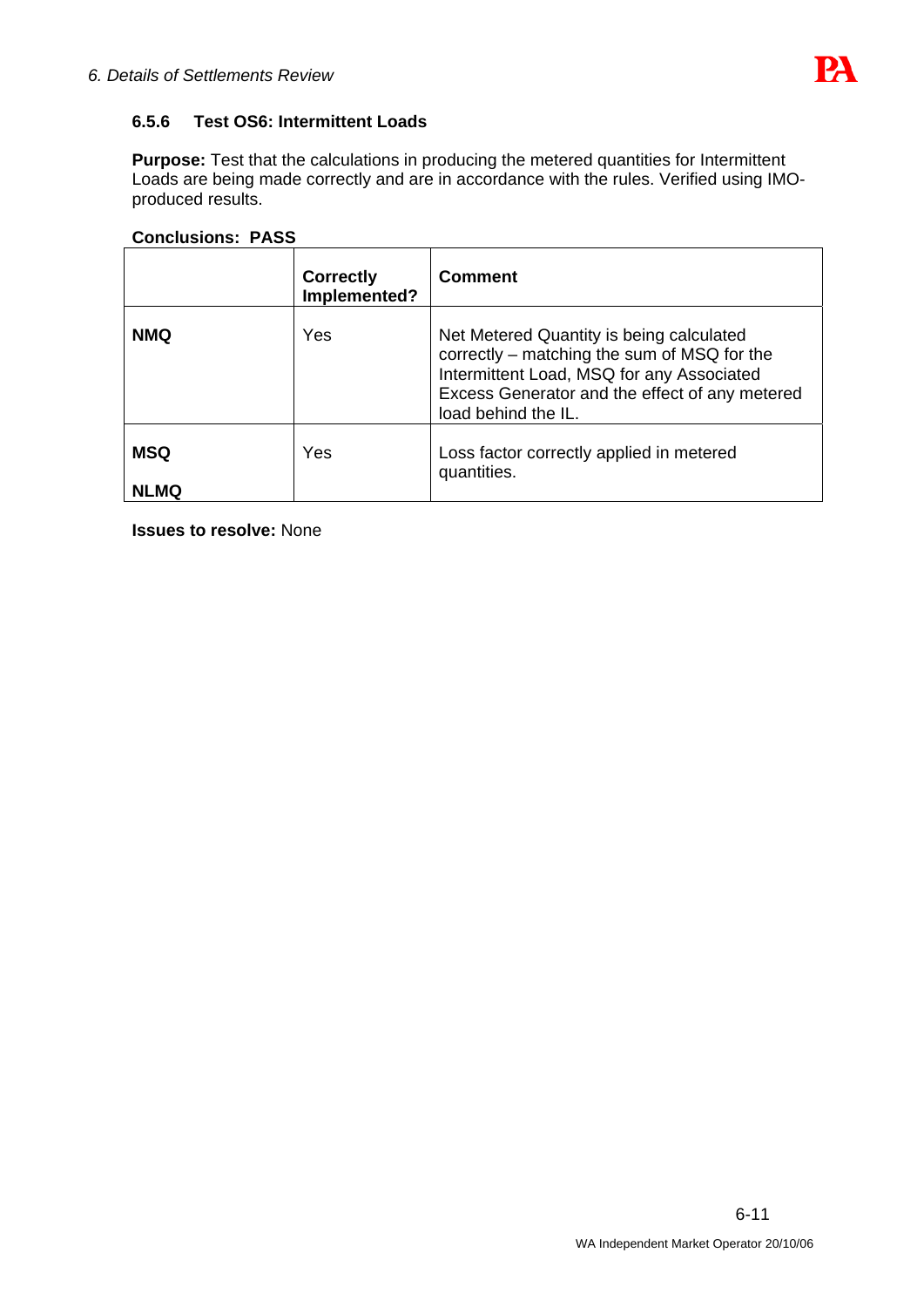#### *APPENDIX A: LIST OF REFERENCE MATERIAL USED*

This appendix provides details titles and versions of the key documents used in this review.

| Ref No.                  | <b>Title</b>                                                                                                                               | <b>Version No.</b>      |
|--------------------------|--------------------------------------------------------------------------------------------------------------------------------------------|-------------------------|
| <b>LEGAL INSTRUMENTS</b> |                                                                                                                                            |                         |
| 1                        | <b>Wholesale Electricity Market Rules</b>                                                                                                  | Version 2.5             |
| 2                        | Power System Operation Procedure: Dispatch                                                                                                 | (no version<br>control) |
| 3                        | Power System Operating Procedure: Verification of<br>Generation Facility MWh output data                                                   | Draft                   |
| 4                        | <b>Power System Operating Procedure: MT PASA</b>                                                                                           | V <sub>3</sub>          |
| 5                        | <b>Power System Operating Procedure: ST PASA</b>                                                                                           | V <sub>3</sub> b        |
| 6                        | <b>Power System Operation Procedure: Ancillary Service</b><br>Procurement                                                                  | (no version<br>control) |
|                          | OTHER REFERENCE DOCUMENTS (SMMITS)                                                                                                         |                         |
| 7                        | SMMITS - Context Diagram [DMS#:2811800]                                                                                                    | $\overline{2}$          |
| 8                        | Phase 2 Requirements Specification, SM To IMO<br>Interface Project, Business Processes/Requirements -<br>Outage [DMS#:2716595]             | 1.1                     |
| 9                        | Phase 2 Requirements Specification, SM To IMO<br>Interface Project, Business Processes/Requirements -<br>Dispatch [DMS#:2756480]           | Draft (28/4/06)         |
| 10                       | Phase 2 Requirements Specification, SM To IMO<br>Interface Project, Business Processes/Requirements -<br>PASA [DMS#:2756619]               | Draft (1/2/06)          |
| 11                       | Phase 2 Requirements Specification, SM To IMO<br>Interface Project, Business Processes/Requirements -<br>Ancillary Services [DMS#:2756736] | Draft (1/2/06)          |
| 12                       | Phase 2 Requirements Specification, SM To IMO<br>Interface Project, Business Processes/Requirements -<br>Settlement Data [DMS#:2757161]    | 1.0                     |
|                          |                                                                                                                                            |                         |
|                          | <b>OTHER REFERENCE DOCUMENTS (Electricity Market Systems)</b>                                                                              |                         |
| 13                       | MA Functional Specifications [#WMSFS-808 20-007]                                                                                           | 1.3 (30/1/06)           |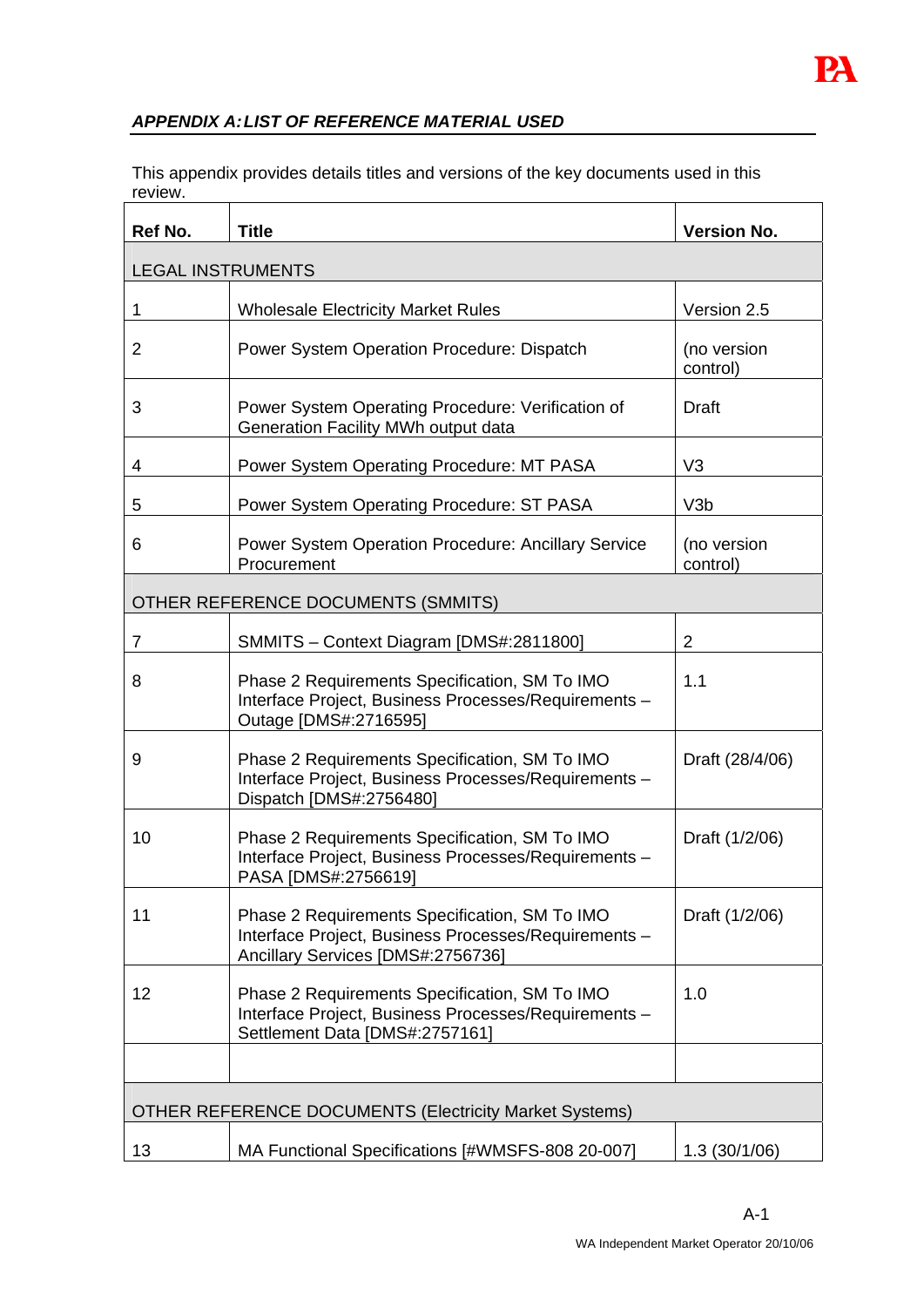

| 14 | Design Description Settlements [WMS DD-80820-017]                | 1.3(17/2/06) |
|----|------------------------------------------------------------------|--------------|
| 15 | Design Description MA Computational Module [WMS<br>DD-80820-012] | 1.3(28/4/06) |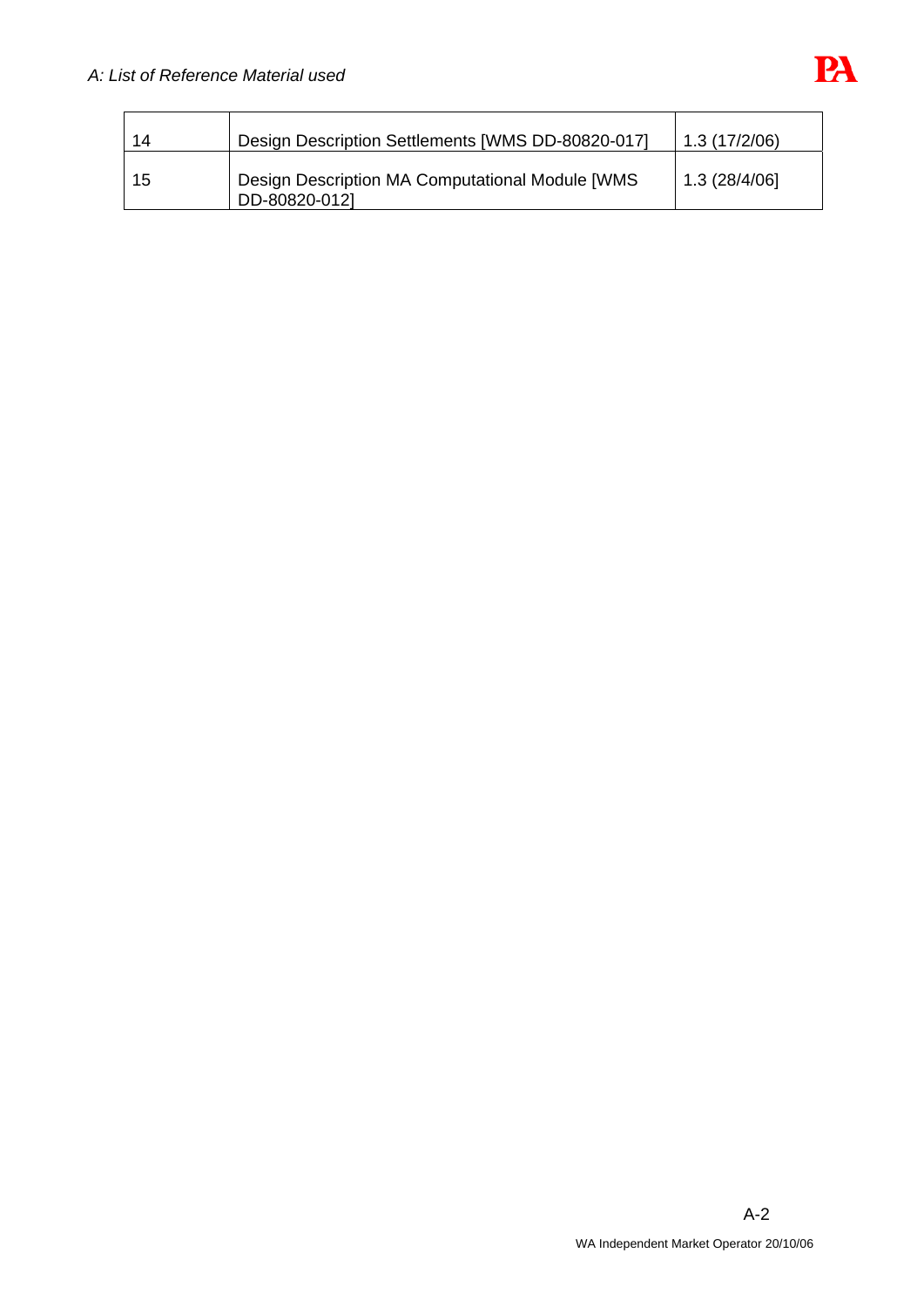#### *APPENDIX B: SOFTWARE SYSTEMS*

The test results contained in this document apply to the latest sets of software applicable at:

- 2<sup>nd</sup> September 2006 for those systems under IMO control
- 3<sup>rd</sup> August 2006 for those systems under System Management control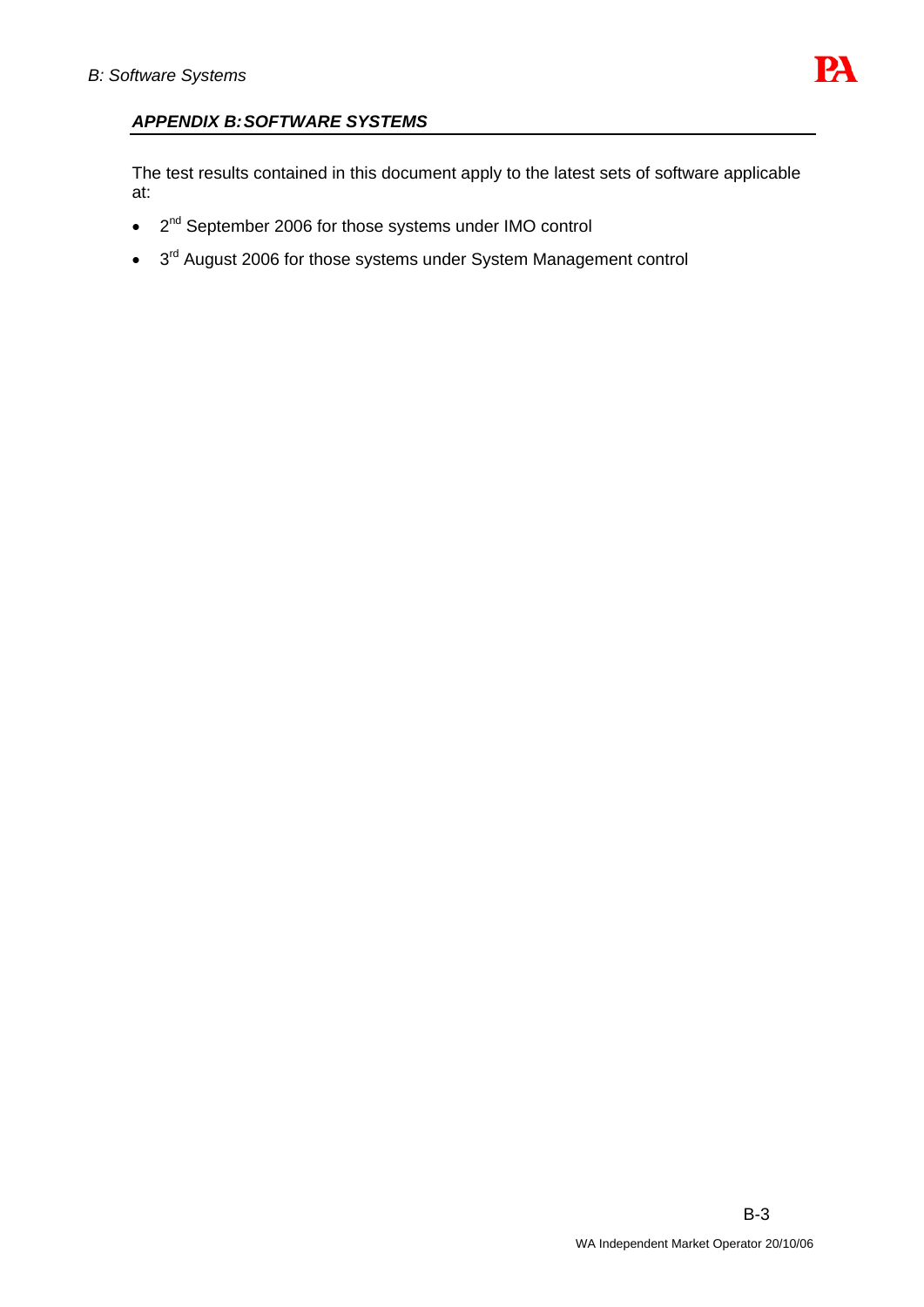#### *APPENDIX C: MAXIMUM RESERVE CAPACITY PRICE*

### **C.1 CALCULATION OF MAXIMUM RESERVE CAPACITY PRICE**

| <b>IMAX RESERVE CAPACITY PRICE CHECK</b>                                 |                                       |                             |                                                                                                                  |  |  |  |  |  |  |  |  |  |  |
|--------------------------------------------------------------------------|---------------------------------------|-----------------------------|------------------------------------------------------------------------------------------------------------------|--|--|--|--|--|--|--|--|--|--|
|                                                                          | <b>Software</b><br><b>Calculated</b>  | <b>PA Calculated Status</b> |                                                                                                                  |  |  |  |  |  |  |  |  |  |  |
| Capacity Year (t)                                                        | 1/10/2006                             | 1/10/2006                   |                                                                                                                  |  |  |  |  |  |  |  |  |  |  |
| Year difference (x)                                                      | 1                                     | 1                           |                                                                                                                  |  |  |  |  |  |  |  |  |  |  |
| Year (t-x)                                                               | 1/10/2005                             |                             | 1/10/2005 CORRECT                                                                                                |  |  |  |  |  |  |  |  |  |  |
| Commonwealth 10 Year Bond Rate                                           | 6.5                                   | 0.065                       |                                                                                                                  |  |  |  |  |  |  |  |  |  |  |
| Margin For Debt (%)                                                      | 15                                    | 0.15                        |                                                                                                                  |  |  |  |  |  |  |  |  |  |  |
| Margin for Equity (%)                                                    | 3                                     | 0.03                        |                                                                                                                  |  |  |  |  |  |  |  |  |  |  |
| US CPI (t-x)                                                             | 100                                   | 100                         |                                                                                                                  |  |  |  |  |  |  |  |  |  |  |
| US CPI (t)                                                               | 101                                   | 101                         |                                                                                                                  |  |  |  |  |  |  |  |  |  |  |
| US Inflation Rate (%)                                                    | 1                                     |                             | <b>1 CORRECT</b>                                                                                                 |  |  |  |  |  |  |  |  |  |  |
| Aust CPI (t-x)                                                           | 100                                   | 100                         |                                                                                                                  |  |  |  |  |  |  |  |  |  |  |
| Aust CPI (t)                                                             | 101                                   | 101                         |                                                                                                                  |  |  |  |  |  |  |  |  |  |  |
| <b>Australian Inflation Rate (%)</b>                                     | 1                                     |                             | 1 CORRECT                                                                                                        |  |  |  |  |  |  |  |  |  |  |
| <b>Loan Period</b>                                                       | 15                                    | 15                          |                                                                                                                  |  |  |  |  |  |  |  |  |  |  |
|                                                                          |                                       |                             |                                                                                                                  |  |  |  |  |  |  |  |  |  |  |
| Debt Ratio (%)                                                           | 60                                    | 0.6                         |                                                                                                                  |  |  |  |  |  |  |  |  |  |  |
| <b>WACC Pre-Tax Rate (%)</b>                                             | 16.7                                  |                             | 0.167 CORRECT                                                                                                    |  |  |  |  |  |  |  |  |  |  |
| <b>Capital Costs</b>                                                     |                                       |                             |                                                                                                                  |  |  |  |  |  |  |  |  |  |  |
| Capacity - nominal (MW)                                                  | 160                                   | 160                         |                                                                                                                  |  |  |  |  |  |  |  |  |  |  |
| <b>SDF</b>                                                               | 1.18                                  | 1.18                        |                                                                                                                  |  |  |  |  |  |  |  |  |  |  |
| Capacity - summer (MW)                                                   | 135.593                               | 135.5932203 CORRECT         |                                                                                                                  |  |  |  |  |  |  |  |  |  |  |
| Losses                                                                   | 1                                     | 1                           |                                                                                                                  |  |  |  |  |  |  |  |  |  |  |
| Capacity - summer net of losses (MW)                                     | 135.593                               | 135.5932203 CORRECT         |                                                                                                                  |  |  |  |  |  |  |  |  |  |  |
| Generator Price (US\$/MW)                                                | 150,000.00                            | 150,000.00                  |                                                                                                                  |  |  |  |  |  |  |  |  |  |  |
| <b>Generator Price Scaling Factor</b>                                    | 2                                     | 2                           |                                                                                                                  |  |  |  |  |  |  |  |  |  |  |
| Exchange Rate (US\$/A\$)                                                 | 0.75                                  | 0.75                        |                                                                                                                  |  |  |  |  |  |  |  |  |  |  |
| Exchange Rate (A\$/US\$)                                                 | 1.33333                               | 1.333333333 CORRECT         |                                                                                                                  |  |  |  |  |  |  |  |  |  |  |
| Add Margin for NOx (%)                                                   | 5                                     | 0.05                        |                                                                                                                  |  |  |  |  |  |  |  |  |  |  |
| Equipment Capital Cost (A\$/kW)                                          | 420,000.00                            | 420,000.00 CORRECT          |                                                                                                                  |  |  |  |  |  |  |  |  |  |  |
| On-Cost Margin (%)                                                       | 15                                    | 0.15                        |                                                                                                                  |  |  |  |  |  |  |  |  |  |  |
| Total Cost (A\$/MW)                                                      | 483,000.00                            | 483,000.00 CORRECT          |                                                                                                                  |  |  |  |  |  |  |  |  |  |  |
| <b>Real Debt Rate (%)</b>                                                | 21.5                                  |                             | 0.215 CORRECT                                                                                                    |  |  |  |  |  |  |  |  |  |  |
| IDC $($ \$)*                                                             | 22,634,689.83                         | 22,634,689.83               |                                                                                                                  |  |  |  |  |  |  |  |  |  |  |
| Total Cost of interest (A\$M)**                                          | 77.28                                 | 77,280,000.00               |                                                                                                                  |  |  |  |  |  |  |  |  |  |  |
| Transmission Cost (A\$M)                                                 | 15                                    | 15000000                    |                                                                                                                  |  |  |  |  |  |  |  |  |  |  |
| Fixed Fuel Cost (A\$M)                                                   | 3                                     | 3000000                     |                                                                                                                  |  |  |  |  |  |  |  |  |  |  |
| Fixed O&M Cost(A\$/MW)                                                   | 15,000.00                             | 15,000.00                   |                                                                                                                  |  |  |  |  |  |  |  |  |  |  |
| <b>Capital Cost Power Station (A\$/MW)</b>                               | 424,200.00                            | 424,200.00 CORRECT          |                                                                                                                  |  |  |  |  |  |  |  |  |  |  |
| <b>Total Capital Cost (A\$)</b>                                          | 123,028,823.34 123,028,823.34 CORRECT |                             |                                                                                                                  |  |  |  |  |  |  |  |  |  |  |
|                                                                          | 22,793,571.42                         |                             |                                                                                                                  |  |  |  |  |  |  |  |  |  |  |
| <b>Annualised Capital Cost (A\$)</b>                                     |                                       | 22,793,571.42 CORRECT       |                                                                                                                  |  |  |  |  |  |  |  |  |  |  |
| Factor K                                                                 | 1                                     | 1                           |                                                                                                                  |  |  |  |  |  |  |  |  |  |  |
| <b>Max Reserve Capacity Price (A\$/MW)</b>                               | 183,102.59                            |                             |                                                                                                                  |  |  |  |  |  |  |  |  |  |  |
| <b>Notes</b><br>** Label is wrong, should just read "Total Cost (A\$M)". |                                       |                             | <b>183,102.59 CORRECT</b><br>* IDC = Interest during construction. It is part of the total capital cost formula. |  |  |  |  |  |  |  |  |  |  |

**Figure 1: Maximum Reserve Capacity Calculation**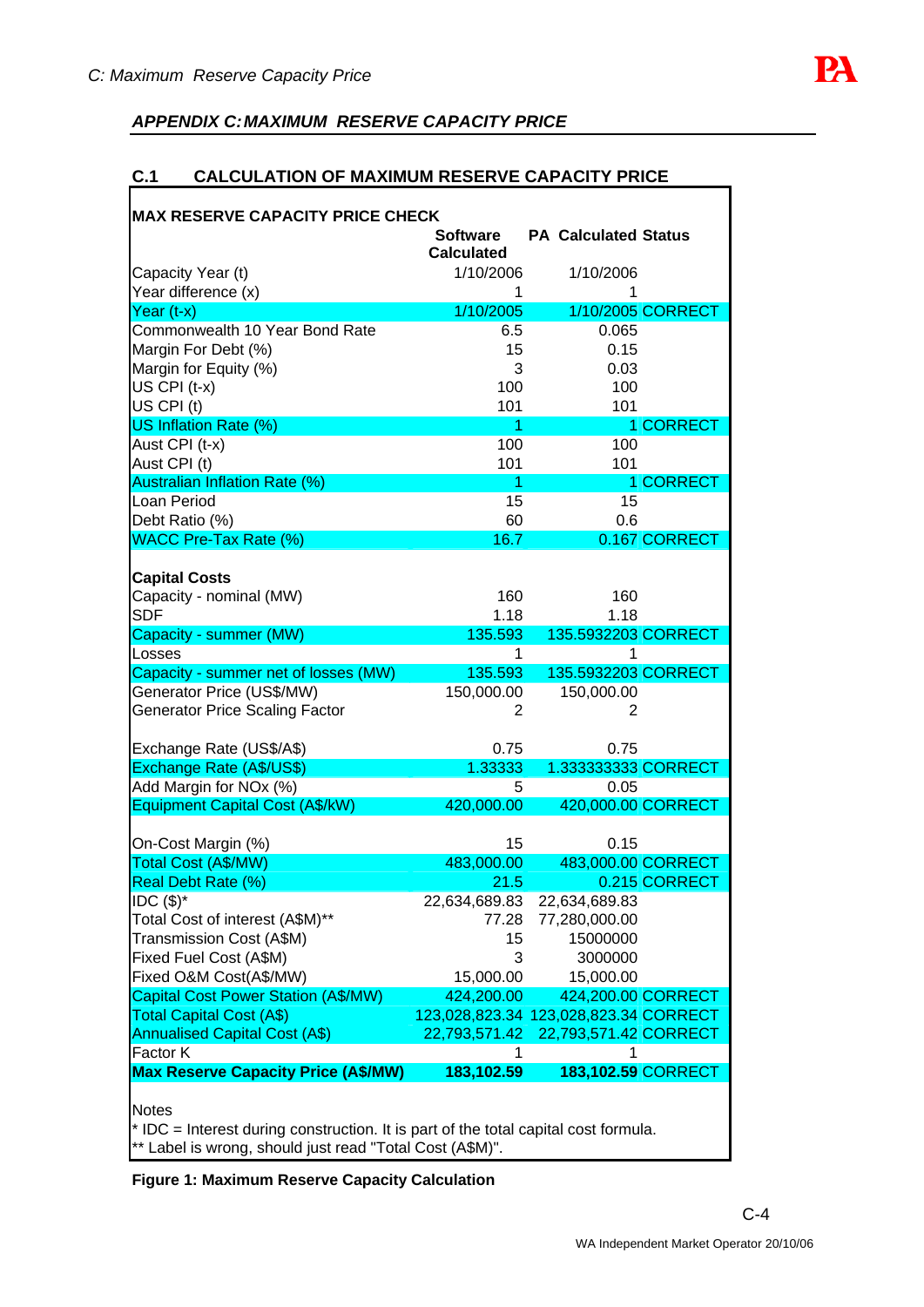#### *APPENDIX D: RESERVE CAPACITY BASIC MODEL*

#### **D.1 RESERVE CAPACITY BILATERAL TRADES AND AUCTION**

| <b>Reserve Capacity</b> |                                |                             |                    |                                     |                                          |
|-------------------------|--------------------------------|-----------------------------|--------------------|-------------------------------------|------------------------------------------|
| <b>Requirements</b>     |                                |                             |                    |                                     |                                          |
| <b>Capacity Year</b>    | <b>Availability Class</b>      | <b>Capacity Requirement</b> |                    |                                     |                                          |
|                         |                                |                             |                    |                                     |                                          |
| 1/10/2006               | 1                              | 3,960.00                    |                    |                                     |                                          |
| 1/10/2006               | 2                              | 30.00                       |                    |                                     |                                          |
| 1/10/2006               | 3                              | 30.00                       |                    |                                     |                                          |
| 1/10/2006               | 4                              | 30.00                       |                    |                                     |                                          |
|                         |                                |                             |                    |                                     |                                          |
|                         | <b>Market Participants and</b> |                             |                    |                                     |                                          |
| <b>Facilities</b>       |                                |                             |                    |                                     |                                          |
|                         |                                |                             |                    |                                     |                                          |
| <b>Participant Name</b> | <b>Facility Name</b>           | <b>Facility Type</b>        | <b>Cap Block</b>   | <b>Availability</b><br><b>Class</b> | <b>Max</b><br><b>Available</b><br>Hrs/Yr |
| <b>CERT MELB</b>        | CERT OLDEN                     | SG                          | BLOCK1             | CLASS1                              |                                          |
| <b>CERT MELB</b>        | <b>CERT ABINOJA</b>            | SG                          | BLOCK1             | CLASS1                              |                                          |
| <b>CERT WELLY</b>       | <b>CERT MATSON</b>             | SG                          | BLOCK1             | CLASS1                              |                                          |
| <b>CERT WELLY</b>       | <b>CERT GEORGE</b>             | $\overline{G}$              | BLOCK1             | CLASS1                              |                                          |
| <b>CERT WELLY</b>       | <b>CERT THORNTON</b>           | SG                          | BLOCK1             | CLASS1                              |                                          |
| <b>CERT WELLY</b>       | <b>CERT RIHIA</b>              | SG                          | <b>BLOCK1</b>      | CLASS1                              |                                          |
| <b>CERT WELLY</b>       | <b>CERT ODONOGHUE</b>          | $\overline{\text{SG}}$      | <b>BLOCK1</b>      | CLASS1                              |                                          |
| <b>CERT AUCK</b>        | <b>CERT BOWMAKER</b>           | <b>CL</b>                   | BLOCK1             | CLASS2                              | 90                                       |
| CERT_WELLY              | <b>CERT TURNER</b>             | IL                          | BLOCK1             | CLASS3                              | 60                                       |
| CERT_AUCK               | <b>CERT MCSHANE</b>            | IL                          | BLOCK <sub>1</sub> | CLASS4                              | 30                                       |

**Figure 2: Base Data for Reserve Capacity Tests** 

| <b>Reserve Capacity Auction and Bilateral Trades</b>                                                                 |                      |               |                           |                           |                        |                   |                                      |  |  |  |  |  |
|----------------------------------------------------------------------------------------------------------------------|----------------------|---------------|---------------------------|---------------------------|------------------------|-------------------|--------------------------------------|--|--|--|--|--|
| Test 1: Objective:<br>Sufficient supply of certified capacity for all classes to meet the requirement of that class. |                      |               |                           |                           |                        |                   |                                      |  |  |  |  |  |
| <b>Inputs</b>                                                                                                        |                      |               |                           |                           |                        |                   |                                      |  |  |  |  |  |
| <b>Bilateral Trade Declarations and Auction Offers</b>                                                               |                      |               |                           |                           |                        |                   |                                      |  |  |  |  |  |
| <b>Facility Name</b>                                                                                                 | <b>Facility Type</b> | <b>Status</b> | <b>Availability Class</b> | Max<br><b>Capacity MW</b> | <b>Bilateral</b><br>МW | <b>Auction MW</b> | <b>Auction Offer</b><br><b>Price</b> |  |  |  |  |  |
| <b>CERT MATSON</b>                                                                                                   | SG                   | Registered    | CLASS1                    | 800                       | 560                    | 240               | \$91,000                             |  |  |  |  |  |
| <b>CERT OLDEN</b>                                                                                                    | SG                   | Registered    | CLASS1                    | 711                       | 497.7                  | 213.3             | \$92,000                             |  |  |  |  |  |
| <b>CERT ABINOJA</b>                                                                                                  | SG                   | Registered    | CLASS <sub>1</sub>        | 600                       | 420                    | 180               | \$93,000                             |  |  |  |  |  |
| <b>CERT THORNTON</b>                                                                                                 | SG                   | Registered    | CLASS <sub>1</sub>        | 600                       | 420                    | 180               | \$94,000                             |  |  |  |  |  |
| <b>CERT ODONOGHUE</b>                                                                                                | SG                   | Registered    | CLASS <sub>1</sub>        | 550                       | 385                    | 165               | \$95,000                             |  |  |  |  |  |
| <b>CERT RIHIA</b>                                                                                                    | SG                   | Registered    | CLASS <sub>1</sub>        | 500                       | 350                    | 150               | \$96,000                             |  |  |  |  |  |
| <b>CERT GEORGE</b>                                                                                                   | IG                   | Registered    | CLASS1                    | 200                       | 140                    | 60                | \$97,000                             |  |  |  |  |  |
| <b>CERT BOWMAKER</b>                                                                                                 | <b>CL</b>            | Registered    | CLASS <sub>2</sub>        | 32                        | 22.4                   | 9.6               | \$85,000                             |  |  |  |  |  |
| <b>CERT TURNER</b>                                                                                                   | IL                   | Registered    | CLASS3                    | 31                        | 21.7                   | 9.3               | \$80,000                             |  |  |  |  |  |
| <b>CERT MCSHANE</b>                                                                                                  | IL                   | Registered    | CLASS4                    | 30                        | 21                     | 9                 | \$75,000                             |  |  |  |  |  |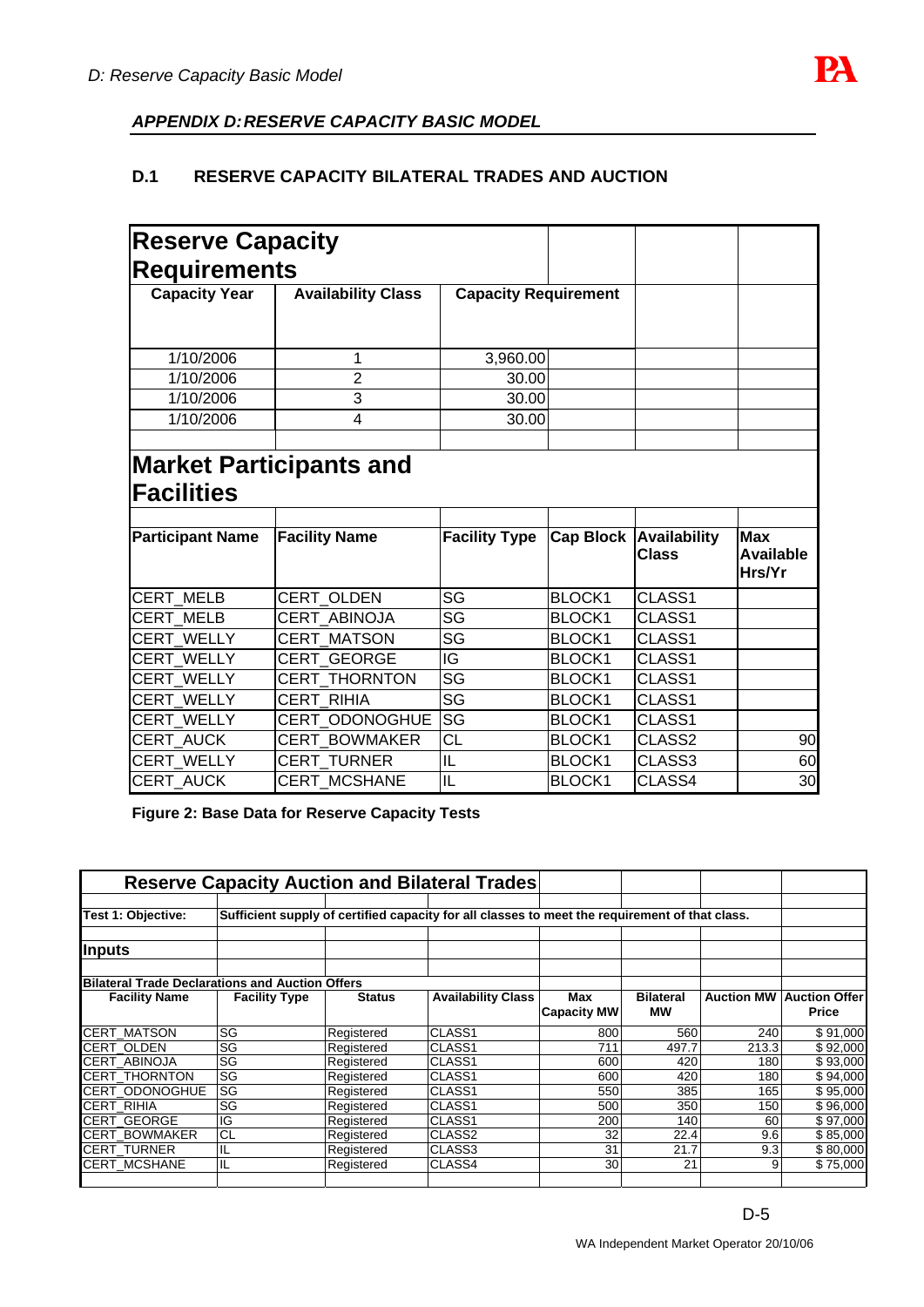

| <b>Reserve Capacity Auction Requirement (calculated)</b><br><b>Availability Class</b> | <b>Bilateral</b>          | Requirement                                      | <b>Auction Capacity</b>                                                               | <b>Auction Offers</b>         |          |                           |  |  |  |  |  |
|---------------------------------------------------------------------------------------|---------------------------|--------------------------------------------------|---------------------------------------------------------------------------------------|-------------------------------|----------|---------------------------|--|--|--|--|--|
| CLASS1                                                                                | 2772.70                   | 3960.00                                          | 1187.30                                                                               | 1188.30                       |          |                           |  |  |  |  |  |
| CLASS2                                                                                | 22.40                     | 30.00                                            | 7.60                                                                                  | 9.60                          |          |                           |  |  |  |  |  |
| CLASS3                                                                                | 21.70                     | 30.00                                            | 8.30                                                                                  | 9.30                          |          |                           |  |  |  |  |  |
| CLASS4                                                                                | 21.00                     | 30.00                                            | 9.00                                                                                  | 9.00                          |          |                           |  |  |  |  |  |
|                                                                                       |                           |                                                  |                                                                                       |                               |          |                           |  |  |  |  |  |
| <b>Outputs</b>                                                                        |                           |                                                  |                                                                                       |                               |          |                           |  |  |  |  |  |
| <b>Approved Bilateral Capacity</b>                                                    |                           |                                                  |                                                                                       |                               |          |                           |  |  |  |  |  |
| <b>Facility Name</b>                                                                  | <b>Facility Type</b>      | <b>Status</b>                                    | <b>Availability Class</b>                                                             | Approved                      |          | <b>Bilateral Capacity</b> |  |  |  |  |  |
|                                                                                       |                           |                                                  |                                                                                       | <b>Class</b>                  |          |                           |  |  |  |  |  |
| CERT_GEORGE                                                                           | Intmnt Gen                | Registered                                       | 1                                                                                     | $\mathbf{1}$                  | 140      |                           |  |  |  |  |  |
| CERT_RIHIA                                                                            | Sched Gen                 | Registered                                       | $\mathbf{1}$                                                                          | $\mathbf{1}$                  | 350      |                           |  |  |  |  |  |
| <b>CERT ODONOGHUE</b>                                                                 | Sched Gen                 | Registered                                       | 1                                                                                     | $\mathbf{1}$                  | 385      |                           |  |  |  |  |  |
| CERT_THORNTON                                                                         | Sched Gen                 | Registered                                       | $\mathbf{1}$                                                                          | $\mathbf{1}$                  | 420      |                           |  |  |  |  |  |
| CERT ABINOJA                                                                          | Sched Gen                 | Registered                                       | 1                                                                                     | 1                             | 420      |                           |  |  |  |  |  |
| CERT OLDEN                                                                            | Sched Gen                 | Registered                                       | 1                                                                                     | $\mathbf{1}$                  | 497.7    |                           |  |  |  |  |  |
| <b>CERT MATSON</b>                                                                    | Sched Gen                 | Registered                                       | $\mathbf{1}$                                                                          | $\mathbf{1}$                  | 560      |                           |  |  |  |  |  |
| CERT_BOWMAKER                                                                         | Curt Load                 | Registered                                       | $\overline{2}$                                                                        | $\overline{2}$                | 22.4     |                           |  |  |  |  |  |
| CERT_TURNER                                                                           | Intrpt Load               | Registered                                       | 3                                                                                     | 3                             | 21.7     |                           |  |  |  |  |  |
| CERT_MCSHANE                                                                          | Intrpt Load               | Registered                                       | 4                                                                                     | 4                             | 21       |                           |  |  |  |  |  |
|                                                                                       |                           |                                                  |                                                                                       |                               |          |                           |  |  |  |  |  |
| <b>IMO Accepted Reserve Capacity</b><br><b>Facility Name</b>                          |                           |                                                  | <b>Availability Class</b>                                                             | Approved                      |          | <b>IMO</b>                |  |  |  |  |  |
|                                                                                       | <b>Facility Type</b>      | <b>Status</b>                                    |                                                                                       | <b>Class</b>                  | Approved | Capacity                  |  |  |  |  |  |
| CERT_GEORGE                                                                           | <b>IMG</b>                | Registered                                       | 1                                                                                     |                               | 1 Yes    | 60                        |  |  |  |  |  |
| CERT_RIHIA                                                                            | SG                        | Registered                                       | 1                                                                                     | 1                             | Yes      | 150                       |  |  |  |  |  |
| <b>CERT ODONOGHUE</b>                                                                 | SG                        | Registered                                       | $\mathbf{1}$                                                                          |                               | 1 Yes    | 165                       |  |  |  |  |  |
| CERT_THORNTON                                                                         | SG                        | Registered                                       | $\mathbf{1}$                                                                          |                               | 1 Yes    | 180                       |  |  |  |  |  |
| <b>CERT ABINOJA</b>                                                                   | SG                        | Registered                                       | 1                                                                                     | 1                             | Yes      | 180                       |  |  |  |  |  |
| CERT OLDEN                                                                            | $\overline{\text{SG}}$    | Registered                                       | 1                                                                                     |                               | 1 Yes    | 213.3                     |  |  |  |  |  |
| CERT_MATSON                                                                           | SG                        | Registered                                       | 1                                                                                     |                               | 1 Yes    | 240                       |  |  |  |  |  |
| CERT_BOWMAKER                                                                         | <b>CL</b>                 | Registered                                       | $\overline{2}$                                                                        |                               | 2 Yes    | 9.6                       |  |  |  |  |  |
| CERT_TURNER                                                                           | IL                        | Registered                                       | 3                                                                                     |                               | 3 Yes    | 9.3                       |  |  |  |  |  |
| CERT_MCSHANE                                                                          | IL                        | Registered                                       | $\overline{\mathbf{4}}$                                                               |                               | 4 Yes    | 9                         |  |  |  |  |  |
|                                                                                       |                           |                                                  |                                                                                       |                               |          |                           |  |  |  |  |  |
| <b>Reserve Capacity Auction Requirement (output)</b>                                  |                           |                                                  |                                                                                       |                               |          |                           |  |  |  |  |  |
| <b>Availability Class</b>                                                             | Capacity                  | <b>Auction</b>                                   |                                                                                       |                               |          |                           |  |  |  |  |  |
|                                                                                       | <b>Shortfall</b>          | Requirem.                                        |                                                                                       |                               |          |                           |  |  |  |  |  |
| 1                                                                                     | 0<br>$\pmb{0}$            | 1,187.30                                         |                                                                                       | <b>Reserve Capacity Price</b> |          |                           |  |  |  |  |  |
| $\overline{\mathbf{c}}$<br>3                                                          | $\Omega$                  | 6.60                                             |                                                                                       | <b>Reserve Cap. Price</b>     |          |                           |  |  |  |  |  |
| 4                                                                                     | $\overline{0}$            | 5.30<br>5.00                                     |                                                                                       |                               | \$97,000 |                           |  |  |  |  |  |
|                                                                                       |                           |                                                  |                                                                                       |                               |          |                           |  |  |  |  |  |
| <b>Conclusions</b>                                                                    |                           |                                                  |                                                                                       |                               |          |                           |  |  |  |  |  |
|                                                                                       | Correctly<br>Implemented? | <b>Comment</b>                                   |                                                                                       |                               |          |                           |  |  |  |  |  |
| <b>Bilateral Trade</b><br>Clearing                                                    | Yes                       |                                                  | All Bilateral Trades accepted, as expected.                                           |                               |          |                           |  |  |  |  |  |
| <b>Auction Cap/Shortfall</b>                                                          | Yes                       | Auction Capacities set correctly, no shortfalls. |                                                                                       |                               |          |                           |  |  |  |  |  |
| <b>Auction</b>                                                                        | Yes                       |                                                  | Excesses cascaded through each availability class correctly                           |                               |          |                           |  |  |  |  |  |
| <b>Requirements</b>                                                                   |                           |                                                  |                                                                                       |                               |          |                           |  |  |  |  |  |
| <b>Auction Clearing</b>                                                               | Yes                       | All offers accepted, as expected                 |                                                                                       |                               |          |                           |  |  |  |  |  |
| <b>Reserve Cap Price</b>                                                              | Yes                       |                                                  |                                                                                       |                               |          |                           |  |  |  |  |  |
| <b>Exchange Offers</b>                                                                | Yes                       |                                                  | Set by GEORGE, the highest price offer accepted, at \$97,000<br>No exchanges possible |                               |          |                           |  |  |  |  |  |

**Figure 3: Reserve Capacity Test 1 - Base Case**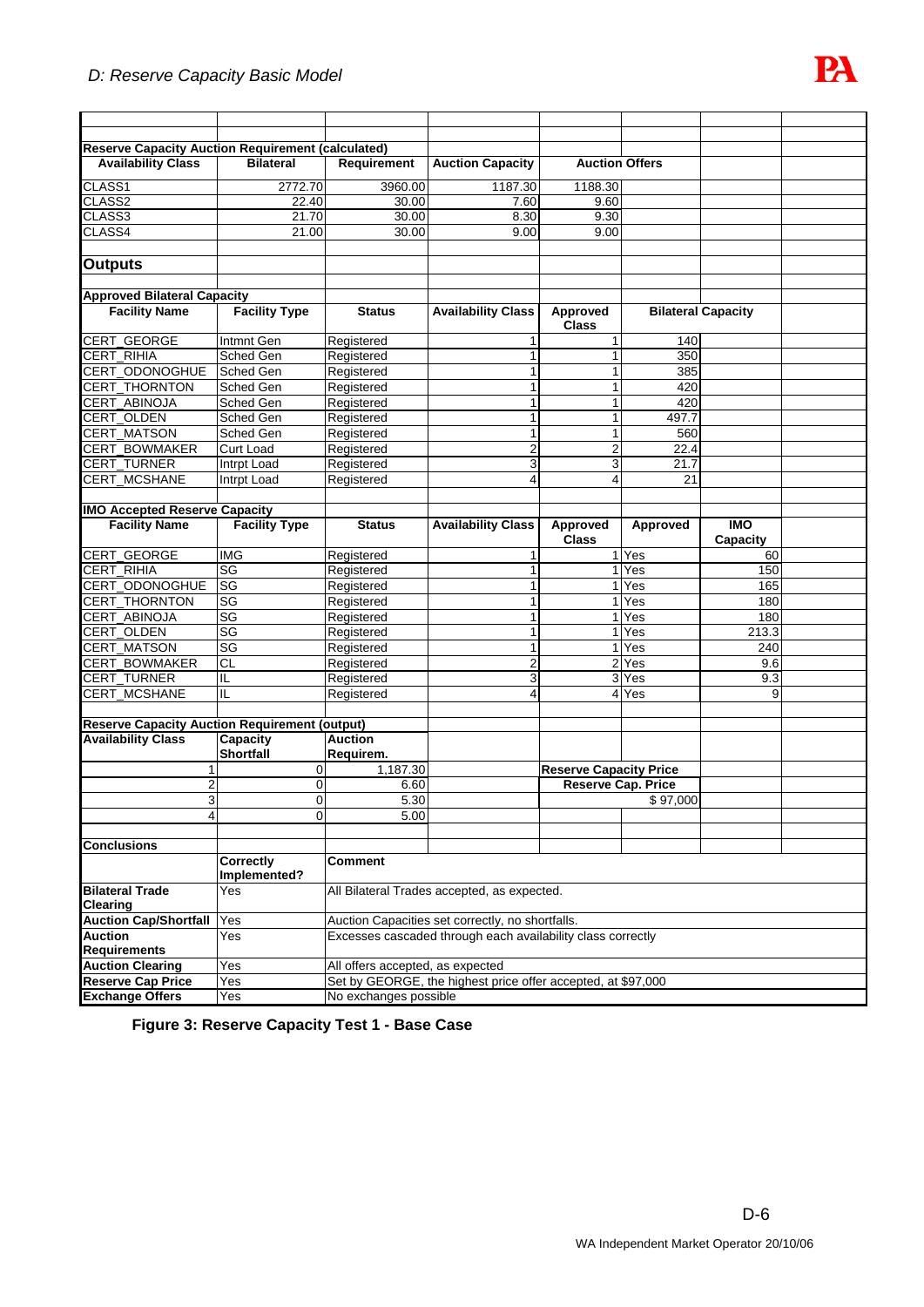

#### *APPENDIX E: BALANCING SETTLEMENT RESULTS*

#### **Algorithms**

|               | <b>Quantity (MWh)</b>                                | x Price (\$/MWh) | by          |
|---------------|------------------------------------------------------|------------------|-------------|
| ADAS          | MAX((TPDSQ-(TPNCON+TPBSUPQ)),0)                      | <b>MCAP</b>      | Participant |
| ADAD          | MIN((TPDSQ-(TPNCON+TPBSUPQ)),0)                      | <b>MCAP</b>      | Participant |
| <b>ADAWPS</b> | MAX((TPDSQ-(TPNCON+TPBSUPQ)+TTBSUPQ),0)              | <b>MCAP</b>      | Participant |
| ADAWPD        | MIN((TPDSQ-(TPNCON+TPBSUPQ)+TTBSUPQ).0)              | <b>MCAP</b>      | Participant |
| <b>UUDAS</b>  | IF(TESTFLAG=0,(MAX((MSQ-DSQ),0)),0)                  | <b>UDAP</b>      | Facility    |
| <b>DUDAD</b>  | IF(TESTFLAG=0,(MIN((MSQ-DSQ),0)),0)                  | <b>DDAP</b>      | Facility    |
| <b>RPDAD</b>  | (MIN(((TPNCON-RPSFQ)-(MIN(TPNCON,TPMSQ,TPDSQ))), 0)) | <b>DDAP</b>      | Participant |
| <b>DIPS</b>   | MAX(DIPQ,0)                                          | <b>DIPP</b>      | Facility    |
| <b>DIPD</b>   | MIN(DIPQ,0)                                          | <b>DIPP</b>      | Facility    |
| <b>DIPNGD</b> | <b>REDQ</b>                                          | <b>DECP</b>      | Facility    |
| <b>DIPCLS</b> | <b>REDQ</b>                                          | <b>DECP</b>      | Facility    |

| where         |                                                                      | Units      | b٧       |
|---------------|----------------------------------------------------------------------|------------|----------|
| <b>IDIPC</b>  | (IF(DIPASDP>=MCAP,((MIN(MSQ,DSQ))-RPQ),((MAX(MSQ,DSQ))-(RPQ-BSUPQ))) | <b>MWh</b> | Facility |
| <b>IDIPP</b>  | IF(DSQ=(RPQ+BSUPQ),0,DIPASDP-MCAP)                                   | S/MWh      | Facility |
| <b>TPNCON</b> | NBLTPOS + STMINTSQ + STMINTDQ                                        | <b>MWh</b> |          |

#### **Inputs & Outputs**

#### **by participant**

| <b>CERT AUCK</b> | Hour       | 14        |                 | 23 Units     | <b>CERT WELLY</b> | l Hour     | 12              |
|------------------|------------|-----------|-----------------|--------------|-------------------|------------|-----------------|
| <b>TPSDSQ</b>    | Interval 1 | $-5.214$  | $-12.043$ MWh   |              | <b>TPSDSQ</b>     | Interval 1 | 226.628         |
|                  | Interval 2 | $-14.152$ |                 | $-5.553$ MWh |                   | Interval 2 | 257.155         |
| <b>TPNCON</b>    | Interval 1 | $-450$    |                 | $-800$ MWh   | <b>TPNCON</b>     | Interval 1 |                 |
|                  | Interval 2 | $-450$    |                 | $-800$ MWh   |                   | Interval 2 |                 |
| <b>TBSUPQ</b>    |            | null      |                 | null MWh     | <b>TBSUPQ</b>     | Interval 1 | 30              |
| <b>MCAP</b>      | Interval 1 | 385       |                 | 94 S/MWh     |                   | Interval 2 | 30              |
|                  | Interval 2 | 95        |                 | 94 S/MWh     | <b>TTBSUPQ</b>    | Interval 1 | 80              |
| <b>ADAS</b>      | Interval 1 | 171242.61 | 74067.958 \\ \$ |              |                   | Interval 2 | 80              |
|                  | Interval 2 | 41405.56  | 74678.018 \$    |              | <b>MCAP</b>       | Interval 1 | 95 <sub>1</sub> |

| <b>CERT MELB</b> | Hour                  |          |            | 19 Units   |
|------------------|-----------------------|----------|------------|------------|
| <b>TPSDSQ</b>    | Interval 1            | 293      |            | 246 MWh    |
|                  | Interval 2            | 272.5    |            | 268.5 MWh  |
| <b>TPNCON</b>    | Interval 1            | 300      |            | 300 MWh    |
|                  | Interval 2            | 300      |            | 300 MWh    |
| <b>TBSUPQ</b>    |                       | null     |            | null MWh   |
| <b>MCAP</b>      | Interval 1            | 91       |            | 91 \$/MWh  |
|                  | Interval 2            | 91       |            | $91$ S/MWh |
| <b>ADAD</b>      | Interval 1            | $-637$   | $-4914$ \$ |            |
|                  | Intenzol <sub>2</sub> | $-25025$ | $-28665$   |            |

|                  |                       |         |              | $\cdots$      | .          | $\sim$      |                | $\sim$    |
|------------------|-----------------------|---------|--------------|---------------|------------|-------------|----------------|-----------|
| <b>CERT MELB</b> | Hour                  | 4       | <b>Units</b> |               | Interval 2 | 97          |                | 95 \$/MWh |
| <b>TPNCON</b>    | Interval 1            | 475     | <b>MWh</b>   | <b>ADAWPD</b> | Interval 1 | $-1593.245$ | $-2109.095$ \$ |           |
|                  | Interval 2            | 475     | MWh          |               | Interval 2 | $-192.254$  | $-618.07$ \$   |           |
| <b>RPSFQ</b>     | Interval 1            | 150     | <b>MWh</b>   |               |            |             |                |           |
|                  | Interval <sub>2</sub> | 150     | <b>MWh</b>   |               |            |             |                |           |
| <b>TPMSQ</b>     | Interval 1            | 472     | <b>MWh</b>   |               |            |             |                |           |
|                  | Interval 2            | 475     | <b>MWh</b>   |               |            |             |                |           |
| <b>TPDSQ</b>     | Interval 1            | 342     | <b>MWh</b>   |               |            |             |                |           |
|                  | Interval 2            | 345     | MWh          |               |            |             |                |           |
| <b>DDAP</b>      | Interval 1            | 385     | \$/MWh       |               |            |             |                |           |
|                  | Interval 2            | 385     | \$/MWh       |               |            |             |                |           |
| <b>RPDAD</b>     | Interval 1            | $-6545$ |              |               |            |             |                |           |
|                  | Interval <sub>2</sub> | $-7700$ | \$           |               |            |             |                |           |

| Hour       | 14        |               | 23 Units   |
|------------|-----------|---------------|------------|
| Interval 1 | $-5.214$  | $-12.043$ MWh |            |
| Interval 2 | $-14.152$ | $-5.553$ MWh  |            |
| Interval 1 | $-450$    |               | $-800$ MWh |
| Interval 2 | $-450$    | $-800$        | MWh        |
|            | null      | nulll         | MWh        |
| Interval 1 | 385       | 94            | \$/MWh     |
| Interval 2 | 95        | 94            | \$/MWh     |
| Interval 1 | 171242.61 | 74067.958     | \$         |
| Interval 2 | 41405.56  | 74678.018 \$  |            |
|            |           |               |            |
| Hour       | 17        |               | 19 Units   |
| Interval 1 | 293       |               | 246 MWh    |
| Interval 2 | 272.5     |               | 268.5 MWh  |

| Interval 1 | 300l      | 300          | MWh          |
|------------|-----------|--------------|--------------|
| Interval 2 | 300       | 300          | <b>MWh</b>   |
|            | nulll     | nulll        | MWh          |
| Interval 1 | 91        | 91           | \$/MWh       |
| Interval 2 | 91        | 91           | \$/MWh       |
| Interval 1 | $-637$    | $-4914$ \$   |              |
| Interval 2 | $-2502.5$ | $-2866.5$ \$ |              |
|            |           |              |              |
| Hour       |           |              | <b>Units</b> |
| Interval 1 | 475       |              | <b>MWh</b>   |
| Interval 2 | 475       |              | <b>MWh</b>   |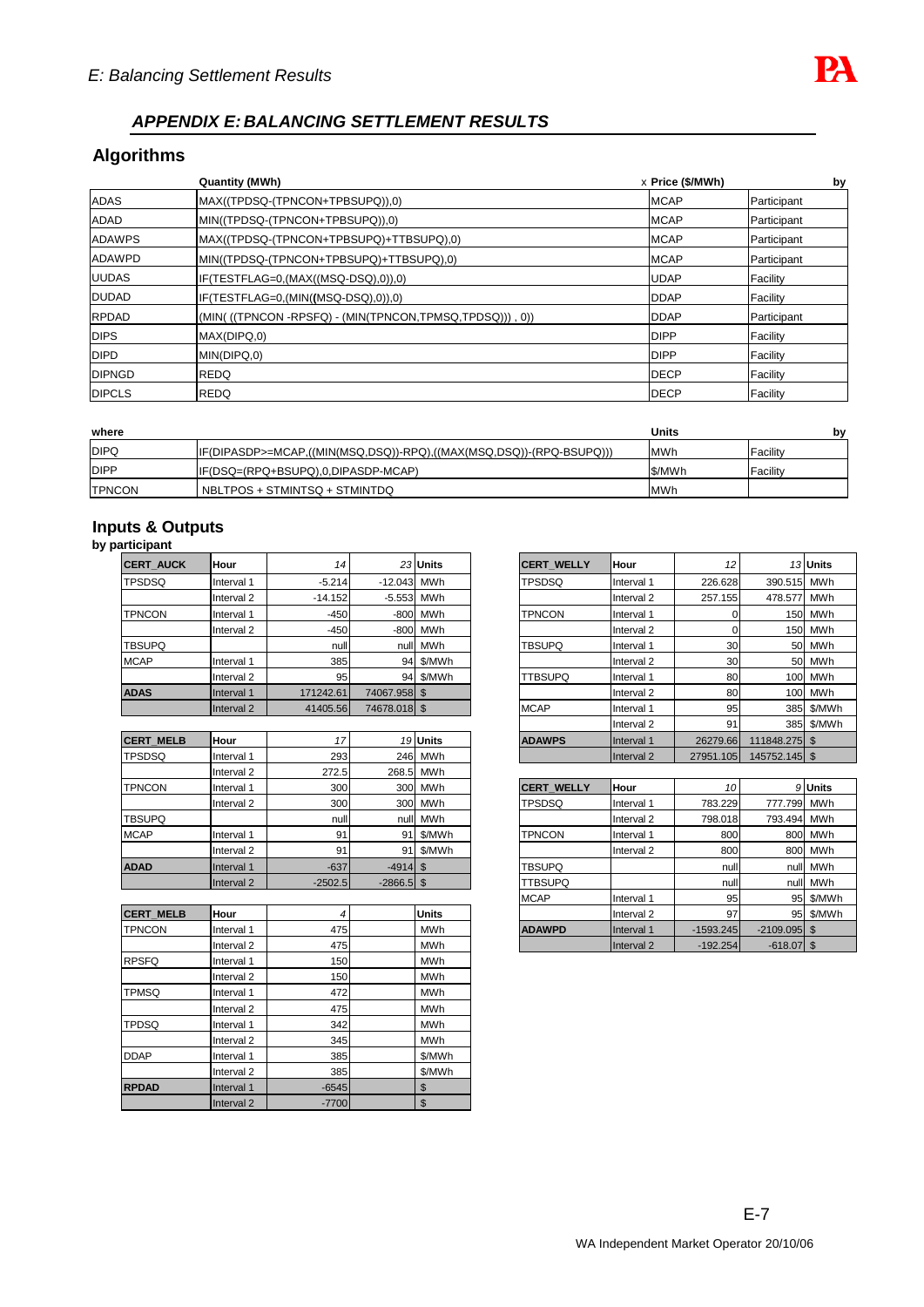#### **Inputs & Outputs**

**by facility**

| <b>CERT OLDEN</b> | lHour      | 18 <sub>1</sub> |              | 19 Units    |
|-------------------|------------|-----------------|--------------|-------------|
| <b>MSQ</b>        | Interval 1 | 250             |              | 250 MWh     |
|                   | Interval 2 | 250             |              | 250 MWh     |
| <b>DSQ</b>        | Interval 1 | 200.278         |              | 200 MWh     |
|                   | Interval 2 | 200             |              | 222.5 MWh   |
| <b>UDAP</b>       | Interval 1 | 45.5            |              | 45.5 \$/MWh |
|                   | Interval 2 | 45.5            |              | 45.5 \$/MWh |
| <b>UUDAS</b>      | Interval 1 | 2262.351        | $2275$ \$    |             |
|                   | Interval 2 | 2275            | $1251.25$ \$ |             |

| <b>CERT_OLDEN</b> | <b>Hour</b>           | 16       | 18          |            | 19 Units   | <b>DUDAD</b>         | Interval 1            | $-4268$ \$  |            |
|-------------------|-----------------------|----------|-------------|------------|------------|----------------------|-----------------------|-------------|------------|
| <b>DSQ</b>        | Total                 | 477.5    | 400.278     | 422.5      | <b>MWh</b> |                      | Interval <sub>2</sub> | $-4268$ \$  |            |
|                   | Interval 1            | 250      | 200.278     |            | 200 MWh    |                      |                       |             |            |
|                   | Interval 2            | 227.5    | 200         | 222.5      | MWh        |                      |                       |             |            |
| <b>RPQ</b>        | Total                 | 500      | 500         |            | 500 MWh    | <b>CERT MCSHANE</b>  | Hour                  |             | 11 Units   |
|                   | Interval 1            | 250      | 250         |            | 250 MWh    | <b>DECP</b>          | Interval 1            |             | 139 \$/MWH |
|                   | Interval <sub>2</sub> | 250      | 250         |            | 250 MWh    |                      |                       |             |            |
| <b>MSQ</b>        | Total                 | 500      | 500         |            | 500 MWh    | <b>REDQ</b>          | Interval 1            |             | $-1.5$ MWh |
|                   | Interval 1            | 250      | 250         |            | 250 MWh    | <b>DIPCLS</b>        | Interval 1            | $-208.5$ \$ |            |
|                   | Interval 2            | 250      | 250         |            | 250 MWh    |                      |                       |             |            |
| <b>DIPASDP</b>    | Total                 | 145      | 290         |            | 290 MWh    | <b>CERT BOWMAKER</b> | <b>Hour</b>           |             | 11 Units   |
|                   | Interval 1            |          | 145         | 145        | MWh        | <b>DECP</b>          | Interval 1            |             | 137 S/MWh  |
|                   | Interval 2            | 145      | 145         | 145        | MWh        |                      |                       |             |            |
| <b>MCAP</b>       | Total                 | 182      | 182         | 182        | \$/MWh     | <b>REDQ</b>          | Interval 1            |             | -3 MWh     |
|                   | Interval 1            | 91       | 91          |            | 91 \$/MWh  | <b>DIPCLS</b>        | Interval 1            | $-411$ \$   |            |
|                   | Interval 2            | 91       | 91          | 91         | \$/MWh     |                      |                       |             |            |
| <b>DIPP</b>       | Interval 1            | $\Omega$ | 54          | 54         | MWh        |                      |                       |             |            |
|                   | Interval 2            | 54       | 54          | 54         | MWh        |                      |                       |             |            |
| <b>BSUPQ</b>      |                       | 0        | 0           | $\Omega$   | MWh        |                      |                       |             |            |
| <b>MCAP</b>       | Interval 1            | 91       | 91          | 91         | \$/MWh     |                      |                       |             |            |
|                   | Interval 2            | 91       | 91          | 91         | \$/MWh     |                      |                       |             |            |
| <b>DIPQ Qty</b>   | Interval 1            | $\Omega$ | $-49.722$   | -50        | MWh        |                      |                       |             |            |
|                   | Interval 2            | $-22.5$  | $-50$       | $-27.5$    | MWh        |                      |                       |             |            |
| <b>DIPS</b>       |                       | $\Omega$ | $-2684.988$ | $-2700$ \$ |            |                      |                       |             |            |
|                   |                       | $-1215$  | $-2700$     | $-1485$ \$ |            |                      |                       |             |            |

| Interval 2            | 200      |                 | 222.5 MWh   |          | <b>ICERT ABINOJA</b> | <b>IHour</b> |            | 3 Units  |
|-----------------------|----------|-----------------|-------------|----------|----------------------|--------------|------------|----------|
| Interval 1            | 45.5     |                 | 45.5 \$/MWh |          | <b>MSQ</b>           | Interval 1   |            | 150l MWh |
| Interval 2            | 45.5     |                 | 45.5 \$/MWh |          |                      | Interval 2   |            | 150l MWh |
| Interval 1            | 2262.351 | $2275$ \$       |             |          | <b>DSQ</b>           | Interval 1   | 1901       | MWh      |
| Interval <sub>2</sub> | 2275     | $1251.25$ \$    |             |          |                      | Interval 2   | 190        | MWh      |
|                       |          |                 |             |          | <b>UDAP</b>          | Interval 1   | 106.       | \$/MWh   |
|                       |          |                 |             |          |                      | Interval 2   | 106.       | \$/MWh   |
| Hour                  | 16       | 18 <sub>1</sub> |             | 19 Units | <b>DUDAD</b>         | Interval 1   | $-4268$ \$ |          |
| Total                 | 477.5    | 400.278         | 422.5       | MWh      |                      | Interval 2   | $-4268$ \$ |          |

| <b>CERT MCSHANE</b>  | Hour       | 11          | <b>Units</b> |
|----------------------|------------|-------------|--------------|
| <b>DECP</b>          | Interval 1 | 139         | \$/MWh       |
|                      |            |             |              |
| <b>REDQ</b>          | Interval 1 |             | $-1.5$ MWh   |
| <b>DIPCLS</b>        | Interval 1 | $-208.5$ \$ |              |
|                      |            |             |              |
| <b>CERT BOWMAKER</b> | Hour       |             | Units        |
| <b>DECP</b>          | Interval 1 | 137         | \$/MWh       |
|                      |            |             |              |
| <b>REDQ</b>          | Interval 1 |             | -3 MWh       |
| <b>DIPCLS</b>        | Interval 1 | $-411$ $S$  |              |